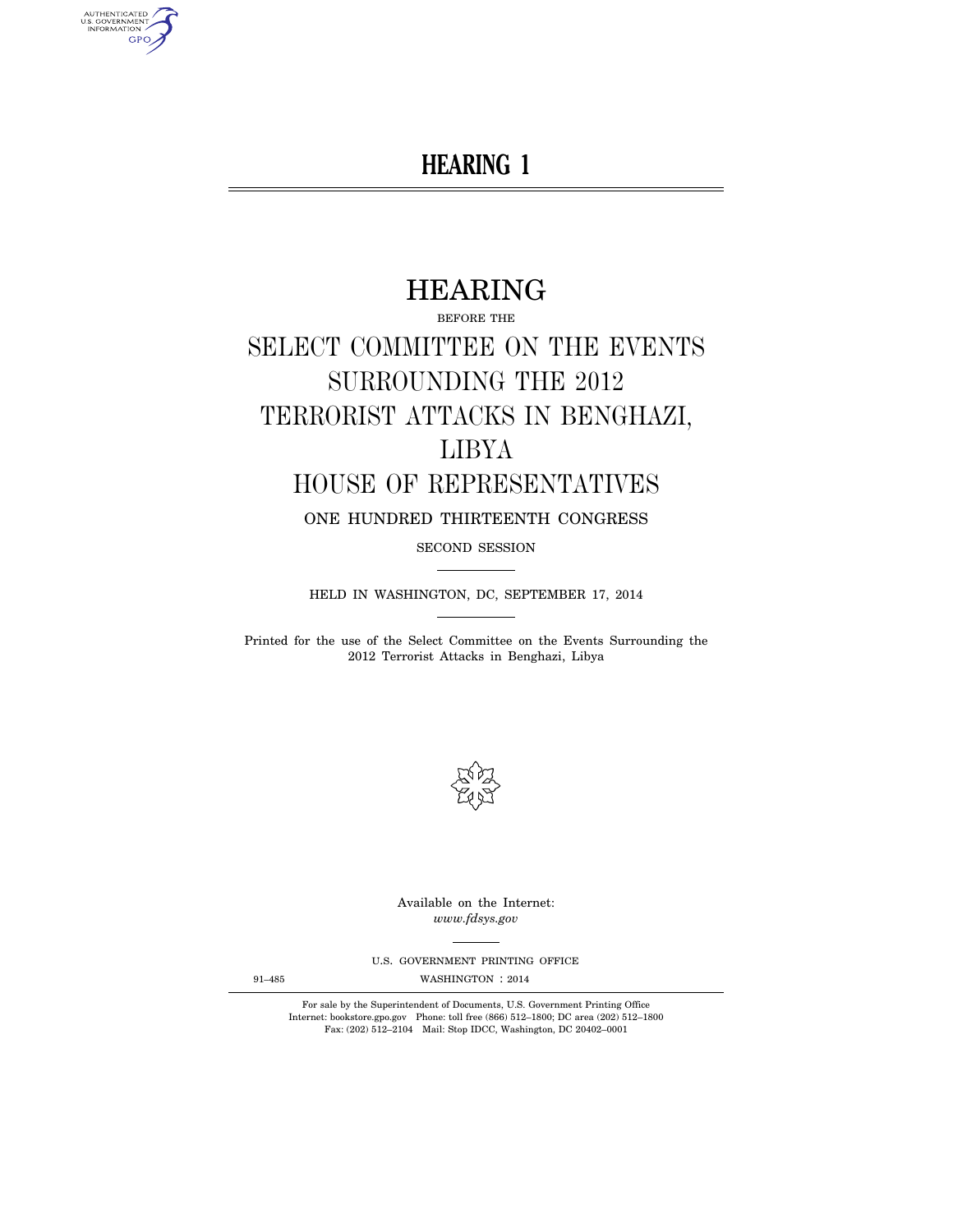#### HOUSE SELECT COMMITTEE ON THE EVENTS SURROUNDING THE 2012 TERRORIST ATTACKS IN BENGHAZI, LIBYA

TREY GOWDY, South Carolina, *Chairman* 

LYNN WESTMORELAND, Georgia JIM JORDAN, Ohio PETER ROSKAM, Illinois MIKE POMPEO, Kansas MARTHA A. ROBY, Alabama SUSAN BROOKS, Indiana

ELIJAH CUMMINGS, Maryland *Ranking Minority Member*  ADAM SMITH, Washington ADAM SCHIFF, California<br>LINDA SÁNCHEZ, California TAMMY DUCKWORTH, Illinois

PROFESSIONAL STAFF

PHIL KIKO, *Staff Director*  SUSANNE SACHSMAN GROOMS, *Minority Staff Director*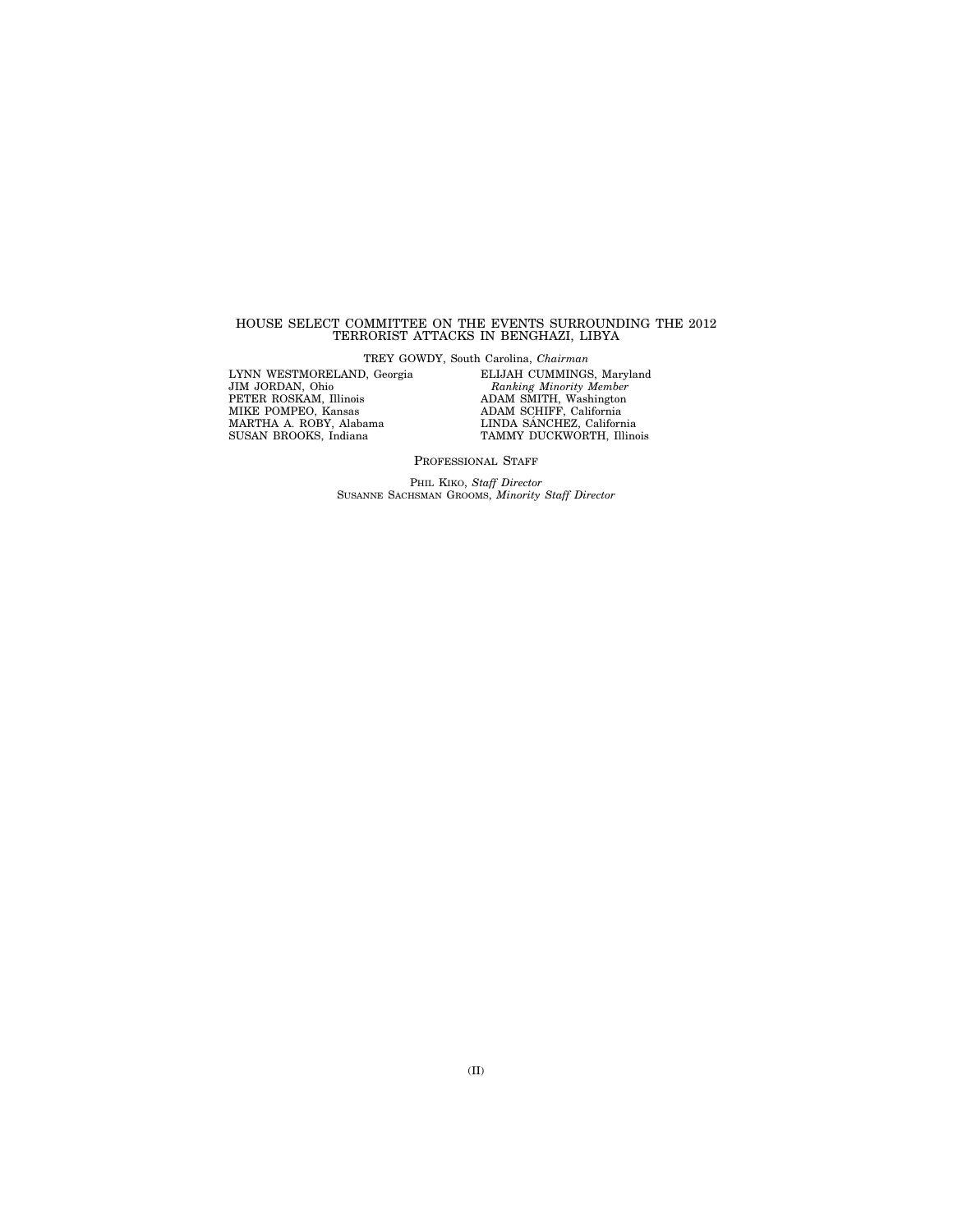## **HEARING 1**

#### **WEDNESDAY, SEPTEMBER 17, 2014**

## HOUSE OF REPRESENTATIVES, SELECT COMMITTEE ON BENGHAZI, *Washington, DC.*

The committee met, pursuant to call, at 10:02 a.m., in room HVC–210, Capitol Visitor Center, Hon. Trey Gowdy (chairman of the committee) presiding.

Present: Representatives Gowdy, Westmoreland, Jordan, Roskam, Pompeo, Roby, Brooks, Cummings, Smith, Schiff, Sánchez, and Duckworth.

Staff Present: Phil Kiko, Staff Director and General Counsel; Chris Donesa, Deputy Staff Director; Dana Chipman, Chief Counsel; Sharon Jackson, Deputy Chief Counsel; Mac Tolar, Senior Counsel; Yael Barash, Legislative Clerk; Paige Oneto, Executive Assistant; Luke Burke, Senior Professional Staff; Brien Beattie, Professional Staff; Carlton Davis, Senior Counsel; Susanne Sachsman Grooms, Minority Staff Director; Dave Rapallo, Minority Staff Director; Heather Sawyer, Minority Chief Counsel; Ronak Desai, Minority Counsel; Peter Kenny, Minority Counsel; Laura Rauch, Minority Senior Professional Staff; Brent Woolfork, Minority Senior Professional Staff; Linda Cohen, Minority Senior Professional Staff; Kendal Robinson, Minority Professional Staff; Jennifer Hoffman, Minority Communications Director; Paul Bell, Minority Press Secretary; Mone Ross, Minority Staff Assistant; and Daniel Rebnord, Minority Intern.

Chairman GOWDY. The committee will come to order.

Welcome.

The chair notes a quorum for the purposes of taking testimony pursuant to House rules.

The chair will recognize himself and the ranking member for purposes of making an opening statement. Without objection, the opening statement of any other member of the committee who wishes to provide one will be included in the record.

A little over 2 years ago, four Americans serving our country in Benghazi, Libya, were killed. Two of them were killed when a facility emblematic of our country was set on fire, and two of them were killed when they dared to fight back and defend themselves and others.

Sean Smith, Chris Stevens, Ty Woods, and Glen Doherty represented us. They represented our country and our values. We asked them to go. We sent them. And they were killed because some people hold a deep-seated animus toward us simply because we are us.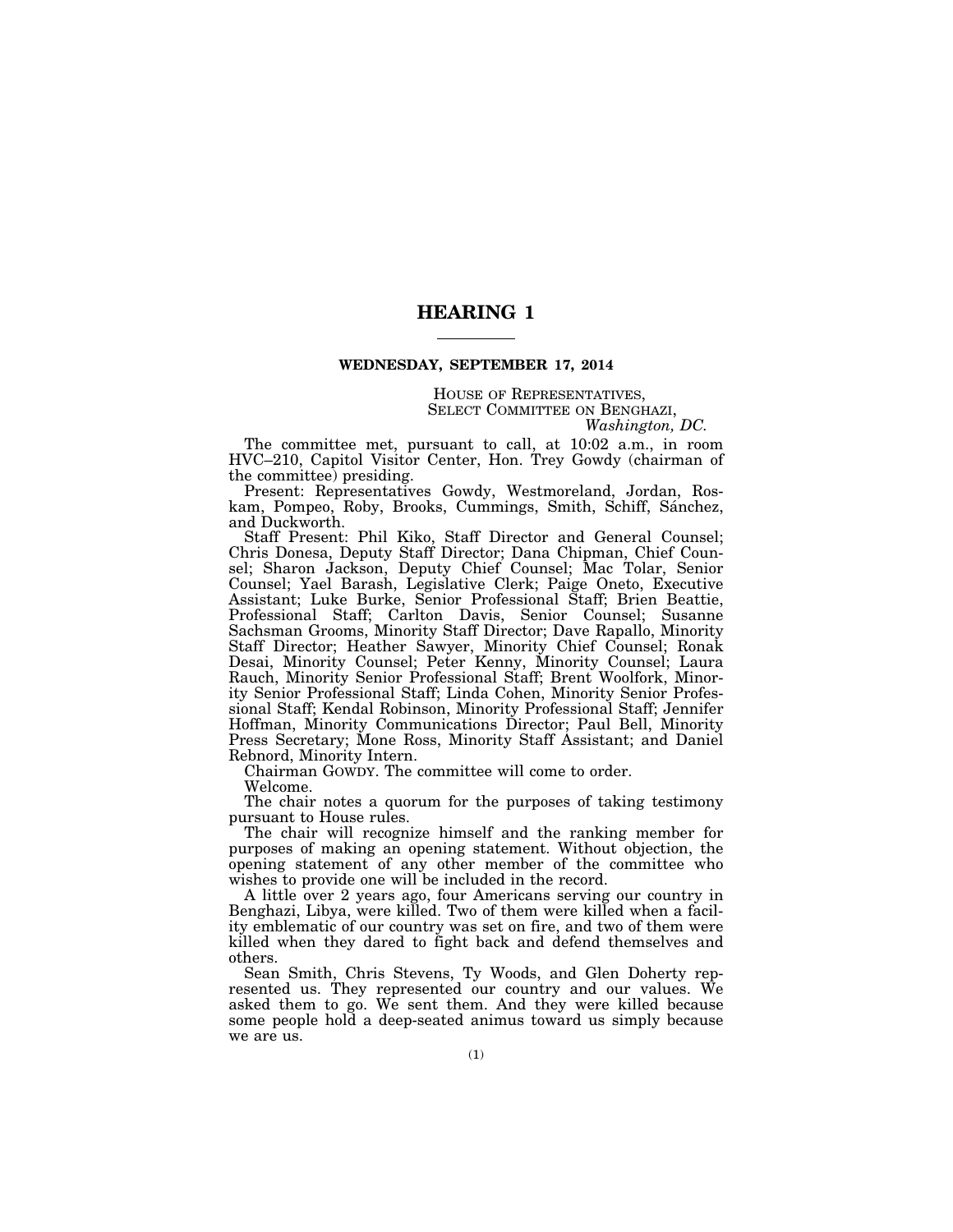So to the family and the friends and the loved ones of those killed, we can never adequately express our condolences and our gratitude. To the families, you have helped each of us understand these four were not just pictures on a television screen; they were sons and husbands and fathers and brothers and friends and fellow Americans.

I remain hopeful that there are some things left in our country that can rise above politics. And I remain convinced that our fellow citizens are entitled to all of the facts about what happened before, during, and after the attacks in Benghazi, and they deserve an investigative process that is worthy of the memory of the four who were killed and worthy of the respect of our fellow Americans.

Some question the need for this committee, and I respect their right to dissent. But the mark of a professional—indeed, the mark of character—is to do a good job with a task even if you don't think the task should have been assigned in the first place. And given the gravity of the issues at hand, I would rather run the risk of answering a question twice than run the risk of not answering it once.

I am willing to reconsider previously held beliefs in light of new facts and evidence, and I would encourage my colleagues and others to do the same. Because we know that all the documents have not yet been produced, and we know that there are still witnesses left to be examined, and we also know that there are witnesses who have been examined in the past but for whom additional questions may be warranted. So I would ask each of my colleagues, given their vast and varied and exceptional backgrounds, to put those talents to good use on behalf of our fellow citizens.

The House of Representatives constituted this committee, and they did so for us to find all of the facts. And I intend to do that, and I intend to do it in a manner worthy of the respect of our fellow citizens.

Our fellow citizens have certain legitimate expectations. They expect us to protect and defend those that we send to represent us. They expect us to move heaven and earth when those who are representing us come under attack. They expect government to tell us the truth in the aftermath of a tragedy always. And they expect that we will not continue to make the same mistakes over and over and over again.

Which brings us to this hearing. Benghazi was not the first time one of our facilities or our people have been attacked. Beirut, Kenya, Tanzania are three that come to mind, among others. And, after these attacks, groups come together and they make recommendations on how to prevent future attacks. That seems to be the process that is followed. A tragedy or an attack comes; we commission a panel, a board, a blue-ribbon commission to study the attack and make sure that we make recommendations to ensure that it never happens again. But yet it does happen again.

And so, to those who believe it is time to move on, to those who believe that there is nothing left to discover, that all the questions have been asked and answered and that we have learned all the lessons that there are to be learned, we have heard all of that before, and it was wrong then.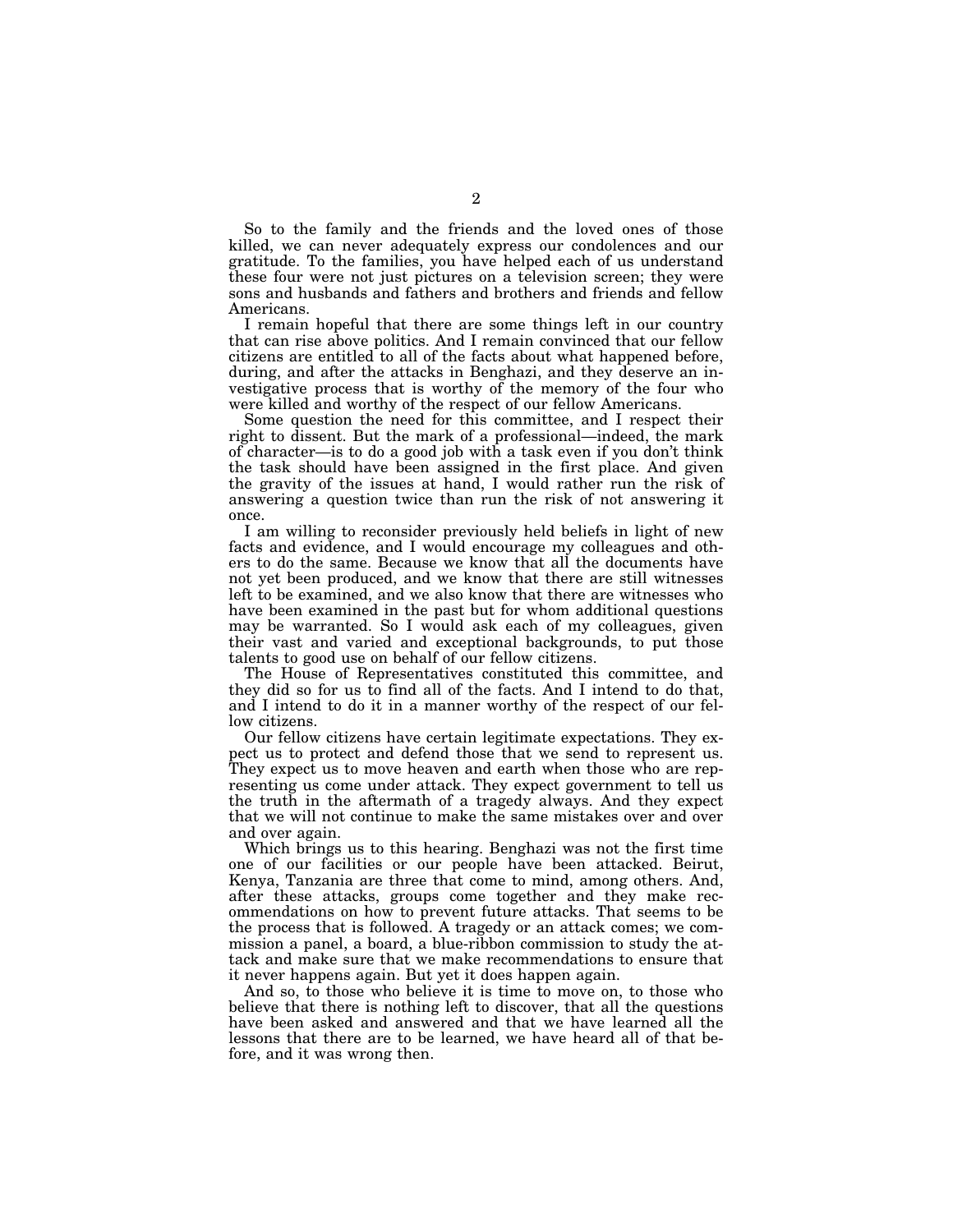It is stunning to see the similarities between the recommendations made decades ago and the recommendations made by the Benghazi ARB. And if you doubt that, I want you to compare the recommendations of those made a quarter of a century ago, 25 years ago, with the recommendations made by the Benghazi ARB. We do not suffer from a lack of recommendations. We do suffer from a lack of implementing and enacting those recommendations. And that has to end.

So it is appropriate to review the recommendations of the most recent ARB, and I commend our colleague from California, Mr. Schiff, for suggesting that we do so.

And it is also fair to ask why we have not done a better job of implementing recommendations made, in some instances, decades ago. In other words, why does it take an attack on our people or our facilities for us to make a recommendation? Why not evaluate the threat before the attack? Why not anticipate rather than react?

In conclusion, the people that we work for yearn to see the right thing done for the right reasons and in the right way. And they want to know that something can rise above the din of partisan politics. They want to trust the institutions of government. So to fulfill the duties owed to those we serve and in honor of those who were killed, maybe, just maybe, we can be what those four brave men were, neither Republican nor Democrat, just Americans in pursuit of the facts and justice, no matter where that journey takes us.

And, with that, I would recognize the ranking member from Maryland.

Mr. CUMMINGS. Thank you very much, Mr. Chairman. And I thank you for holding this hearing today.

I know every member of this panel is dedicated to ensuring that our work honors the memories of the four Americans who were killed in Benghazi. Their names must be etched in our memory banks: Ambassador Chris Stevens, Sean Smith, Tyrone Woods, and Glen Doherty.

I want to thank our colleague Representative Schiff for proposing the topic for today's hearing. And, Mr. Chairman, I want to thank you for accepting that topic so that we can see what has become of the ARB recommendations.

Too often over the past 2 years, the congressional investigation into what happened in Benghazi has devolved into unseemly partisanship. We are better than that. Today we have an opportunity to focus on reform. How can we learn from the past to make things better in the future?

And, Mr. Chairman, I agree with you that, over the years, recommendation after recommendations have been made. The question is, as you said, what became of them.

I do believe that in life there are transformational moments. That is, something happens, it causes you to stop and pause and try to figure out how to remedy the situation and make it better. And the problem is, when those moments come—and they come to all of us—the question is whether we pause, and make things better. Because usually, if we don't, we repeat the errors, and usually things get worse. And this is one such transformational moment.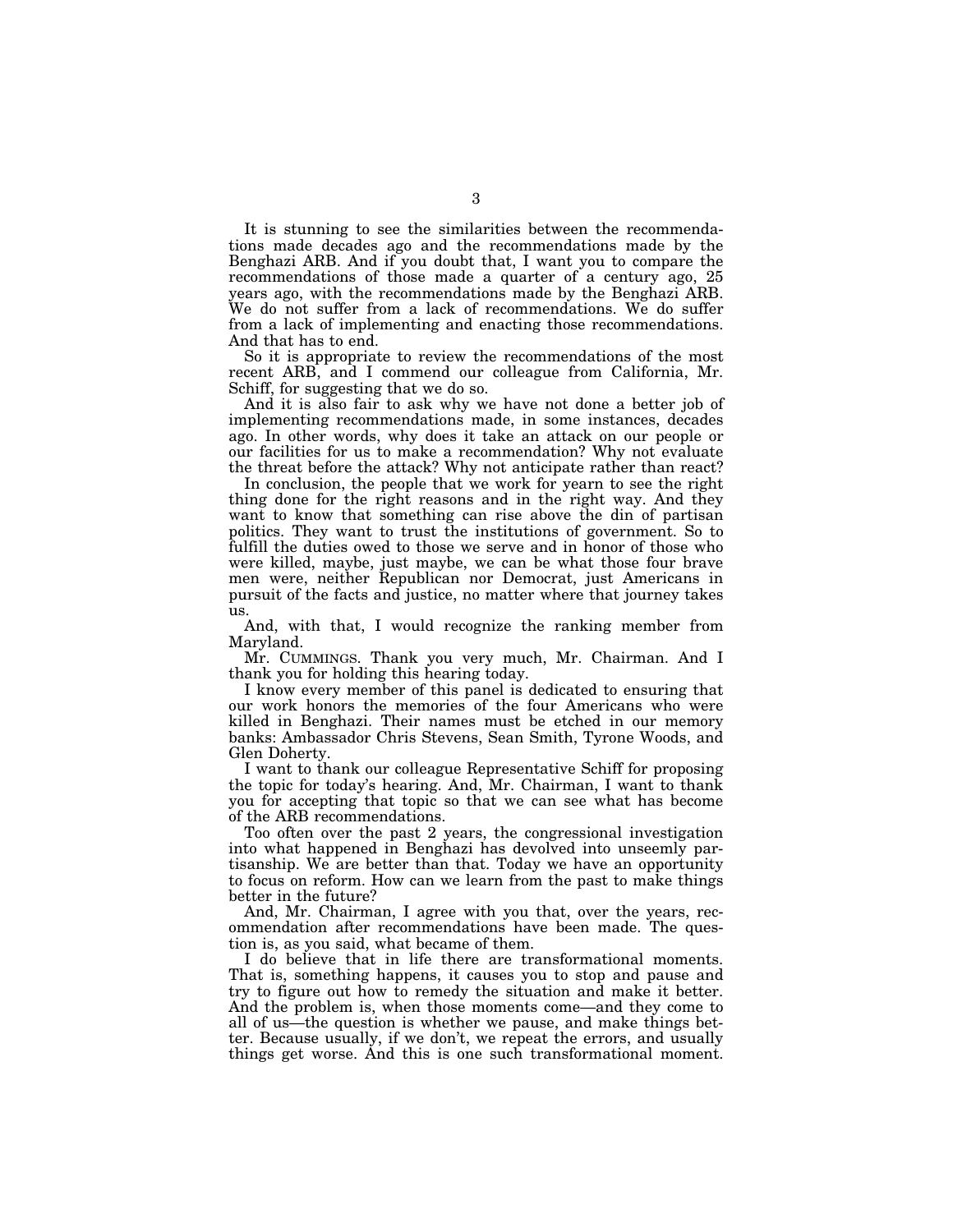This kind of oversight can be productive, it can be critical, it can sometimes even be tedious, but it can also save lives. That is what we are talking about. And that is why I want to thank every member of this panel for agreeing to do this, for we are about the business of trying to save lives. That is a very serious mission.

I sincerely hope the select committee will stay on the course of constructive reform and keep this goal as our North Star. It would be a disservice to everyone involved to be lured off this path by partisan politics.

Today we will review the recommendations of the Accountability Review Board, which was chaired by Ambassador Thomas Pickering and Admiral Michael Mullen, the former Chairman of the Joint Chiefs of Staff.

During our previous investigation, the House Oversight Committee, Chairman Gowdy and I, heard directly from both men about how seriously they took their roles. Ambassador Pickering called it "a debt of honor." Their report was independent. It was adopted unanimously by all board members. And it was a blistering examination of what went wrong at the State Department. They made 29 recommendations, and Secretary Clinton accepted all of them.

After they issued their report, the State Department Inspector General issued his own report, finding that quote ''The Department wasted no time addressing the recommendations.'' The Department has been working on implementing those recommendations for the past year and a half, and Congress should ensure that it finishes the job.

Today I would like our witnesses to provide an update on the status of several of the Board's recommendations.

First, the Board found that the Department's response to the deteriorating security situation in Benghazi was ''inadequate,'' and it was inadequate at the post in Benghazi, at the embassy in Tripoli, and here in Washington. Ambassador Pickering explained that the post did not take action despite crossing several tripwires that should have caused officials to review security more closely and develop a stronger response.

The Board recommended that the Department change its procedures to make sure that security breaches are reviewed immediately. Today, the Department reports that it has created a new process that requires posts to report tripwires as soon as they are crossed so security officials can review them immediately and take action if necessary. I want to know if this process is now fully operational and, if so, how it has been working so far.

The Board also found that we should not have relied so heavily on local militia groups, like the February 17th militia, to protect our posts. The Board called this reliance ''misplaced,'' and it found that these security forces were ''poorly skilled.'' The Board recommended the Department strengthen security ''beyond the traditional reliance on host-government security, supporting high-risk, high-threat posts.''

Today the Department reports that it has 17 new Marine Security Guard detachments and another new Marine unit to enhance security in changing threat environments. In addition, the State Department is now using new funding from Congress to hire 151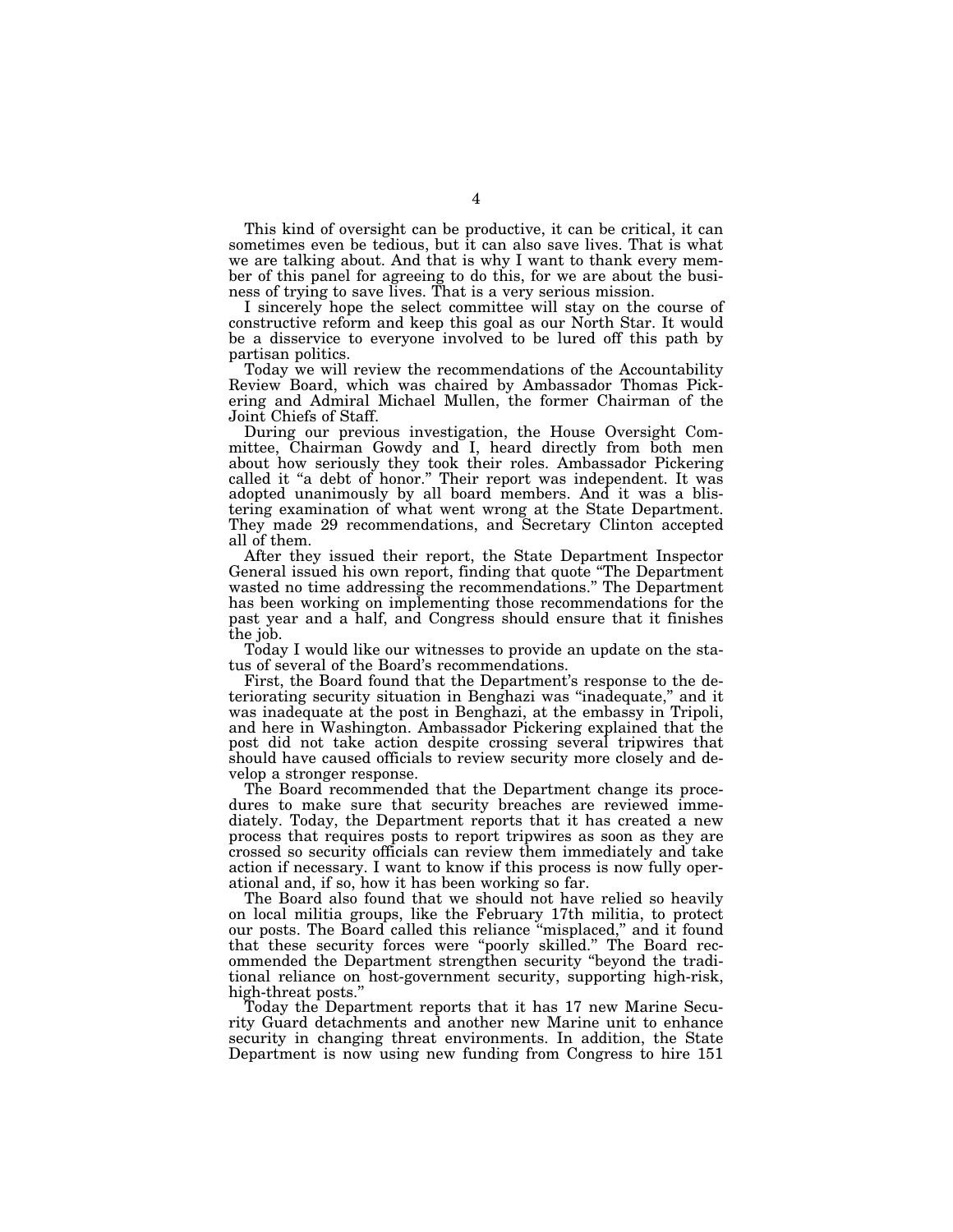new personnel in the Bureau of Diplomatic Security, or DS. I want to hear from our witnesses about whether these actions are sufficient or whether we need to do more.

The Board also found fault with a Deputy Assistant Secretary with DS who denied repeated requests for additional security in Benghazi. At the time, this official oversaw the security of all 275 diplomatic posts around the world.

To address this problem, the Department created a new position to focus exclusively on the security needs of roughly 30 posts experiencing highest threats. The Board praised this action, stating that it could be "a positive first step if integrated into a sound strategy for DS reorganization.'' Today, I want to hear from the State Department specifically about how this new position is working and whether they believe we should make additional changes.

Everyone understands that diplomacy, by its nature, sometimes requires us to be in very dangerous places. Our diplomats work in high-threat environments, and although we cannot eliminate every risk, we must do everything that we can to keep Americans as safe as possible when they are serving overseas.

With that, I want to conclude by recognizing the tremendous sacrifices that are made every single day around the world by our diplomatic corps, the intelligence community, and our military servicemembers on behalf of the American people.

And I remind my colleagues that this is our watch. I said to the chairman before we started, this is bigger than us. The things that we do today and over the next few months will have lasting effects even when we are gone on to heaven, and that is how we have to look at this. And so we prepare not only for the present, but we prepare for the future and generations unborn.

Thank you, Mr. Chairman.

Chairman GOWDY. Thank you, gentleman from Maryland.

The committee will now recognize and receive testimony from today's witness panel.

The first witness will be the Honorable Greg Starr, the Assistant Secretary for Diplomatic Security at the Department of State. The second witness will be Todd Keil, a member of the Independent Panel on Best Practices. And the third witness will be Mark Sullivan, the chair of the Independent Panel on Best Practices.

Welcome to each of you. We will recognize each of you for your 5-minute opening statements. There are a series of lights which mean what they traditionally mean in life, and I am sure that you are familiar with the lighting system.

Because this is an investigative hearing, I will need to administer the oath to the witnesses before taking their testimony. So if the witnesses would please rise and lift their right hands.

Do you solemnly swear the testimony you will give will be the truth, the whole truth, and nothing but the truth?

Let the record reflect all witnesses answered in the affirmative. Secretary Starr, you are recognized for 5 minutes for your opening statement.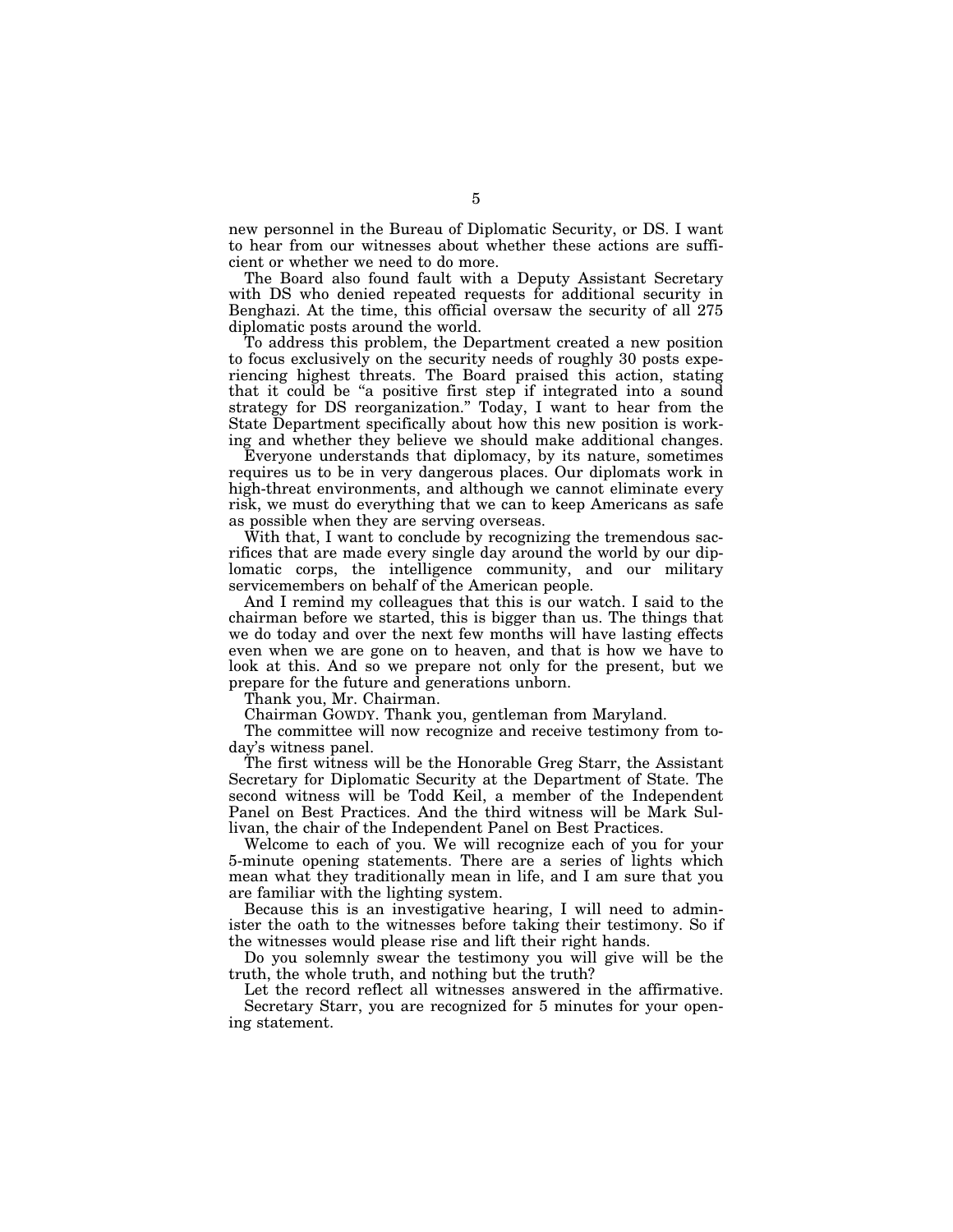## **STATEMENTS OF THE HON. GREGORY B. STARR, ASSISTANT SECRETARY FOR DIPLOMATIC SECURITY, U.S. DEPARTMENT OF STATE; TODD M. KEIL, MEMBER, THE INDEPENDENT PANEL OF BEST PRACTICES; AND MARK J. SULLIVAN, CHAIRMAN, THE INDEPENDENT PANEL OF BEST PRACTICES**

## **STATEMENT OF THE HON. GREGORY B. STARR**

Mr. STARR. Chairman Gowdy, Ranking Member Cummings, and distinguished committee members, good morning. And I thank you for your invitation to appear today to discuss the Department of State's implementation of the 29 recommendations made by the independent Benghazi Accountability Review Board, also known as the ARB.

Chairman GOWDY. Mr. Secretary, I don't want to interrupt you. Would you pull the mic just a little—some of us have had a couple-

Mr. STARR. Okay.

Chairman GOWDY [continuing]. Birthdays recently, and we are hard of hearing, so-

Mr. STARR. I too, sir.

I, along with my colleagues at the State Department, look forward to working with you as you examine the issues relating to the 2012 terrorist attack in Benghazi.

The attacks in Benghazi were tragic. Today we honor those we lost by internalizing the lessons from that night to protect our people in the field as they carry out our country's foreign policy work every single day. Over the past 2 years, with Secretary Kerry's leadership, that commitment is being honored. Like you, we want to keep our people safe.

The heart of the Accountability Review Board's recommendations was to enhance the Department's approach to risk management, ensuring that when our national interests require us to operate in dangerous places that we identify the risks and take the proper steps to mitigate them.

The Department has made important strides in that regard. I would like to highlight just a few examples of how we are implementing the ARB's recommendations, including how we are giving high-threat posts the attention and the resources that they need.

However, even with this progress, it is essential for us to acknowledge that, while we can do everything we can to reduce the risk, we can never eliminate it fully.

High-threat, high-risk posts require special attention to confirm our national interests require us to operate there and to provide the right resources to do that. We have instituted a new process called the Vital Presence Validation Process-shorthand "VP2," as we call it—to do just that.

One example of it in action is our recent return to Bangui, Central African Republic. The Department suspended operations there in December of 2012. This year, using the VP2 process and a support cell process that plans for how we go into these operations, the Department engaged in an analysis that determined that we should and could go back. We worked with our colleagues at the Department of Defense to assess the security situation on the ground and develop a comprehensive plan for our return.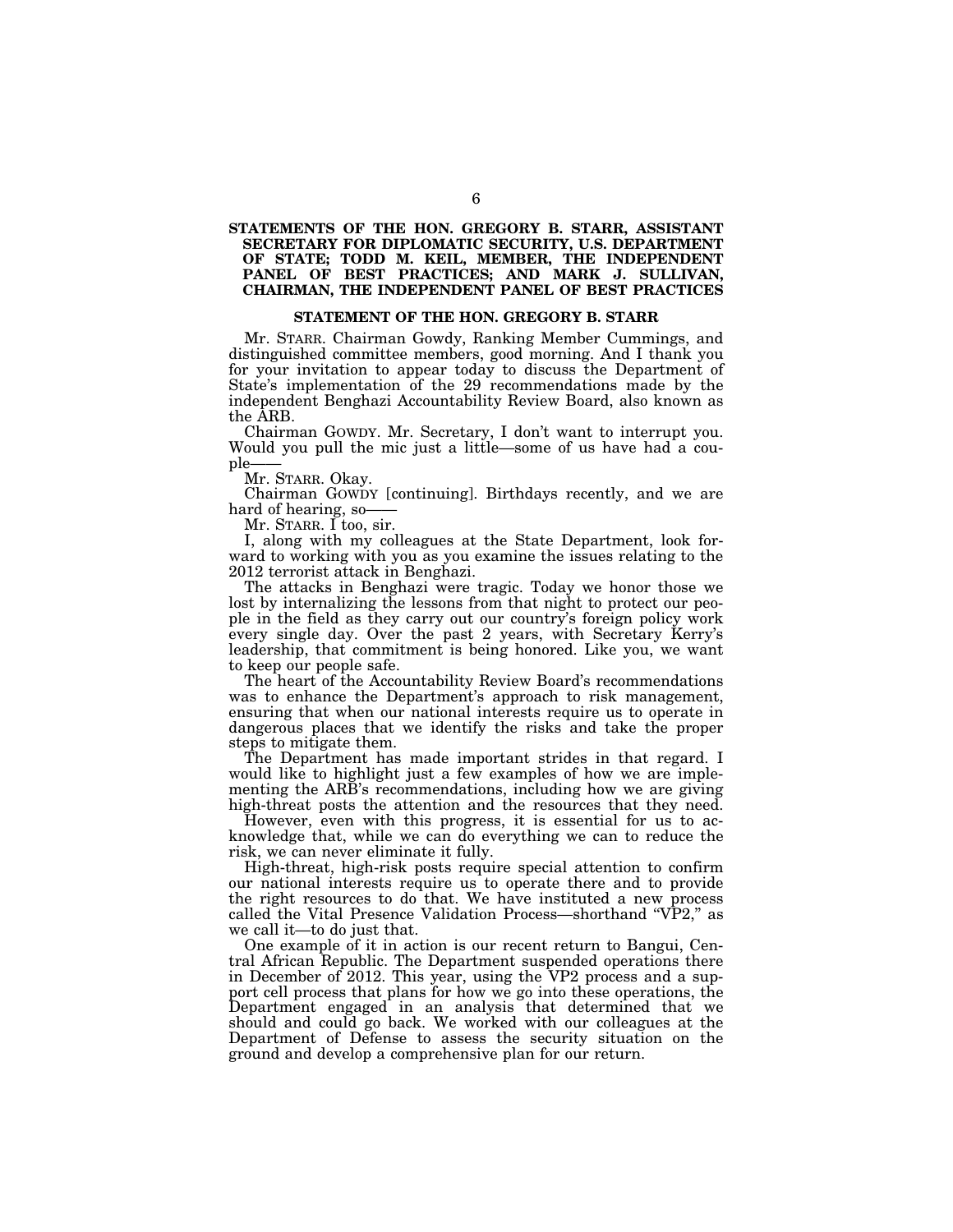I'm proud to report that we deployed DOD and State Department personnel just last week. The embassy is now open. While we must closely monitor conditions on the ground, our return to Bengui demonstrates that our enhanced risk management procedures are working.

Another example of our enhanced risk management posture since Benghazi is how we have improved at training. Chief of Mission personnel, including both security professionals and all Foreign Service personnel, are now better prepared for operating in highthreat environments.

We have increased the expanded training for our DS special agents who receive high-threat training specifically, and then we have also expanded what we call our Foreign Affairs Counter Threat course for Foreign Service colleagues that are going to all of our high-threat posts. And we are working towards making this FACT training, Foreign Affairs Counter Threat training, universal for Foreign Service personnel and employees for all of our posts overseas.

Further, to combat fire as a weapon, we have partnered with the City of New York Fire Department and the Army's Asymmetric Warfare Group to enhance our training curriculum and implement countermeasures in response to fire and smoke as a terrorist weapon.

Finally, with your help, we have added to our security resources. The ARB recommended that we expand the number of Diplomatic Security personnel, and we have done just that. We are well on our way to just finishing that off and hitting all of our targets. It also recommended that we augment the Marine Security Guard program, which we have done as well.

While these are just a few examples of the Department's efforts post-Benghazi, I believe they highlight some of the key progress we have made. I will not outline all of this, all the things that we have done, in the interest of time, but I'm pleased to report that we have made what I consider to be tremendous progress on the 29 Benghazi ARB recommendations. To date, we've closed 22 recommendations and 7 are in progress or nearing completion. Today we are better prepared, better protected and informed to manage the risk.

We look forward to working with Congress and you on ensuring that foreign affairs—our foreign affairs community has safe platforms for carrying out our national interests. I want to thank Congress for the additional resources that you've provided over the past 2 years to improve and sustain this diplomatic platform.

And I'll be glad to answer any questions that you have. Thank you.

Chairman GOWDY. Thank you, Mr. Starr.

[Prepared statement of Mr. Starr follows:]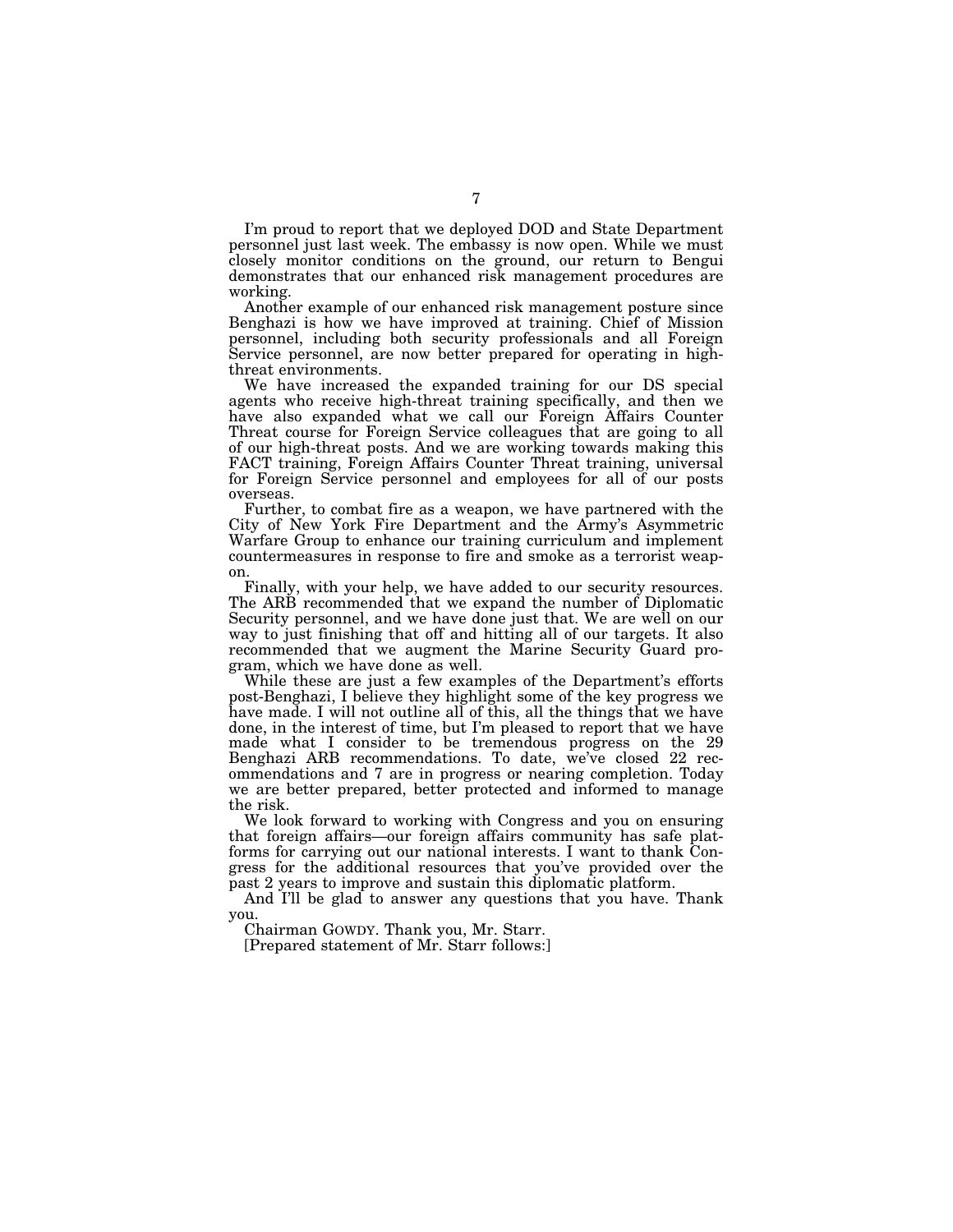## WRITTEN STATEMENT BY

# Gregory B. Starr<br>Department of State<br>Assistant Secretary for Diplomatic Security

## BEFORE THE HOUSE SELECT COMMITTEE ON BENGHAZI

## SEPTEMBER 17, 2014

 $\mathbf{1}$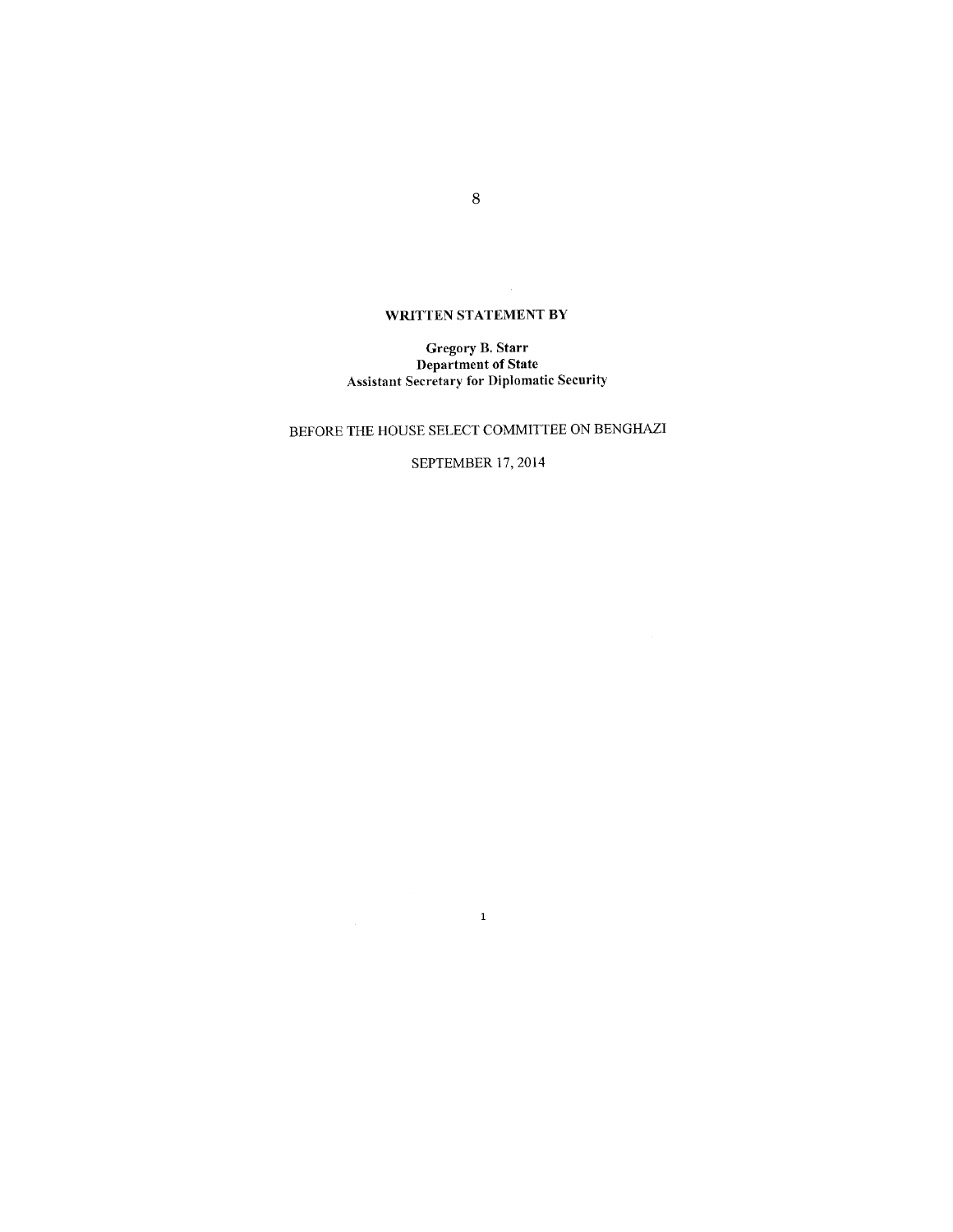Good Morning Chairman Gowdy, Ranking Member Cummings, and distinguished Committee members. Thank you for your invitation to appear here today to discuss the Department of State's implementation of the recommendations made by the independent Benghazi Accountability Review Board (ARB), as well as those made by the panels of experts convened by the Department at the recommendation of the ARB. I, along with my colleagues at the State Department. look forward to working with you and your fellow members as you examine the issues relating to the 2012 terrorist attacks in Benghazi.

I have been a security professional for over 30 years. I returned to the State Department in February 2013 after serving nearly 4 years at the United Nations as the Under Secretary General for Safety and Security. My experience within the State Department, as a Regional Security Officer to most recently as the Assistant Secretary for Diplomatic Security, has ranged from responsibility for day-to-day security on the ground at a single post, to running global programs for State and the United Nations at hundreds of locations. These global, wide-ranging responsibilities have provided me with extensive experience and perhaps unique perspective to evaluate, manage, and mitigate the wide range of security threats we face overseas.

The Department is committed to applying the valuable lessons learned from the tragic attacks in Benghazi in today's overseas operating environment. Over the past 2 years, with the Secretary's leadership and support, that commitment has been honored. I am pleased to report that we have made tremendous progress on the 29 independent Benghazi Accountability Review Board recommendations. To date, we have closed 22 recommendations, and 7 are in progress or nearing completion. We appreciate the opportunity today to describe the ways in which we have refined and improved our risk assessment and management. Today, we are better prepared, protected, and informed to manage risk.

The attacks on our facilities in September 2012 and subsequent attacks, like the 2013 attack in Herat, Afghanistan, remind us that the world remains a dangerous place. However, in order to advance U.S. national interests, it is sometimes necessary for the Department to operate in dangerous places. The decision to do so requires that we carefully balance the risk of operating at over 275 unique locations against our national interest in doing so. Once the decision is made to operate in a particular location, we in Diplomatic Security, together with colleagues throughout the Federal government, must actively monitor and manage the risks inherent in such operation. An enhanced risk management process is one of the important legacies of the Accountability Review Board.

9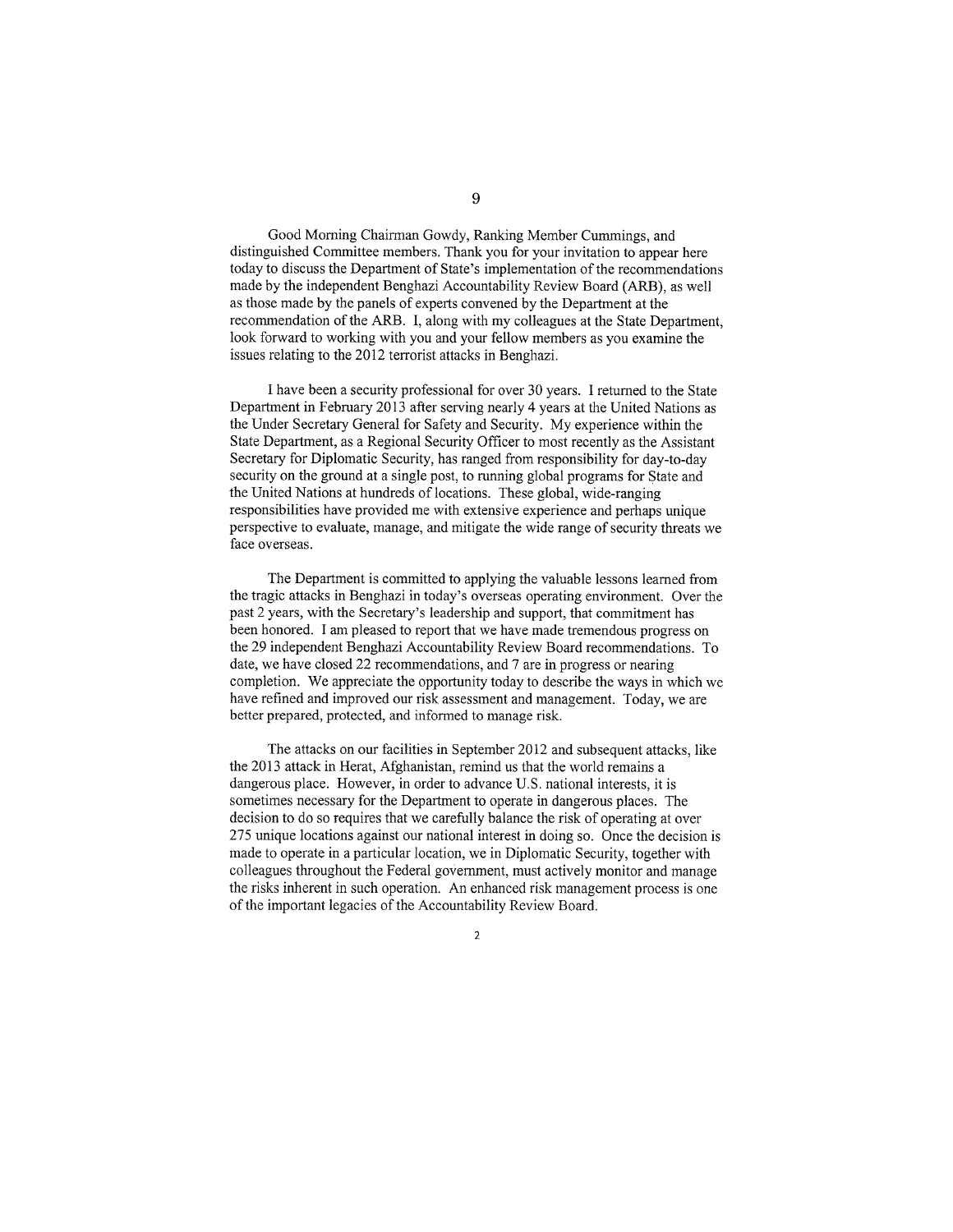The tempo of threats and attacks against us has not diminished. Every day, the Department assesses threats and our security posture to protect our people and our missions. We strive to deter and mitigate the effectiveness of any attack. It is critical to acknowledge, however, that risks can be mitigated but cannot be eliminated. Even with willing and capable governments as our partners, it is impossible to stop all terrorists or extremists from mounting attacks against us in all cases. In order to counter terrorist threats that affect our country and our allies. to fight pandemic disease, to promote American values such as promoting universal human rights and the rule of law, our diplomats and development experts must deploy around the globe. Often the locations where the threats are highest are those where U.S. presence and influence is needed most.

Given the nature of the threats we face, our work to secure our missions will never be finished. It is an ongoing, evolving process defined by proactive planning and responsive improvements. The Accountability Review Board made an important and valuable contribution in this regard, and I would also like to provide you an overview of the Department's risk management plan for high risk posts, which has been improved and developed in response to the recommendations.

One of the core components of the Department's risk management plan for high risk posts is the High Threat Post Review Board, which I chair. Other members include senior State Department officials representing both regional and functional bureaus. The Board quantitatively and rigorously assesses the threat environment to identify posts around the world that are high-threat, high-risk. This is not a static process and as emergent conditions change, for better or worse, at any post worldwide, designations will shift and posts may be added or deleted from the high-threat, high-risk designation.

Posts that are assessed to be high risk receive specialized risk-management attention. Using the Department's Vital Presence Validation Process, also known as VP2, instituted this year, we ensure that our most dangerous posts have a defined, attainable, and prioritized mission balanced against the resources and risks. Where the process determines that U.S. national interests require us to operate in these locations, the Department undertakes measures to mitigate identified risks and prioritizes resources to do so. Going forward, the Department will continue to use and refine this regularized and repeatable process.

As another aspect of the Department's broad and improved risk management plan, Chief of Mission personnel, including both security professionals and all

 $\overline{\mathbf{3}}$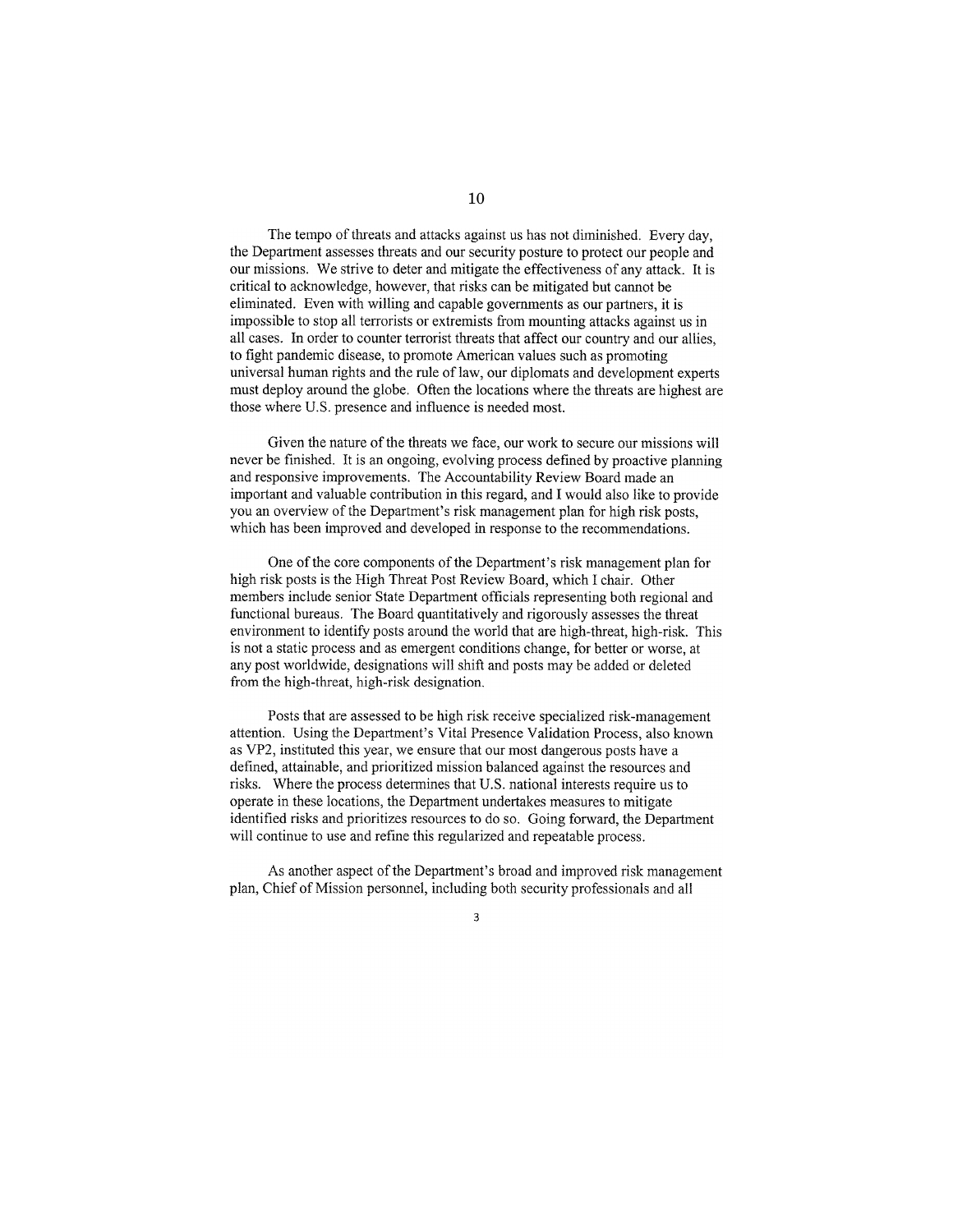foreign service personnel, are now better prepared for operating in high-threat environments. We have increased the training time for our agents in the highthreat training course and expanded our Foreign Affairs Counter Threat (FACT) course for foreign service colleagues to all high-threat posts. And because we recognize that the value of these skills extends beyond high threat locations, we are working towards universal FACT training for all Foreign Service personnel and other employees at our posts overseas. We know that these skills can help safeguard U.S. government personnel whether they serve in Sana'a or Santo Domingo.

We have also responded to the Accountability Review Board's recommendations by strengthening our relationship with the Department of Defense. Over the last 18 months, we have established 17 new Marine Security Guard Detachments as well as a new Marine unit that can augment security in changing threat environments. These resources contribute to day-to-day security and can be called upon to address emergent circumstances, such as during our recent temporary relocation from Tripoli.

Consistent with the Accountability Review Board's recommendations, we have deepened our commitment to the principle that security is the responsibility of everyone within the State Department and the whole U.S. Government. We have implemented this approach in the Department's Framework for Security Accountability. This shared responsibility enables us to take advantage of the broad variety of information available. For example, every morning, I lead a daily threat briefing with security professionals and policy experts to assess information obtained from our intelligence community partners.

In closing, the Department appreciates the insights and contributions of the Accountability Review Board, as well as the complementary recommendations of the panels of experts convened at the recommendation of the Board. The Department shares the Board's goal to improve our security and risk management while advancing U.S. national interests. We are grateful for the additional resources that Congress provided over the past 2 years to improve and sustain this diplomatic platform. We are proud of our progress towards implementing the recommendations.

There is more to the implementation process than I can address in my remarks today. I will be glad to answer any questions you have at this time. We look forward to continuing to work with Congress on ensuring that the foreign affairs community has a safe platform for carrying out our national interests.

 $\overline{a}$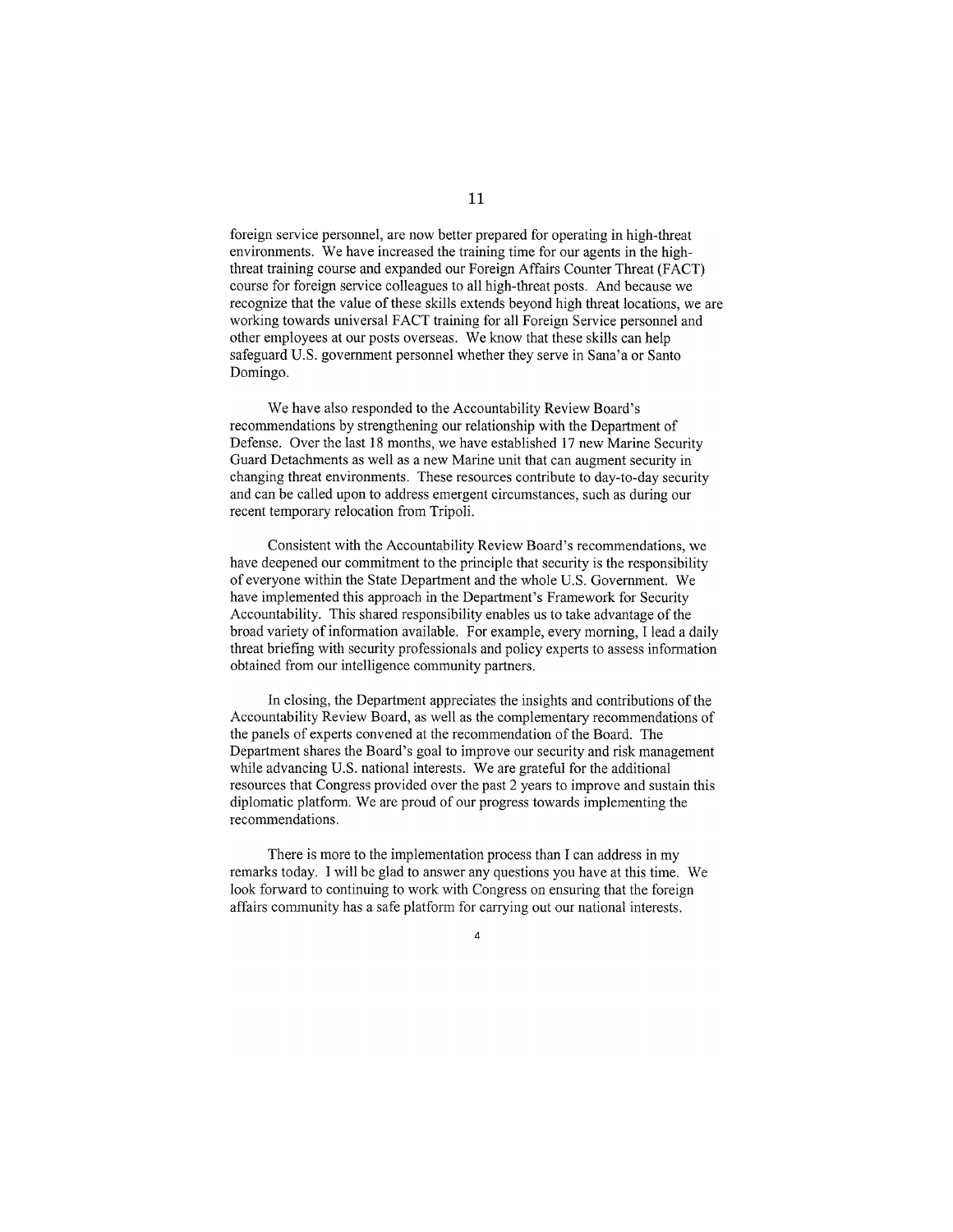Chairman GOWDY. Mr. Keil.

## **STATEMENT OF TODD M. KEIL**

Mr. KEIL. Thank you, Chairman Gowdy, Ranking Member Cummings, and distinguished members of the select committee for inviting me to testify today about our independent panel report on best practices in the aftermath of the tragic attack on the U.S. mission in Benghazi, Libya, and to provide our insight regarding the implementation of our recommendations and related issues relevant to our report.

Our panel was committed to identifying best practices from throughout the U.S. Government, the private sector, nongovernmental organizations, and international partners which can finally establish an effective risk management process in the Department of State, improve the security of U.S. diplomatic facilities abroad, and enhance the safety of Department of State and foreign affairs agencies' personnel, not only in high-risk areas but globally.

We identified 40 crucial recommendations to achieve this goal. We continue to stand behind our report in the strongest possible terms and believe that the 40 recommendations and the supporting narratives, which were derived from well-known and established best practices, provide a clear roadmap for an absolutely necessary organizational paradigm change throughout the Department of State to support the current direction of expeditionary diplomacy and the application of proven enterprise risk management enhancements.

Mr. Chairman and distinguished members, I spent a career of almost 23 years as a special agent with the Bureau of Diplomatic Security in the Department of State. As a result of my years of service, I am uniquely familiar with the history and, most importantly, the operating culture both within the Bureau of Diplomatic Security and the Department of State.

As our panel interviewed hundreds of people in the U.S. and abroad and gained valuable ground truth from our travel to 10 countries during our work, including numerous high-threat locations, I couldn't have been more personally and professionally proud and heartened, along with my fellow panel members, by hearing and witnessing the dedicated and admirable work of the men and women of the Diplomatic Security Service.

Each day around the world, the DS team faces extreme challenges and unpredictable risks to provide a safe and secure environment for the conduct of U.S. foreign policy, and they do so with distinction. The men and women of the Bureau of Diplomatic Security are truly dedicated public servants and are owed the gratitude of the American people for their service to this great Nation.

As we stated repeatedly throughout our report, best practices will not save lives unless they are resourced, implemented, and followed. Almost 14—now, actually, almost 15 years ago, as was mentioned in the chairman's opening statement, a number of very similar recommendations were made after the East African embassy bombings, and little has been accomplished by the Department of State since then to improve its approach to risk management.

While we are pleased our report has been finally officially released by the State Department, along with the implementation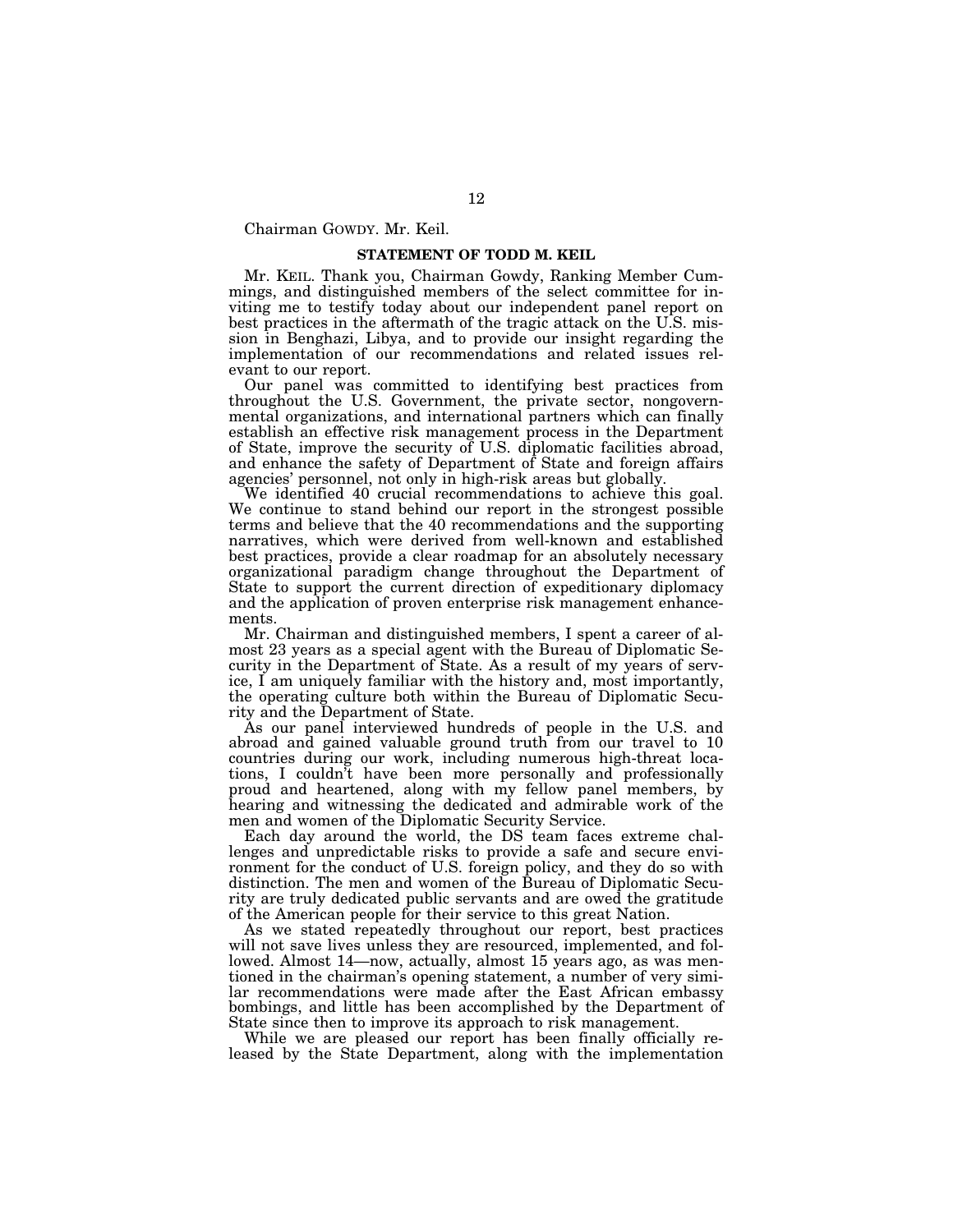fact sheet, we are disappointed with the decision not to implement recommendation number 1, the most important one, and recommendation number 13.

In a meeting earlier this year with Deputy Secretary Higginbottom and Assistant Secretary Starr, we were encouraged by their candor and support for our report and their intent to adhere to the recommendations in our report. In light of the long history of such report and recommendations to the Department of State and with a continuing sense of responsibility, we voiced our concerns in a recent letter to Deputy Secretary Higginbottom both for those recommendations not implemented and those that are apparently relying on pre-Benghazi processes and procedures to demonstrate or achieve implementation.

Now is the time. Clear the smoke. Remove the mirrors. Now is the time for the Department of State to finally institutionalize some real, meaningful, and progressive change. And as the ranking member said, this is a transformational moment. They can't lose this moment.

Words and cursory actions by the Department of State ring hollow absent transparency and verifiable and sustainable actions to fully put into practice the letter and the intent of our recommendations, which will facilitate diplomacy and safeguard the selfless Americans who carry out our national security priorities around the world. The Department of State owes it to those people who have given their lives in service to our country and to those employees who continue to serve our country in some very dangerous locations around the world to continue to identify and implement risk management best practices.

Additionally, we urge the Department to institutionalize the process of outside and independent counsel and guidance on risk management best practices sooner than 2016. The Accountability Review Board recommended that this be an annual process, and we concur that this remains a critical need for the Department and should begin as soon as possible. In our view, this is a decisively important step the Department must take to demonstrate transparency and ensure a continuing dialogue on security best practices with an input from outside, independent experts regarding operations in high-threat and challenging international locations.

Finally, Mr. Chairman, I would like to take just a quick moment to introduce another member of our panel sitting in the audience, Mr. Ray Mislock. Ray's multiple careers in public service include more than 25 years as an FBI agent, 5 years as the Director of Security at the CIA. Ray exemplifies the definition of a great American.

Thank you, Mr. Chairman.

Chairman GOWDY. Thank you, Mr. Keil. And welcome, to your guest.

[Prepared statement of Mr. Keil follows:]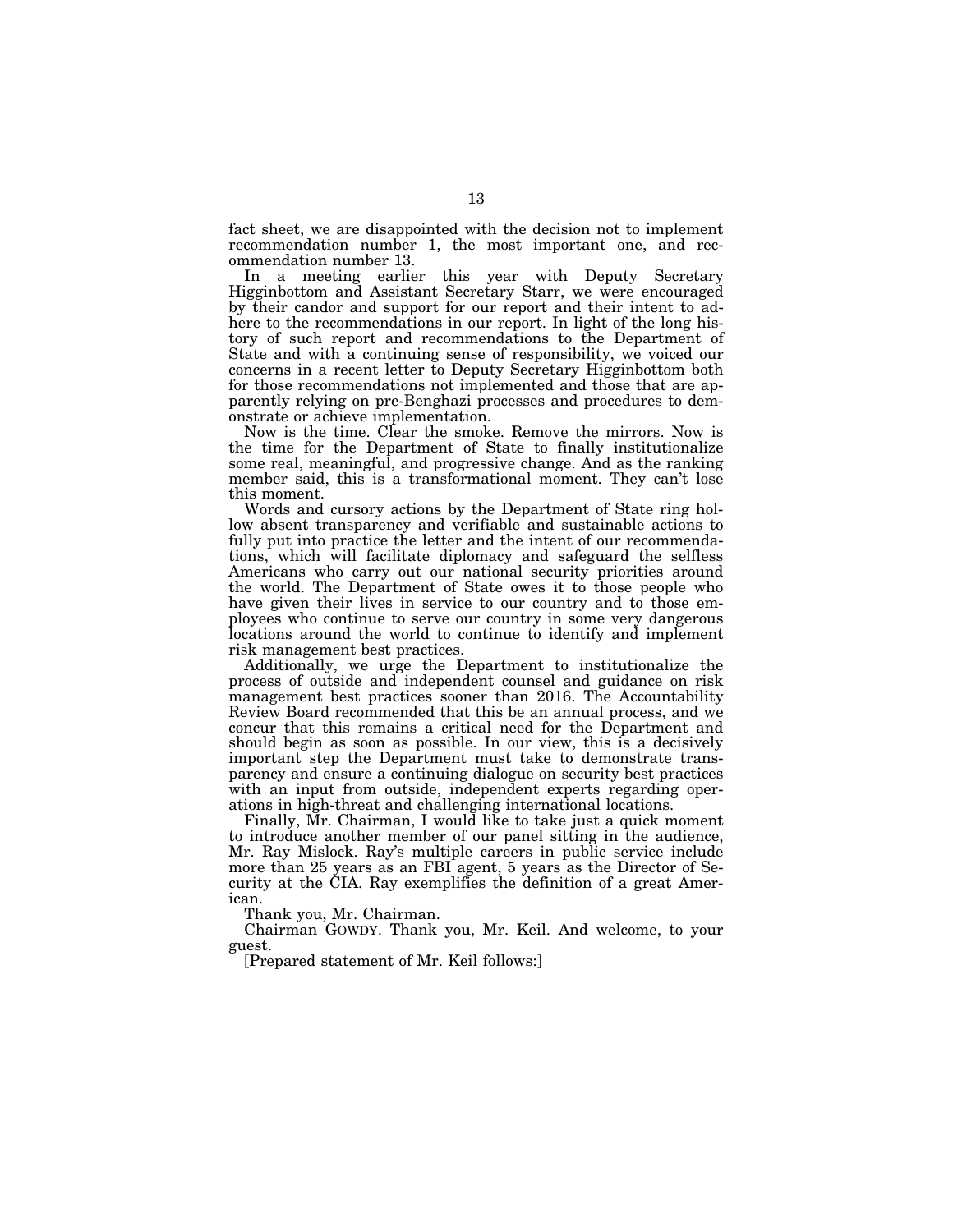#### The Honorable Todd M. Keil

## Opening Remarks before the House of Representatives, Select Committee on Benghazi

### Washington, DC

#### September 15, 2014

Thank you Chairman Gowdy, Ranking Member Cummings and distinguished Members of the Select Committee for inviting me to testify today about our Independent Panel Report on Best Practices in the aftermath of the tragic attack on the US Mission in Benghazi, Libya, and our insight regarding the implementation of our recommendations and related issues relevant to our report.

Our Panel was committed to identifying best practices from throughout the U.S. government, the private sector, non-governmental organizations, and international partners which can which can finally establish an effective risk management process in the Department of State, improve the security of U.S. diplomatic facilities abroad and enhance the safety of Department of State and foreign affairs agencies' personnel not only in high-risk areas, but globally. We identified 40 recommendations to achieve this goal. We continue to stand behind our report in the strongest possible terms, and believe that each of the 40 recommendations and the supporting narratives, which were derived from well-known and established best practices, provide a clear roadmap for security management enhancements throughout the Department of State.

Mr. Chairman and distinguished members, I spent a career of almost 23 years as a Special Agent with the Bureau of Diplomatic Security in the Department of State. As a result of my years of service. I am uniquely familiar with the history and, most importantly, the operating culture both within the Bureau of Diplomatic Security and the Department of State. As our Panel interviewed hundreds of people in the US and abroad, and gained valuable ground truth from our travel to 10 countries during our work, including numerous high threat locations, I couldn't have been more personally and professionally proud and heartened, and my fellow Panel members were equally impressed, by hearing and witnessing the dedicated and admirable work of the men and women of the Diplomatic Security Service. Every day around the world, the DS team faces extreme challenges and unpredictable risks to provide a safe and secure environment for the conduct of U.S. foreign policy, and they do so with distinction. The men and women of the Bureau of Diplomatic Security are truly dedicated public servants and are owed the gratitude of the American people for their service to our great nation.

As we state repeatedly throughout our report, best practices will not save lives unless they are resourced, implemented and followed. Almost 14 years ago, a number of very similar recommendations were made after the East African embassy bombings and little has been accomplished by the Department since then to improve its approach to risk management. While we are pleased our report has finally been officially released by the State Department, along with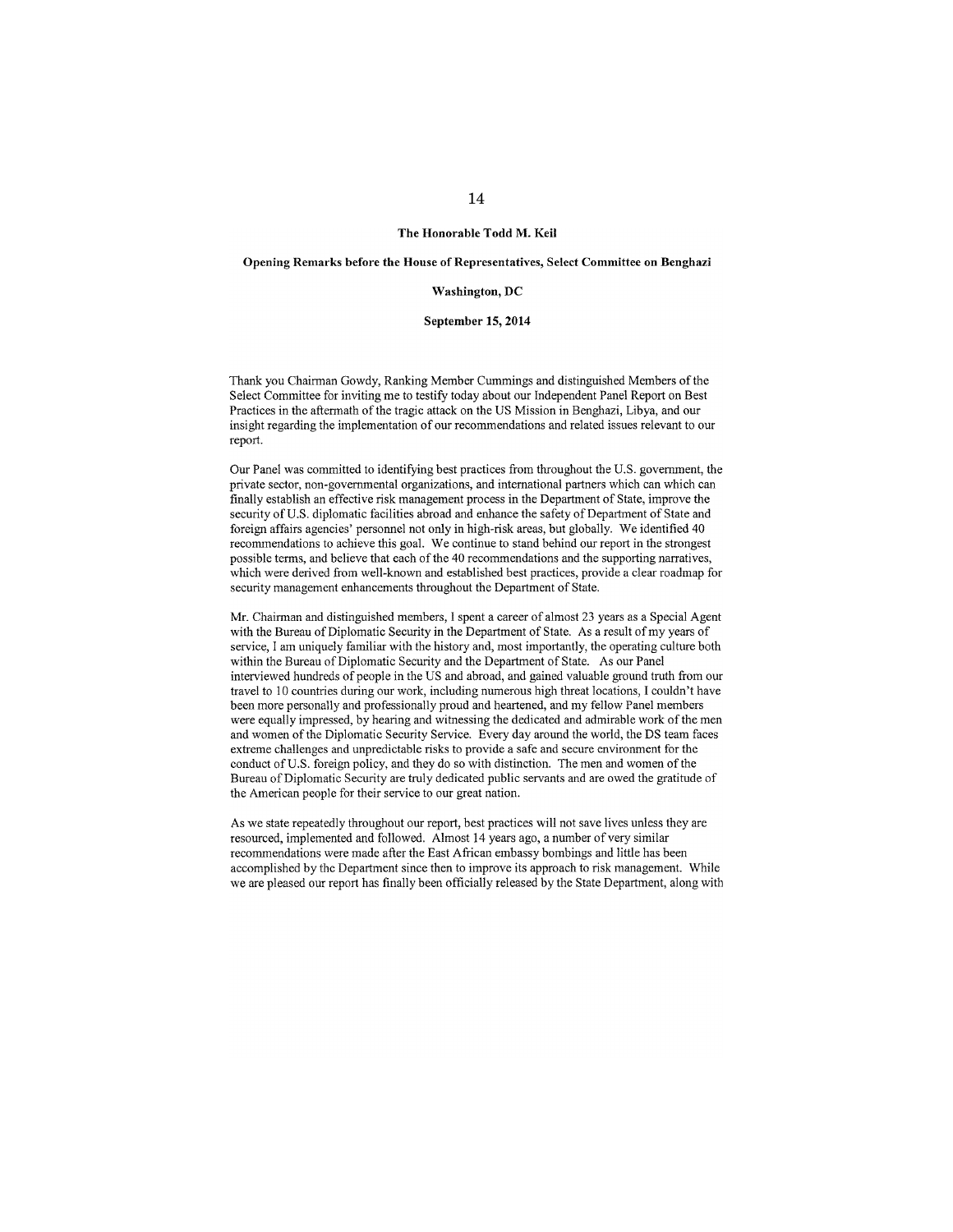an Implementation Fact Sheet, we are disappointed with the decision not to implement recommendations 1 and 13.

In meeting earlier this year with Deputy Secretary Higginbottom and Assistant Secretary Starr, we were encouraged by their candor and support for our recommendations and their stated intent to adhere to the recommendations in our report. In light of the long history of such reports and recommendations to the Department of State, and with a continuing sense of responsibility, we voiced our concerns in a recent letter to Deputy Secretary Higginbottom, both for those recommendations not implemented and those that apparently rely on pre-Benghazi processes and procedures to demonstrate or achieve implementation. Clear the smoke and remove the mirrors. now is the time for the Department of State to finally institutionalize some real, meaningful and progressive change. Words and cursory actions by the Department of State ring hollow absent transparency, and verifiable and sustainable actions to fully put into practice the letter and the intent of our recommendations, which will facilitate diplomacy and safeguard the selfless Americans who carry out our national security priorities around the world. The Department of State owes it to those people who have given their lives in service to our country and to those employees who continue to serve our country in some very dangerous locations around the world to continue to identify and implement risk management best practices.

Finally, we urge the Department to institutionalize the process of outside and independent counsel on risk management best practices sooner than 2016. The Accountability Review Board recommended that this be an annual process, and we concur that this remains a critical need of the Department and should begin as soon as possible. In our view, this is a decisively important step the Department must take to demonstrate transparency and insure a continuing dialogue on security best practices with and input from outside, independent experts regarding operating in high threat and challenging international locations.

Thank you very much, Mr. Chairman.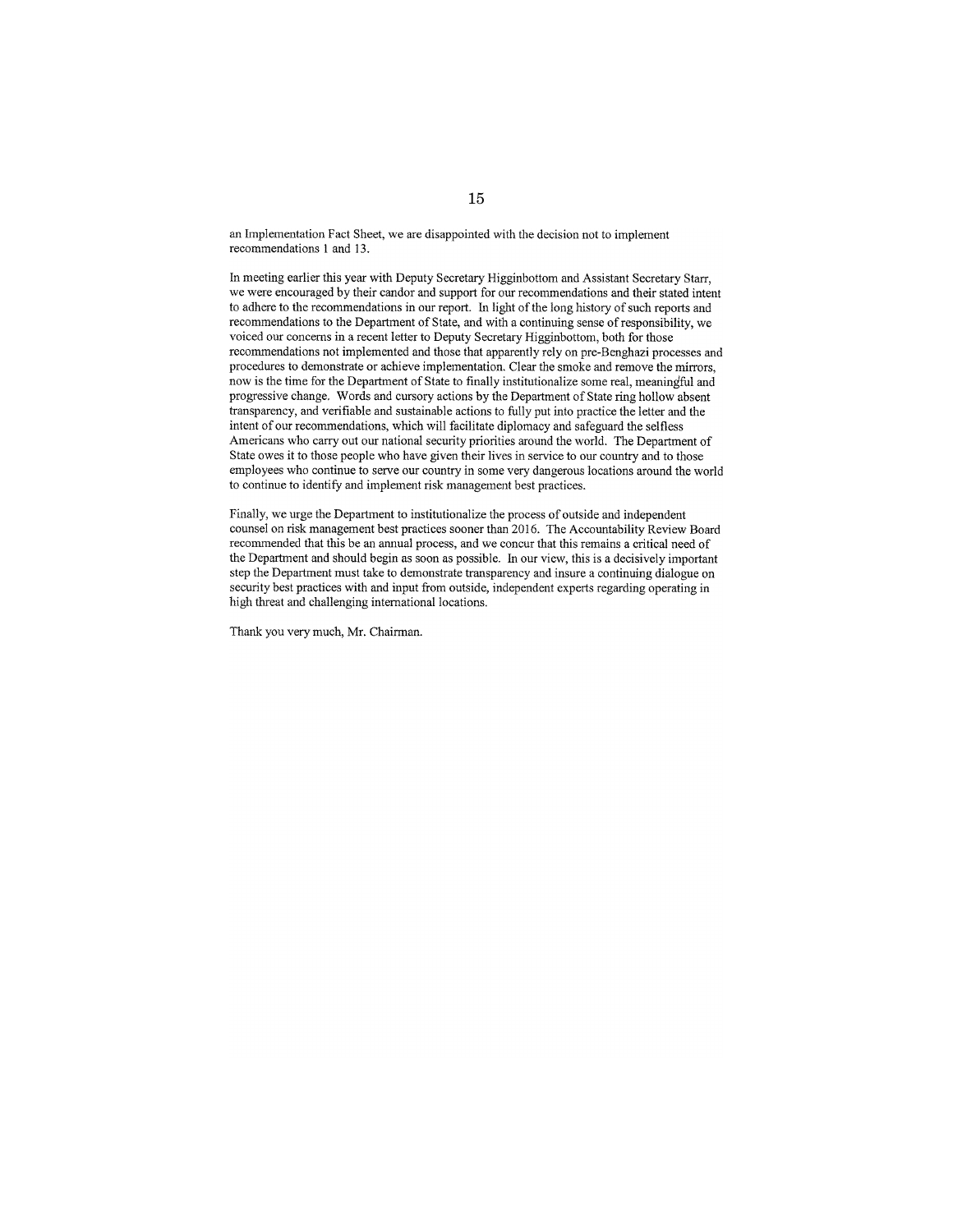Chairman GOWDY. Mr. Sullivan, you're recognized for 5 minutes.

## **STATEMENT OF MARK J. SULLIVAN**

Mr. SULLIVAN. Good morning, Chairman Gowdy, Ranking Member Cummings, and distinguished members of the committee. Thank you for asking Todd Keil and I to appear before you today.

Mr. Chairman, I consider it an honor to have served on the Best Practice Panel with outstanding and dedicated individuals. Our team of Todd Keil; Richard Manlove; Raymond Mislock, Jr.; Timothy Murphy; and staff Erica Lichliter and Stephanie Murdoch have a combined experience of 175 years of security and law enforcement expertise.

During our careers, each panel member has gained an appreciation and understanding of the importance of having clear lines of leadership in an organizational structure concerning security matters. We, as a panel, also understand that things don't always go as planned, and when they don't, it is vital to implement lessons learned in an effort to prevent them from happening again.

The panel report reflects the independent views of the panel based upon our best professional judgment, experience, and analysis of the best practices, informed by interviews, travel, and extensive research. It was a pleasure to serve with this dedicated group, and I appreciate their professionalism and hard work.

I would also like to acknowledge and thank all of those interviewed in the course of drafting this report from the U.S. Government, private sector, international organizations, and foreign governments.

The Best Practice Panel was the result of the Accountability Review Board for Benghazi, which recommended that the Department of State establish a panel of outside, independent experts with experience in high-risk, high-threat areas to support the Bureau of Diplomatic Security, identify best practices and recommendations from other agencies and countries, and evaluate United States security platforms in high-risk, high-threat posts.

Our report provided 40 recommendations in 12 different areas. Those 12 areas are organization and management, accountability, risk management, program criticality and acceptable risk, planning and logistics, lessons learned, training and human resources, intelligence, threat analysis and security assessment, program resource and technology, host nations and guard force capability enhancement, regular evaluation and change management, leadership, and communication and training.

It was the opinion of the panel all 40 recommendations would further strengthen the Department's ability to protect its personnel and work more safely on a global platform to achieve American foreign policy goals and objectives. The panel's view was that its recommendations were realistic, achievable, and measurable.

On August 29th, 2013, the panel delivered its final report to the Department of State. Of the 40 recommendations we offered, the Department accepted 38. Of the 38 accepted recommendations, the Department of State has reported that 30 have been implemented, and, in addition, the implementation process for the remaining 8 is ongoing.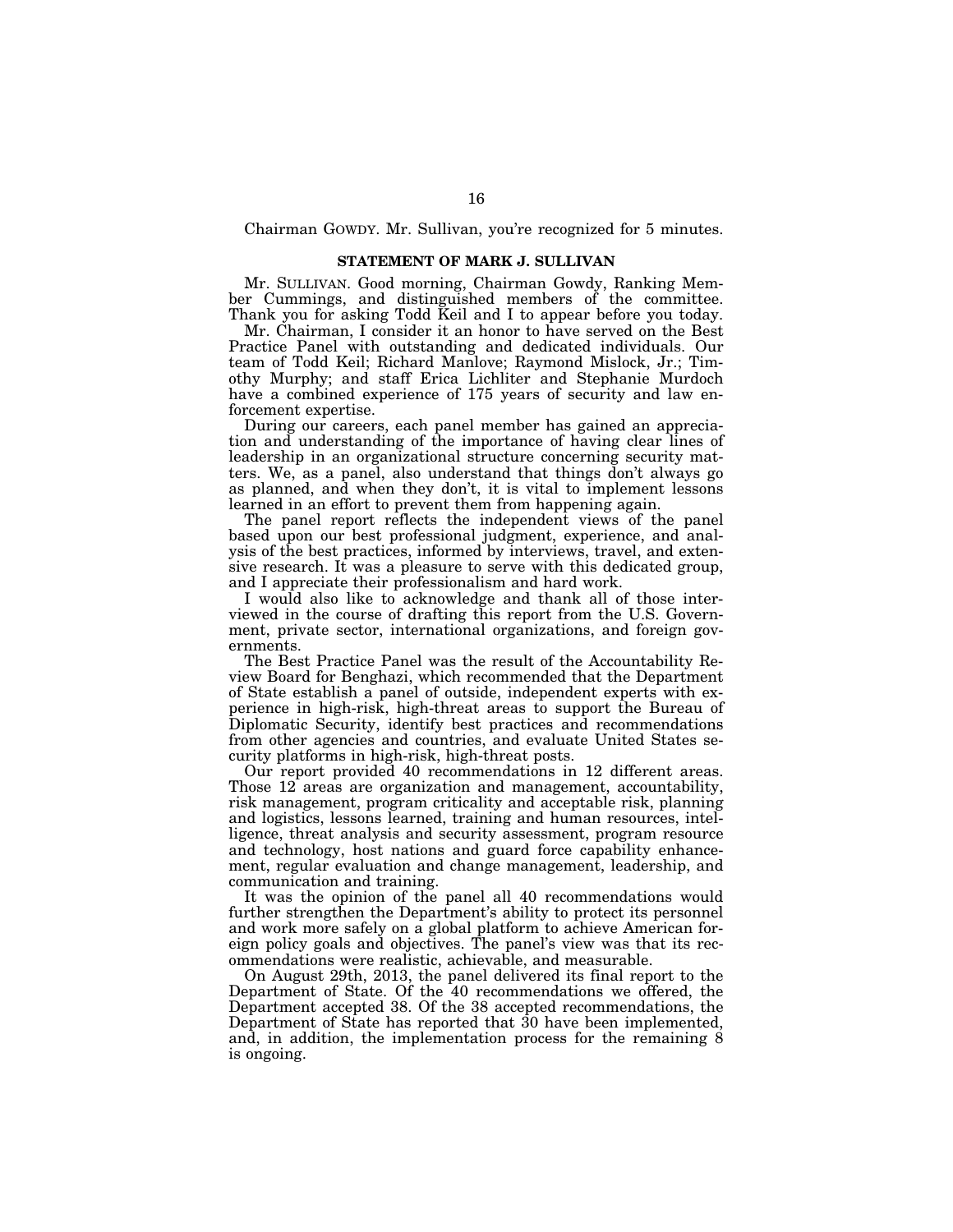The two recommendations not accepted are: the Department should, as a matter of urgency, establish an Under Secretary for Diplomatic Security; and, number 13, waivers to establish security standards should only be provided subsequent to the implementation of mitigating measures as agreed by regional bureau or other program managers, advised by Department of State, and as informed by the Department risk management model.

The Best Practice Panel looked across a wide spectrum of private and nongovernmental organizations to identify effective measures to enhance the Department's ability to ensure a safe and secure environment for employees and programs. Not surprisingly, the panel found that many institutions, including governments, refer to the Department of State Bureau of Diplomatic Security as the gold standard for security and seek to model their service after the Bureau of Diplomatic Security.

Nevertheless, any organization must continuously evolve and improve to adjust with a fluid and dynamic environment. The panel continues to advocate that the way forward should be characterized by cooperative efforts that will provide a framework which will enhance the Department's ability to protect Americans. In order to be effective, we must be innovative so that we ensure our institutions adapt and evolve to meet the ever-changing security requirement needs.

In any environment where uncertainty permeates, one certainty we share is the necessary collaborative effort that is needed in our country to ensure the safety and security of all American lives. It is also a necessary certainty that we honor and protect the memories of those citizens who have been lost as a result of violent attacks with dignity and respect.

I would like to take this opportunity to thank the Department of State, the overseas post that hosted our panel visit, and the Bureau of Diplomatic Security for the outstanding support they provided to our panel during our endeavor.

I would also like to thank Chairman Gowdy, Ranking Member Cummings, and members of the Select Committee for inviting us here today in your continued efforts to make America safe.

I look forward to any questions you may have. Thank you.

Chairman GOWDY. Thank you, Mr. Sullivan.

[Prepared statement of Mr. Sullivan follows:]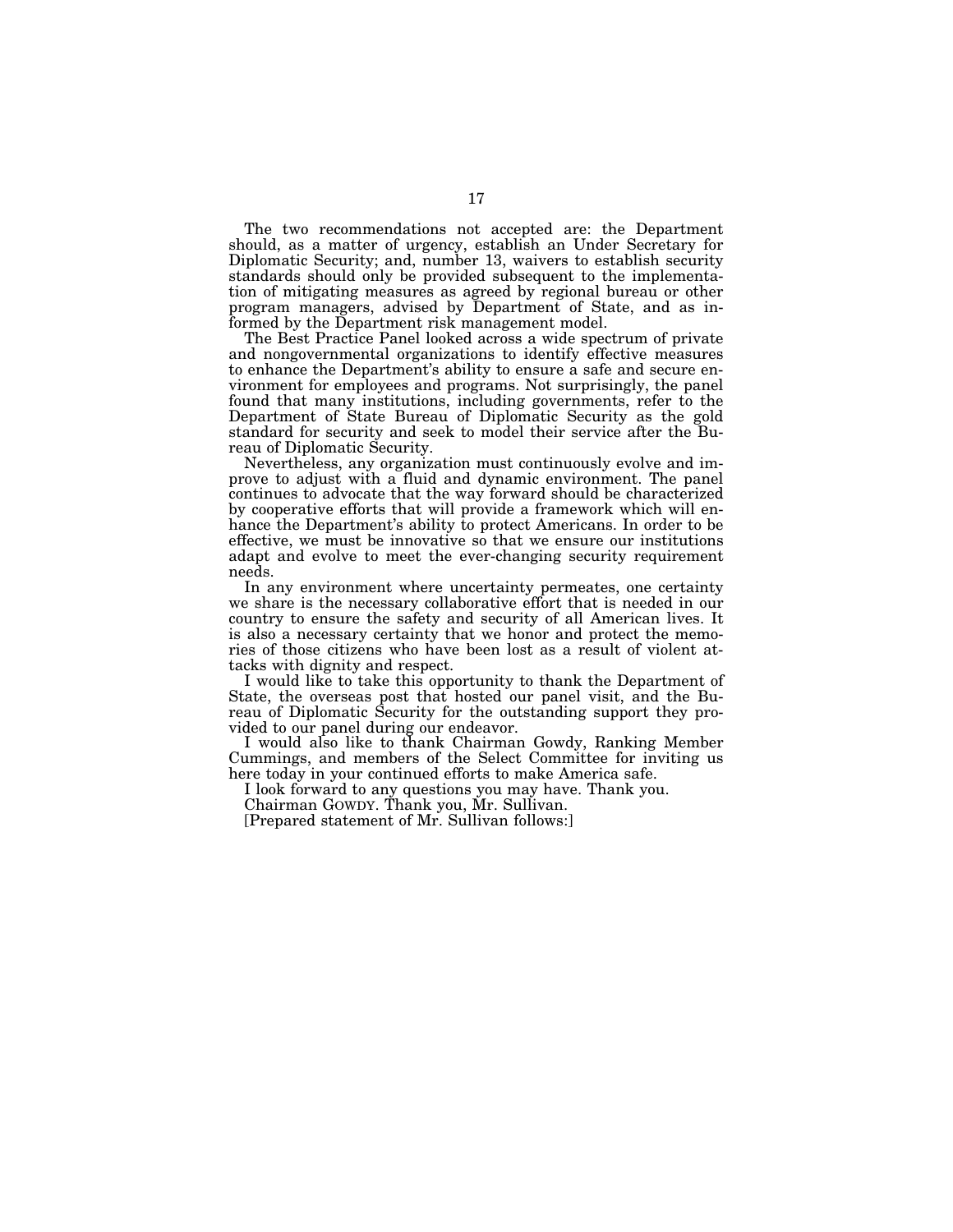## **Statement of Mark Sullivan** Select Committee on Benghazi

Good morning, Chairman Gowdy, Ranking Member Cummings, and distinguished members of this committee, thank you for asking Todd Keil and I to appear before you today.

Mr. Chairman, I consider it an honor to have served on the Best Practices Panel with outstanding and dedicated individuals. Our team of Todd Keil, Richard Manlove, Raymond Mislock, Jr., Timothy Murphy and staff, Erica Lichliter and Stephanie Murdoch share a combined experience of 175 years of security and law enforcement expertise.

During our careers each panel member gained an appreciation and understanding of the importance of having clear lines of leadership in an organizational structure concerning security matters. We as a panel also understand that things don't always go as planned. And, when they don't, it is vital to implement lessons learned in an effort to prevent them from happening again.

The panel report reflects the independent views of the panel based upon the members best professional judgment, experience and analysis of the best practices informed by interviews, travel and extensive research.

It was a pleasure to serve with this dedicated group and I appreciate their professionalism and hard work. I would also like to acknowledge and thank all those interviewed in the course of drafting this report from the U.S. Government, private sector, international organizations and foreign governments.

The best practice panel was the result of the Accountability Review Board for Benghazi, which recommended that the Department of State establish a panel of outside independent experts with experience in high risk, high threat areas to support the Bureau of Diplomatic Security, identify best practices and recommendations from other agencies and countries and evaluate United States security platforms in high risk, high threat posts.

Our report provided 40 recommendations in 12 different areas. The 12 areas of recommendations are:

- Organization and management
- Accountability
- Risk management
- Program criticality and acceptable risks
- Planning and logistics
- Lessons learned
- Training and human resources  $\bullet$
- Intelligence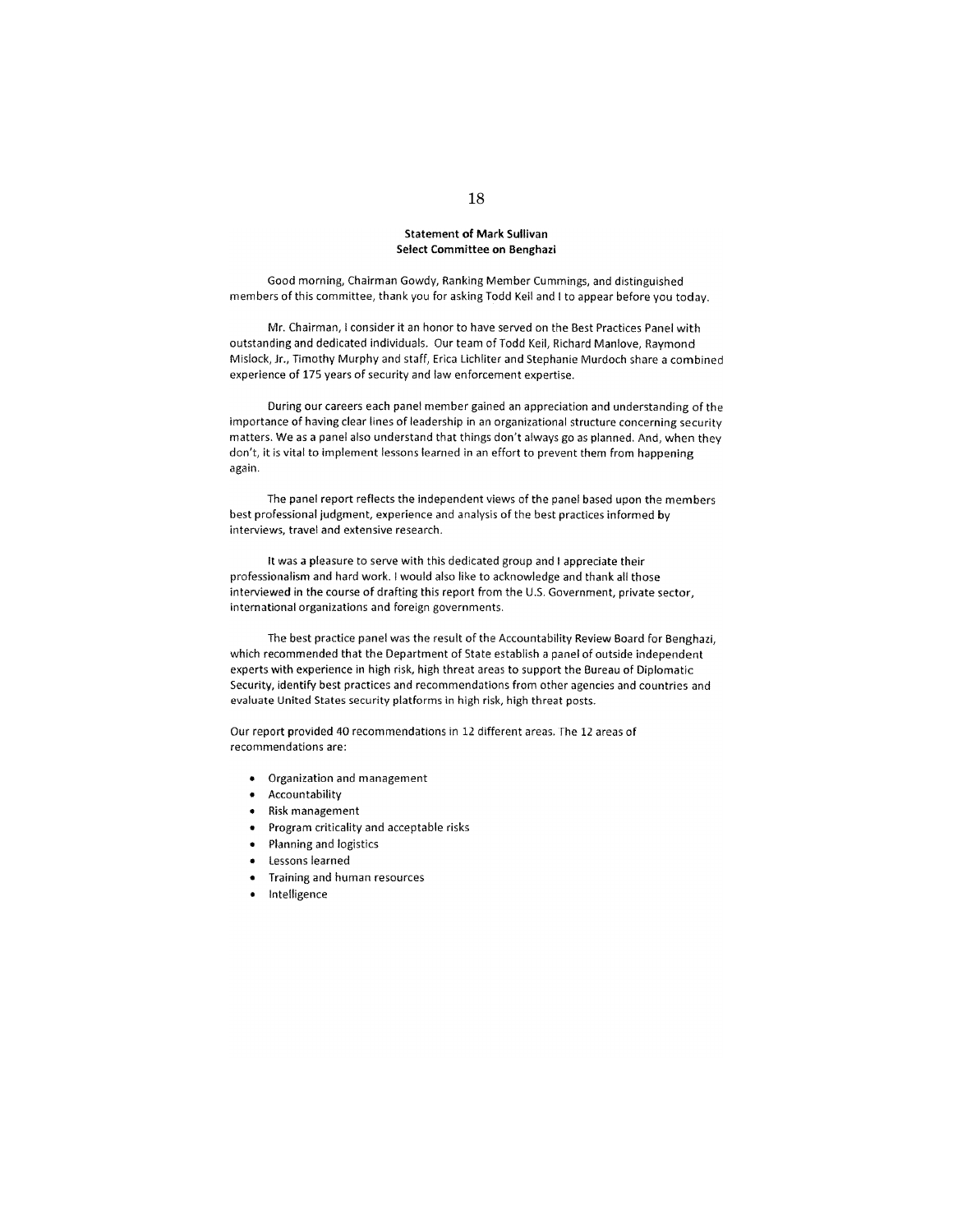- Threat analysis and security assessments
- Programs resources and technology
- Host nations and guard forces capability enhancement
- Regular evaluation and change management
- Leadership
- Communications and training.

It was the opinion of the panel all 40 recommendations would further strengthen the Department's ability to protect its personnel and work more safely on a global platform to achieve American foreign policy goals and objectives. The panels view was that its recommendations were realistic, achievable and measureable.

On August 29, 2013 the panel delivered its final report to the Department of State. Of the 40 recommendations we offered, the Department accepted 38. Of the 38 accepted recommendations, the Department of State has reported that 30 have been implemented. In addition, the implementation process for the remaining 8 is ongoing.

The two recommendations not accepted are: (1) The Department should, as a matter of urgency, establish an Under Secretary for Diplomatic Security and (13) Waivers to establish security standards should only be provided subsequent to the implementation of mitigating measures as agreed by regional bureau or other program managers, advised by Department of State, and as informed by the Department risk management model.

The best practices panel looked across a wide spectrum of private and nongovernmental organizations to identify effective measures to enhance the Departments ability to ensure a safe and secure environment for employees and programs.

Not surprisingly, the panel found that many institutions including governments refer to the Department of State, Bureau of Diplomatic Security as the gold standard for security and seek to model their services after the Bureau of Diplomatic Security. Nevertheless, any organization must continuously evolve and improve to adjust with a fluid and dynamic environment.

The panel continues to advocate that the way forward should be characterized by cooperative efforts that will provide a framework which will enhance the Department's ability to protect Americans. In order to be effective we must be innovative so that we ensure institutions adapt and evolve to meet the ever changing security requirements and needs.

In any environment where uncertainty permeates, one certainty we share is the necessary collaborative effort that is needed in our country to ensure the safety and security of all American lives. It is also a necessary certainty that we honor and protect the memories of those citizens who have been lost as a result of violent attacks with dignity and respect.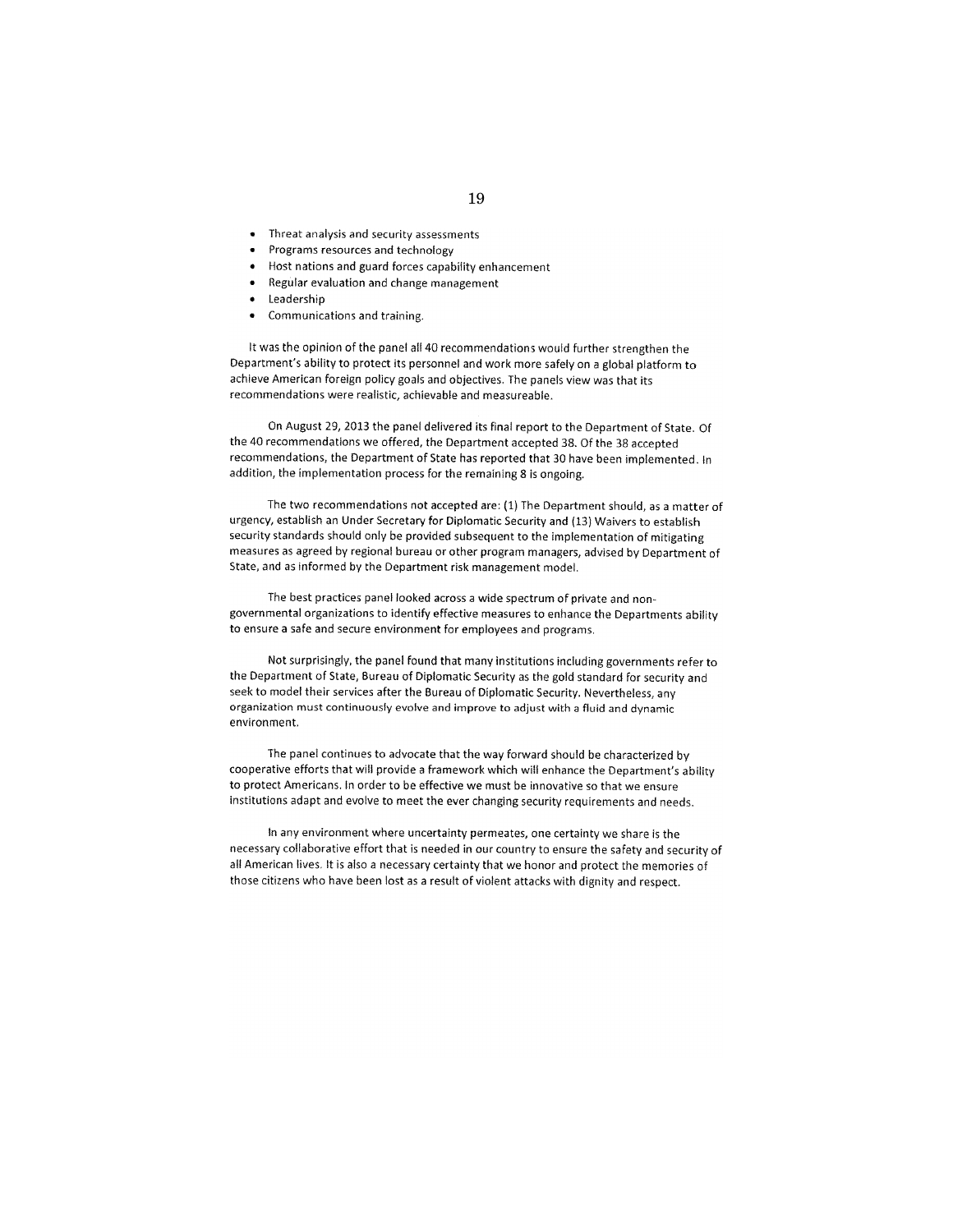I would like to take this opportunity to thank the Department of State, the overseas posts that hosted panel visits and the Bureau of Diplomatic Security for the outstanding support they provided to our panel during our endeavor.

I would also like to thank Chairman Gowdy, Ranking Member Cummings and members of this Select Committee for inviting us today and your continued efforts to make America safe. We look forward to any questions you may have.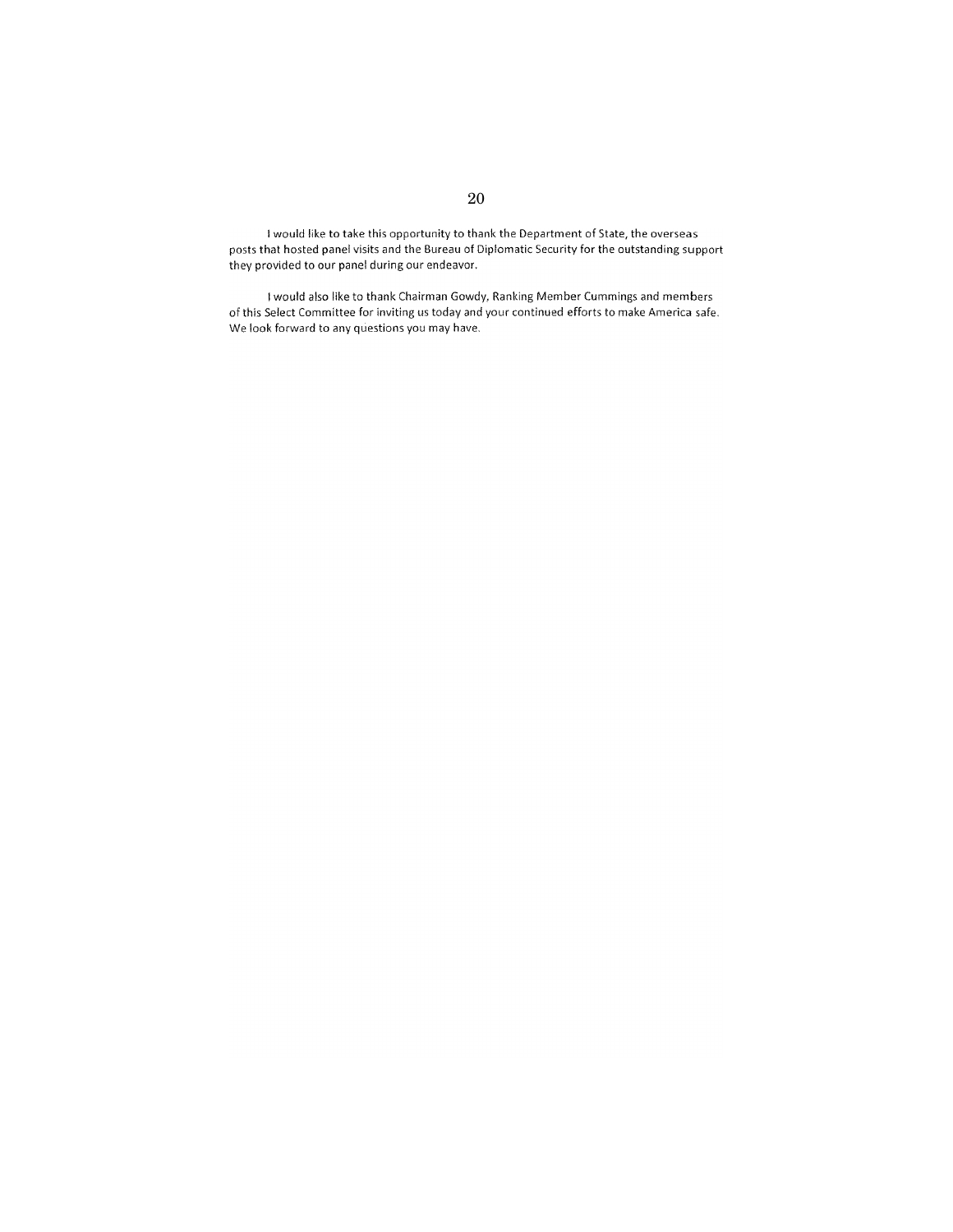Chairman GOWDY. The chair will now recognize the gentlewoman from Indiana, Mrs. Brooks, for her questioning.

Mrs. BROOKS. Thank you, Mr. Chairman.

And I would like to start out by thanking each of the panel members for being here. You've dedicated your careers, whether it's protecting the President, whether it's protecting Foreign Service Officers or those in Homeland Security, and we'd like to thank you for that work.

In preparation for today, I looked at the Department of State's website and learned that there are reports that show—and I certainly am certain that you're aware—since the 1970s, there have been over 500 attacks on our diplomatic facilities abroad in over 92 different countries. From 1998 through December of 2013, there were actually 336 attacks against U.S. personnel and facilities. These include things like rocket attacks, firebombing, attempted murder, arson, takeovers, vandalism.

It wasn't until 1987 that the State Department started what are called accountability review boards, and there have been 19 ARBs since that time. They've reviewed only—and, as I understand, it's the mission of the ARBs to review only the most significant attacks against our diplomatic personnel and to review specifically security and intelligence and whether or not government employees breach their duties.

As the chairman and the ranking member have brought up, in the 1998 East African bombings, 300 lives were lost—12 Americans; the rest were Africans. And an ARB was convened then, and, as we have already heard, they made several findings and recommendations then. This follows what was called the Inman panel, which was 14 years before the East African ARB. And, again, many of those findings and recommendations were found in East Africa in their ARB. At the time, the then-Secretary of State accepted all of the recommendations in the East Africa ARB. And now here we are, 14 years later, and some of those same recommendations have been repeated by the Benghazi ARB.

And so we seem to have a State Department that has a long history of repeat recommendations. But I think there's a significant difference between recommendations and implementation. And I would like to talk about how that happens and how that has happened.

In fact, the board in East Africa urged the Secretary of State to, quote, "take a personal and active role in carrying out the responsibility of ensuring the security of the U.S. diplomatic personnel abroad,'' and it was essential to convey to the entire Department that security is one of its highest priorities.

Assistant Secretary Starr, are you familiar with the East Africa recommendations?

Mr. STARR. Not every specific recommendation, but with the report, yes, ma'am.

Mrs. BROOKS. And do you agree with the report?

Mr. STARR. Yes.

Mrs. BROOKS. Are you aware that, after the Benghazi ARB, then-Secretary gave her personal assurance, as well, that she put overall responsibility for implementing all of the ARB recommendations in the hands of the Deputy Secretary? Are you familiar with that?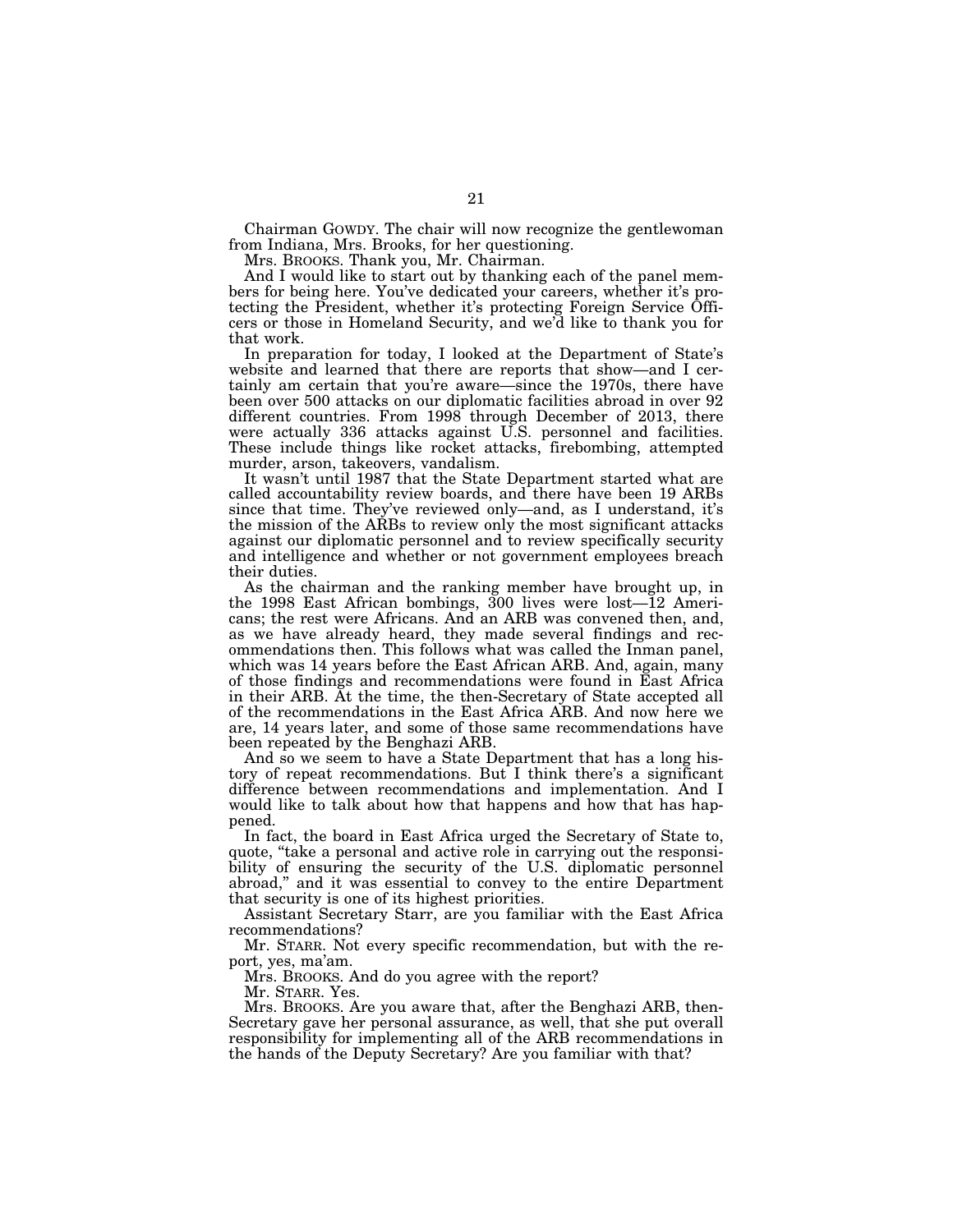Mr. STARR. Yes, I am.

Mrs. BROOKS. And that was, in fact, in her letter in December of 2012 to, at the time, the Honorable John Kerry, chairman of Foreign Relations. She indicated that the Deputy Secretary would be overseeing the implementation of the ARB. Are you familiar with her letter?

Mr. STARR. Yes.

Mrs. BROOKS. And, then, are you familiar with the fact that when Secretary Kerry became the Secretary of State, he initially kept it at the Deputy Secretary level? Is that correct?

Mr. STARR. Yes.

Mrs. BROOKS. And could you please speak into the mic? Thank you.

Mr. STARR. Yes, ma'am.

Mrs. BROOKS. Today, however, overall responsibility for oversight and implementation of all of the recommendations is with an office known as Management Policy, Rightsizing, and Innovation—is that correct?—1 of 11 separate offices that reports to the Under Secretary of Management.

Mr. STARR. MPRI is tracking. They are not necessarily responsible for implementing, but they are doing the job of tracking the implementation, yes.

Mrs. BROOKS. And it is their job.

And so I would like to just point out for those who might not be familiar—and you, too, are an Assistant Secretary reporting to the Under Secretary of Management. Is that correct?

Mr. STARR. Yes, ma'am.

Mrs. BROOKS. And so, with respect—and you say that they are tracking the implementation. However, that is the office that is day-in and day-out going in and trying to ensure that all of those recommendations are being followed. Is that correct?

Mr. STARR. One office, yes.

Mrs. BROOKS. And so, at this point, the ARB recommendations, it's really not at the Secretary of State level; it's not at the Deputy Secretary of State level, the second level; it's not with an Under Secretary; but the tracking is happening at the fourth tier. Is that correct? The tracking and making sure that day-in and day-out it's at the fourth tier.

Mr. STARR. The tracking is going on at MPRI, but I can also give you further information about how it is, in fact, being closely looked at by the Deputy Secretary herself.

Mrs. BROOKS. And the Deputy Secretary—are you familiar with the Inspector General's report, sir?

Mr. STARR. Yes, I am.

Mrs. BROOKS. And the Inspector General who issued the report in 2014 also believed that at the highest levels in the Department, those are the individuals that must be personally responsible for overseeing those recommendations. Isn't that correct?

Mr. STARR. Yes, it is.

Mrs. BROOKS. And, in fact, indicated in the IG report that that's how lasting change and cultural change would happen, is if implementation were at the highest levels of the Department.

Mr. STARR. Yes, that is true.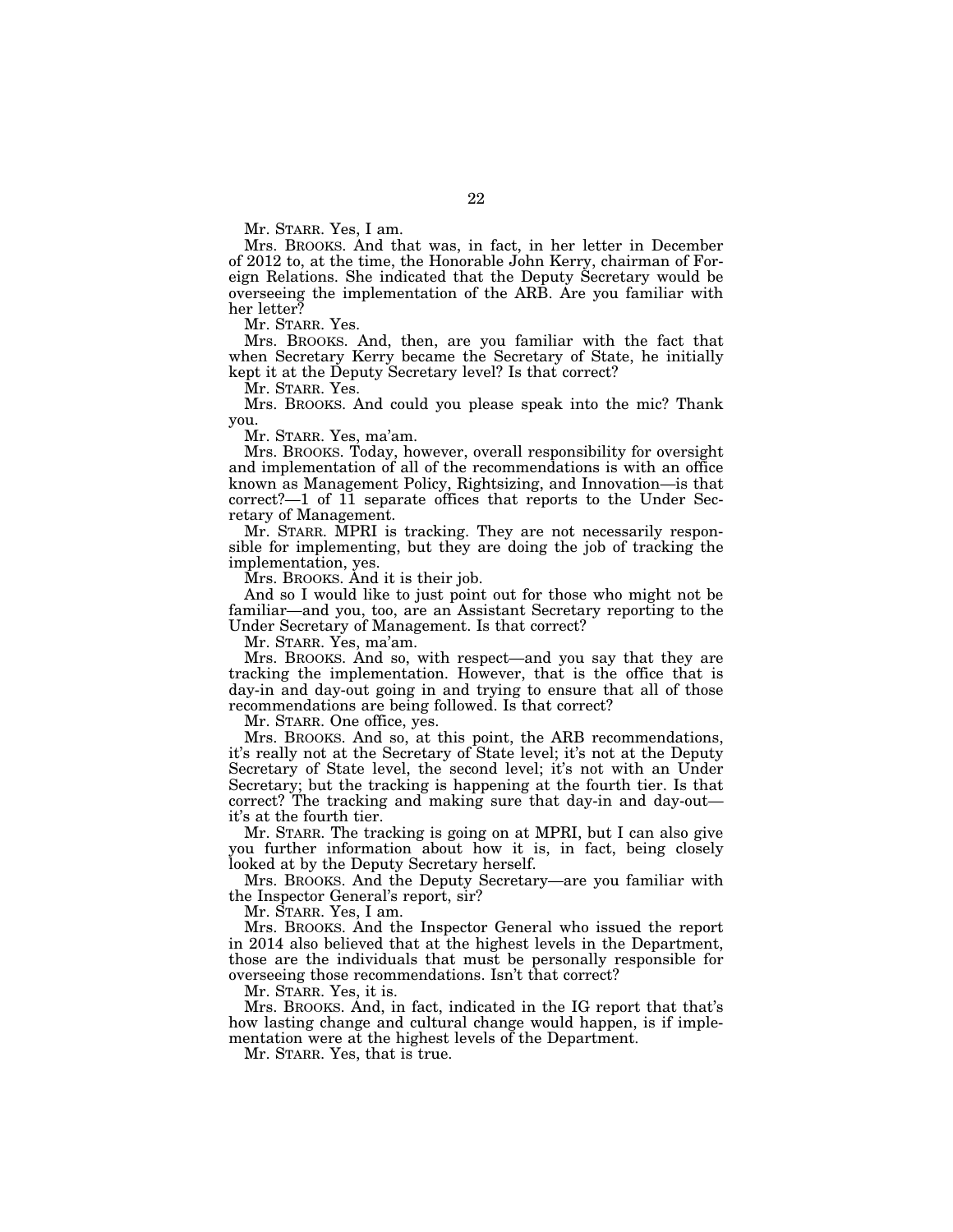Mrs. BROOKS. I would like to ask Mr. Keil, if I might, your Best Practices Panel indicated that where a security function is placed in a department is a statement of how that organization values security and its personnel.

Do you recall that finding, Mr. Keil?

Mr. KEIL. Yes, ma'am, very well.

Mrs. BROOKS. And can you please explain, with respect to recommendation number 1, which has not been implemented by the Department, can you please talk about the importance of that recommendation of elevating the importance, actually, of Mr. Starr's position, to a higher level? So can you please talk about the importance of that recommendation and what you understand as to why the Department is not elevating the importance of security within the organization at the current time?

Mr. KEIL. As we looked at other government agencies, nongovernmental organizations, and the private sector, it became very clear that the placement of the chief security officer with responsibility for the safety of the programs and the people—it clearly depends on where it is placed within the organization. And especially at the Department of State, where visuals, because of the culture of the Department of State, are so crucially important, the placement of that position was crucially important.

Mr. Starr previously served up at the United Nations in charge of their Department of Safety and Security. In that organization, he was an Under Secretary. That position was an Under Secretary. The United Nations recognized that important—in that diplomatic world, where you see things really matters.

And, ma'am, if you would actually look at our recommendation number 40, we recommended that the Secretary should establish a comprehensive change management strategy throughout the Department that is led by the Deputy Secretary for Management and Resources. So those two things clearly come together and are crucially important.

Mrs. BROOKS. And, in your view, the Best Practices Panel, when they looked at the organization of the Department, it was clearly your view that overall responsibility for security from a visual standpoint, which is important in large organizations, was too low on the org chart. Is that right?

Mr. KEIL. From a visual standpoint and also from an operational standpoint. I remember, on the first day, when we brought out the org chart as part of our panel, Mr. Sullivan was trying to find the Bureau of Diplomatic Security, and I had to keep pointing him further and further down the org chart until he identified it.

Mrs. BROOKS. And while it might not just be where it's placed on the org chart visually, it has to do with command and control, does it not?

Mr. KEIL. Exactly. Command and control and informed decisionmaking.

Mrs. BROOKS. And, in fact, when you are a lower level on an organization chart, that requires you to then move up within the organization to get approval for things that you would like to do. Is that correct?

Mr. KEIL. Yes, of course.

Mrs. BROOKS. I'd like to just briefly wrap up with Mr. Sullivan.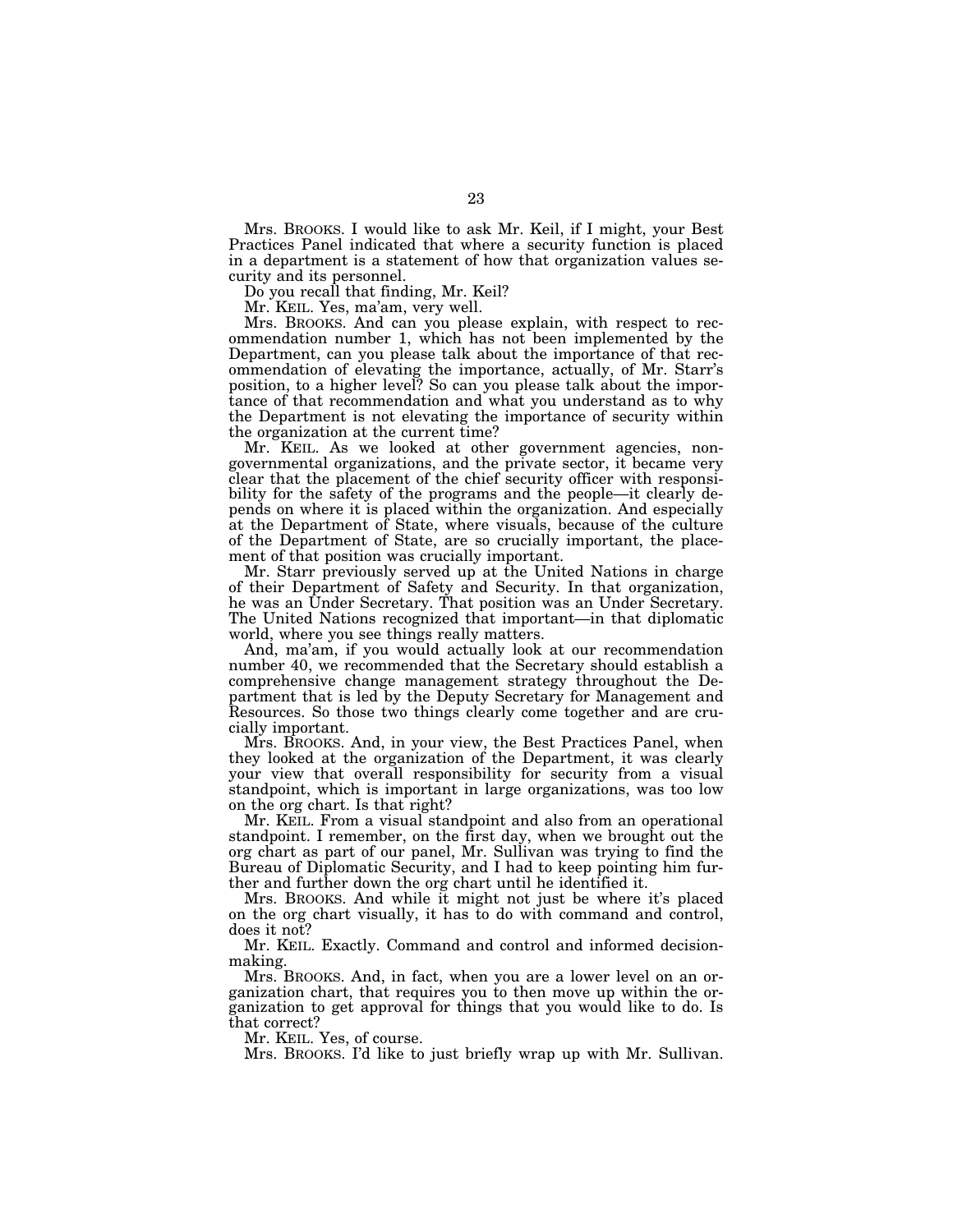And with respect to—you've led a large Federal agency, the Secret Service. Is that correct?

Mr. SULLIVAN. Yes, ma'am.

Mrs. BROOKS. And you understand the span of control. And so, with respect to the need to lead lasting cultural change in an organization, which is what I believe this panel is going to try to lead and to do, where does that need to start?

Mr. SULLIVAN. I think it needs to start at the top.

Mrs. BROOKS. And when you start at the top, which would be the Secretary of State, if you want to emphasize within your entire organization the importance—and in this place—of security, the Deputy Secretary or the Under Secretary, which are considered principals in a department—is that correct? And that's the highest levels?

Mr. SULLIVAN. Yes, ma'am.

Mrs. BROOKS. And with respect—do you have any other comments you would like to make with respect to Mr. Keil's assessment?

Mr. SULLIVAN. No, I'd just—you know, when we look at, you know, management, that is a very large and very complex directorate. And it has some very important and critical functions going on there, but it's personnel, it's budget procurement. I believe there may be about 20 or 21 Assistant Secretaries and Deputy Assistant Secretaries reporting up to that Under Secretary.

And, for us, quite frankly, this was not about an upgrade in title. I mean, quite frankly, from my perspective, I don't really care what the title is. I just think there needs to be a direct report up to the you know, in my former position—and I may be biased—you know, I reported directly to the Secretary. We had the Deputy Secretary of the FBI was on our panel, and the FBI Director reported to the Attorney General.

We just believe that that's the way that this should be structured. We think, internally and externally, it tells people, you know, where security is thought to be and the importance of security. But, again, this was not about an upgrade in title. This was just about clarity of who's in charge of security.

Mrs. BROOKS. Thank you.

And I yield back.

Chairman GOWDY. The gentlelady from Indiana yields back.

The chair will now recognize the gentleman from Washington, Mr. Smith.

Mr. SMITH. Thank you, Mr. Chairman.

We've talked a lot about process—sort of, who's in charge, how can we—I always think one of the first recommendations when everything goes wrong is go back and review who was in charge, how we can change the process, how can we sort of move around who was and who should be responsible. But what I really want to focus on is what should be done, regardless of who it is, who's in charge of it.

The challenge I see—and as I've traveled around the world to various different posts, I'm just awed and amazed at the risks that people who serve in the State Department take every day. I went to a consulate we have up in Peshawar in Pakistan, and just listen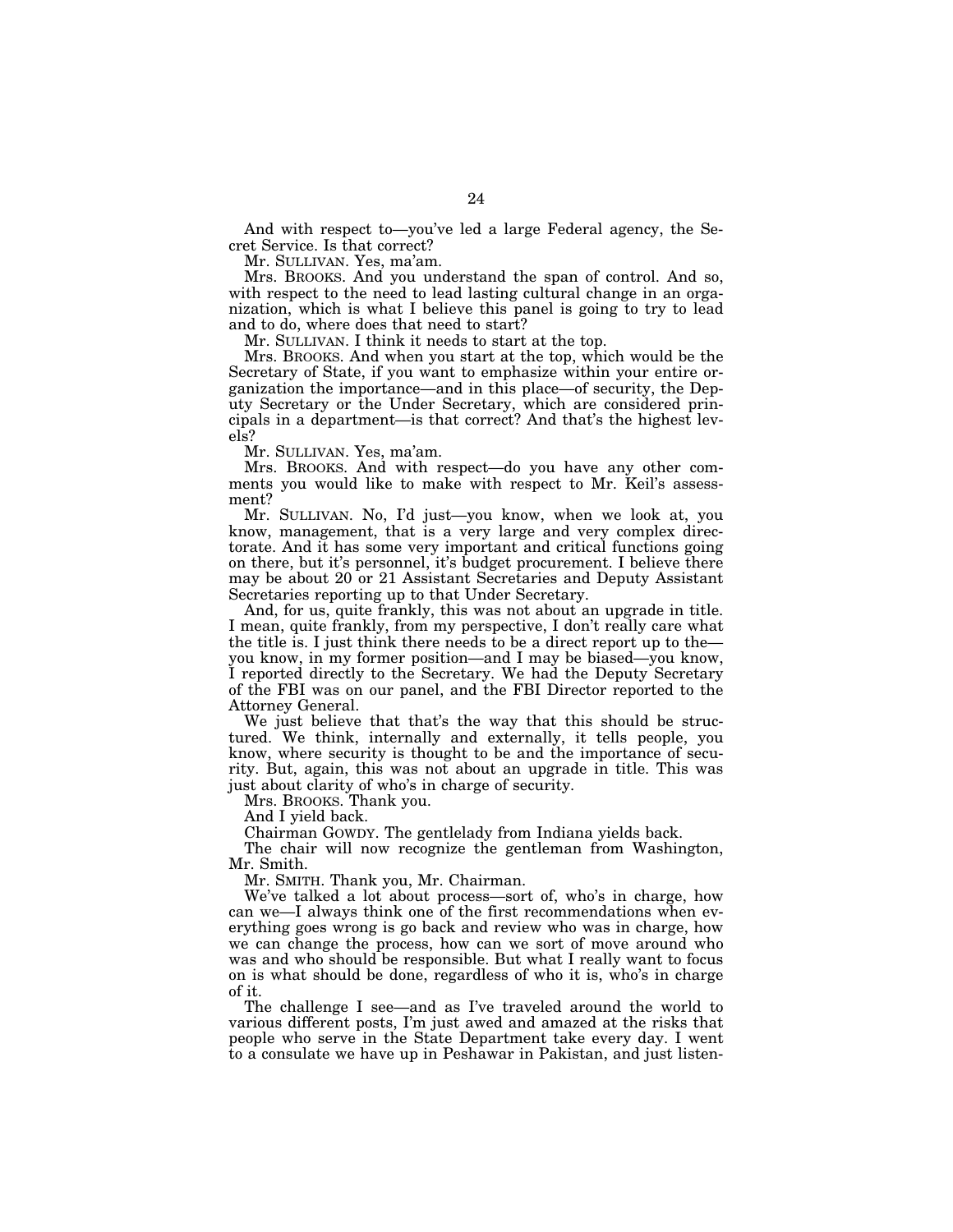ing to the personnel there talk about going back and forth to work every day, all the security that's involved.

We are in a lot of dangerous places throughout the world. And most of the people in the State Department that I talk to take a certain amount of pride in that. That's their job; they go into tough places to make sure that American interests are respected and watched over.

But the question becomes how do you protect them? So we've got the Africa recommendations and these recommendations. What have we learned about what you can specifically do, forgetting for the moment of who's in charge of doing it, to enhance security at high-risk posts?

And I guess it'd be a two-piece, and I'll start with Mr. Starr. How do you identify the high-risk posts, first of all? And then, second of all, once you identify one, what do you do? How do you then try to enhance security and make sure that people are protected?

And if you could tie that back into what played out in Benghazi. I don't think there's any question that people view that as a highrisk post. What should have happened as a result of that identification that didn't? And then the broader question about high-risk posts and how you approach them, now and before.

Mr. STARR. Thank you, Mr. Congressman.

We have always rank-ordered our posts according to threat. We look at the threat of terrorism; we look at the threat of civil disorder. This is done in a process every single year with a tremendous amount of input from the post itself, from the emergency action committee on the post, which has members from all the different agencies that are represented. We rank-order these posts and give them ratings for terrorism, for civil disorder, for things like crime, counterintelligence, human intelligence, technical intelligence-

Mr. SMITH. And then the question, the real key question there is, then what? Okay, once you identify them, how do you try to better protect them?

Mr. STARR. We look at these posts, and for years we have worked through something called the Overseas Security Policy Board to craft policies, security policies, and standards—physical security standards, technical security standards, procedural security standards—on what we can do at these posts at these different threat levels.

Once we decide and we see that a post is in our highest threat let's say a critical threat category, we are going to devote more RSOs. We are going to look at, what's the size of the Marine detachment? Does it need to be larger?

In terms of our posts in the physical security, that plays a huge role in when we decide which posts we want to rebuild under the Capital Security Cost-Sharing Program. And we prioritize replacing the most vulnerable posts with newer, much more robust, much safer facilities that we build with, you know, funding from Congress and the Overseas Office of Buildings.

We look at the threat, and we make determinations—now, in the aftermath of Benghazi, we have categorized our 30 highest-threat, highest-risk posts. We sent out teams specifically to those posts, and in addition to just making sure that they meet the security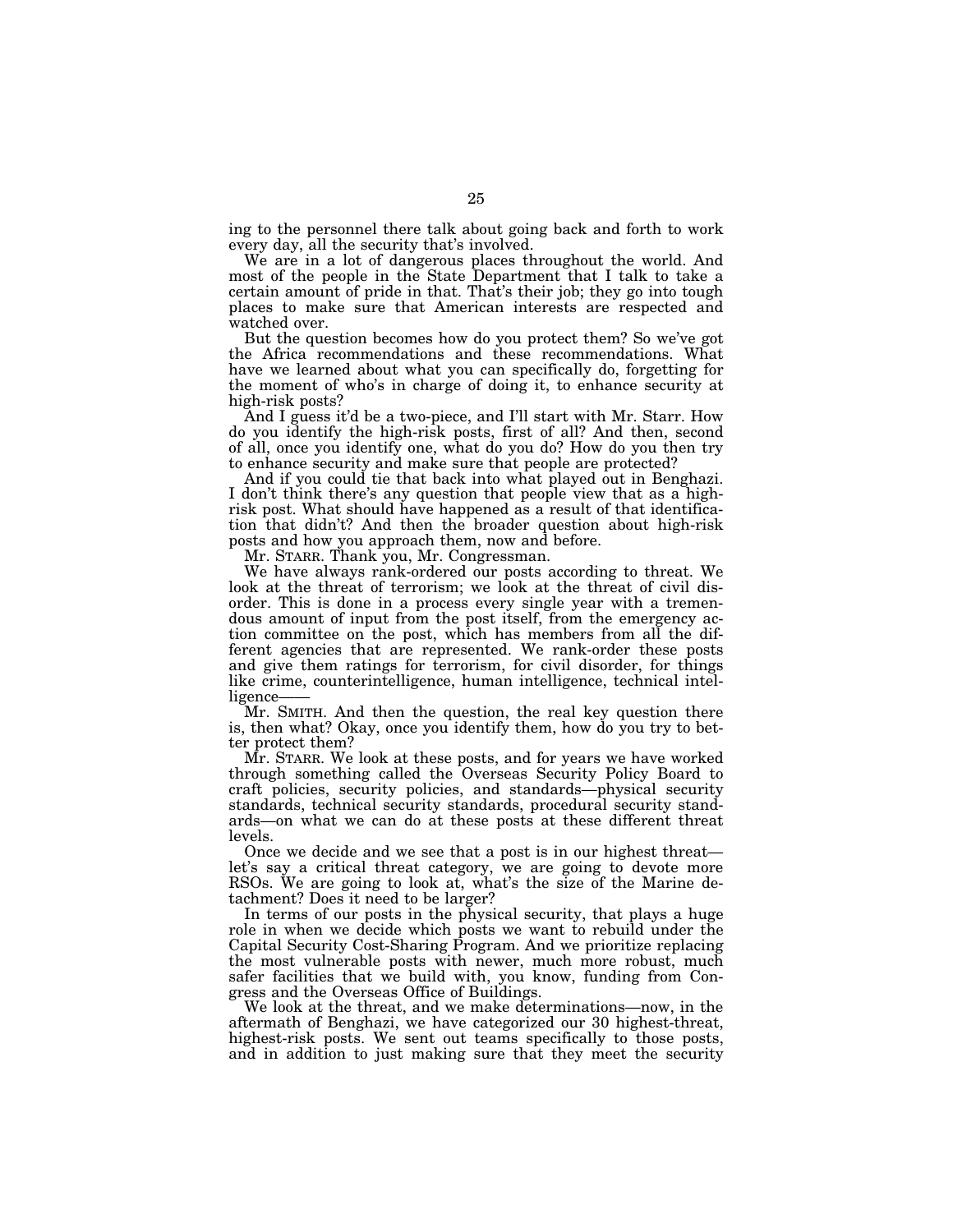standards, are there things that we need to do in addition to the security standards that make sense? These were multi-agency teams that we sent out.

We continue to look at the threat information from every post around the world that we get every single morning. We start at 8 a.m. every morning looking at the threat information that we get. But one of the critical lessons we learned from Benghazi is that there are many times—and we know this from times past—that we don't get specific threat information before an attack. If we did, we would thwart the attack.

Mr. SMITH. Right.

Mr. STARR. And, you know, Congresswoman Brooks talked about how many attacks that we have suffered over the years. That's our document that we put out to ensure that people know what the environment is.

We look at the threats, and then we determine, what do we have to do? We have been practicing risk management for years. In many cases, we take our dependents out of posts, or we may downsize the post, or in critical places we may actually close the post for a certain amount of days or we may evacuate the post. There are times when we go to the U.S. military and ask Department of Defense to augment our protection on the ground. In Sana'a and in Tripoli, we had nearly 100 Marines with us.

So, on a daily basis, we look at exactly what's happening at our posts overseas, try to make sure that we are aware of whatever intelligence is out there, try to make sure that we are fully aware of the larger instability question, ''What does that mean to us?'', and put the right resources in the right place and take the proper steps.

Mr. SMITH. So as a result of the ARB, on this specific instance, what do you think you learned specifically about Benghazi? What should have been done there that wasn't?

And, actually, let me ask Mr. Sullivan that question.

Mr. SULLIVAN. You know, sir, our focus was not to evaluate what happened in Benghazi. Our focus was to, you know, come up with best practices. During the course of that, we did become aware of certain things that did happen in Benghazi. This may be a way of answering your question.

When we met with the Assistant Secretary—and we met as a panel—we quickly determined that we were going to take our approach from a tactical approach to a more strategic approach. We recognized that, you know, they didn't need us to tell them what type of weapons to get, what type of fire equipment to get, that they needed—we needed to approach this from a strategic perspective.

I think one of the things you see in any type of a situation where things go bad is communication. And I think this comes down to communication. And, you know, we made recommendations under planning and logistics; we made four different recommendations there. And I believe for any type of a trip, whether it be to Benghazi or wherever you go, there has to be a cohesive plan, there has to be logistics, you have to do a very good job of risk management.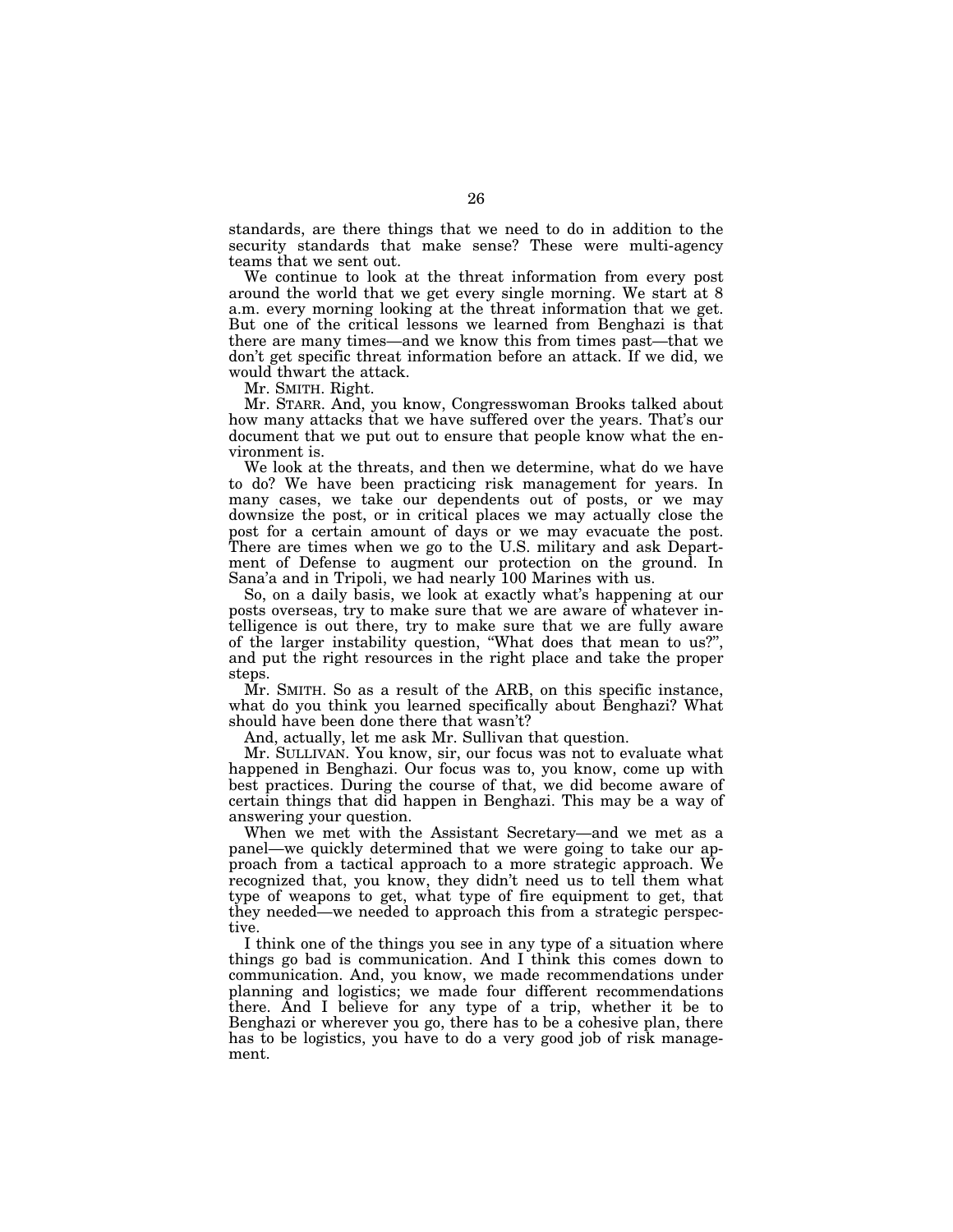Obviously, there was a communication breakdown for that visit to Benghazi. I think it was mentioned earlier that there were numerous tripwires there. I think in that spring, starting maybe in March of 2012 and going up until July or August of 2012, there were numerous incidents that were occurring in Benghazi. I think one embassy moved out; the British moved out of Benghazi. That needed to be communicated. That needed to be discussed. They needed to talk about, you know, what were the mitigating measures they were going to take to protect our people at that mission.

And, again, I think that, unfortunately, four people paid the price because that communication didn't occur and that planning and logistics, quite frankly, didn't happen the way we are recommending it should occur and which I have every confidence that Assistant Secretary Starr and his staff are working on right now. Mr. SMITH. Mr. Keil, did you want to add something on that?

Mr. KEIL. I think, Congressman, the first question is not about how many people you send, how many walls you build, and how high they are. The first question has to be—and that's where we change from a tactical approach on our panel to a strategic approach on our panel. The first question has to be, do we need to be there? Do we need to be in Benghazi? Do we need to be in Peshawar?

And the Department lacks a risk management process to make those informed decisions. Do we need to be in those places? Do the risks—are the risks less than the national security priorities or the policy gains? The Department does not have that process to determine do we need to be there and do we need to stay.

And that's the center and the heart of our report. The Department needs that process. Not just give them more people, not just give them more guns, not just build the walls higher. Do we need to be there? And if the national security priorities outweigh the risks, fine, then go. There's nothing wrong with that. We are not saying don't go. But you need that risk management process, which the Department lacks, to make those determinations.

Mr. SMITH. Yeah.

Mr. STARR. Congressman, could I just—my good friend Todd Keil here—could I just say perhaps it should be past tense, "lacked" as opposed to ''lacks''? This is one of the things that we have concentrated on most over the past 2 years. It is the heart of the Vital Presence Validation Process.

Mr. SMITH. Yeah. And talk about that because Chairman Gowdy talked at the outset about the necessity of this panel. There is no question that there was a necessity to look at what happened in Benghazi and learn from it. But we have done that with a number of different reports, and as you point out, we have made this change now.

So what is different about that communications level as a result of the ARB and some of the other studies that we have done?

Mr. STARR. Sir, the biggest single change that I would really like to point out is the Department's acceptance—not just acceptance but embracing this concept that, first and foremost, as Todd just alluded to, Mr. Keil just alluded to, we need to ask the question, why are we in the most dangerous places?

Mr. SMITH. Right.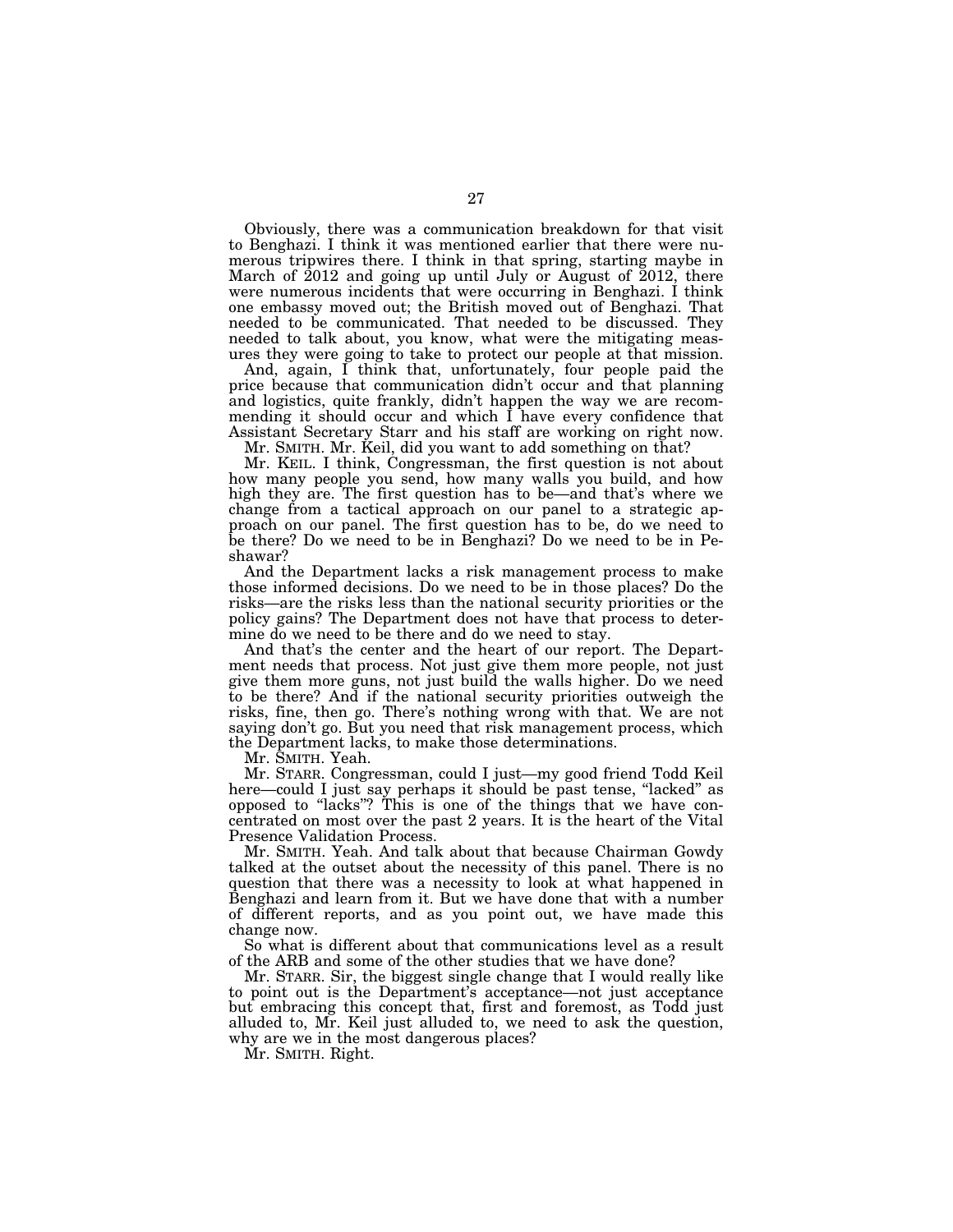Mr. STARR. And the 30 places that we identified as the highestthreat, highest-risk, that's exactly what we are doing, going through every single one of those 30 and doing this Vital Presence Validation Process.

The first step is, what is our national interest for being there? Why should we run these high risks that we have already identified as a high-threat, high-risk post? And if the answer comes out that the risks don't outweigh why, you know, we should be there, the national interest, then we are going to make decisions that either we have to put additional security in or we are going to have to withdraw our presence.

Mr. SMITH. And we have actually, in the last year, pulled out of posts as a result of that process, correct?

Mr. STARR. Not as a result of that process. That's the longer strategic process. But the risk management process and the principles of it, yes, exactly so. We have pulled out or closed posts because of these things.

Mr. SMITH. Thank you, Mr. Chairman.

Chairman GOWDY. I thank the gentleman from Washington.

The chair would now recognize the gentleman from Kansas, Mr. Pompeo.

Mr. POMPEO. Thank you, Mr. Chairman.

Mr. Starr, you said in your just recent testimony that there was no immediate tactical warning—that's the same thing that the ARB found—about the incident before Benghazi. Is that correct?

Mr. STARR. That's my understanding, yes.

Mr. POMPEO. And it is also the case that, in your experience, that's often not the case, that there's an immediate tactical warning?

Mr. STARR. That is very true, sir.

Mr. POMPEO. And so I want to talk about that intelligence. You, in your opening statement, didn't mention anything related to findings 21 and  $2\bar{2}$  that had to do with intelligence. In fact, none of these matter, VP2 is not an important fact if you don't have the threat analysis right. Ranking them, all of the various things you've talked about are meaningless if you don't have the threat analysis correct—that is, if you don't have the right intelligence and have it in the right place.

Would you agree with that?

Mr. STARR. Yes, sir. But I would just add that it is not just the intelligence. You also have to look at the entire situation in the country. It's analysis and intelligence.

Mr. POMPEO. Yes, of course. I would agree with that, as well. Indeed, there were some 20 incidents that were referred to by Mr. Sullivan a bit ago in and around from March of 2012 up and through the death of the four Americans where there was an incredibly deteriorating situation in and around Benghazi. Would you agree with that, as well?

Mr. STARR. The situation was deteriorating.

Mr. POMPEO. And finding number 21 said careful attention should be paid to that kind of thing, when the situation deteriorates. In your July 14th fact sheet, your only response to that particular finding was that the Department has addressed this recommendation.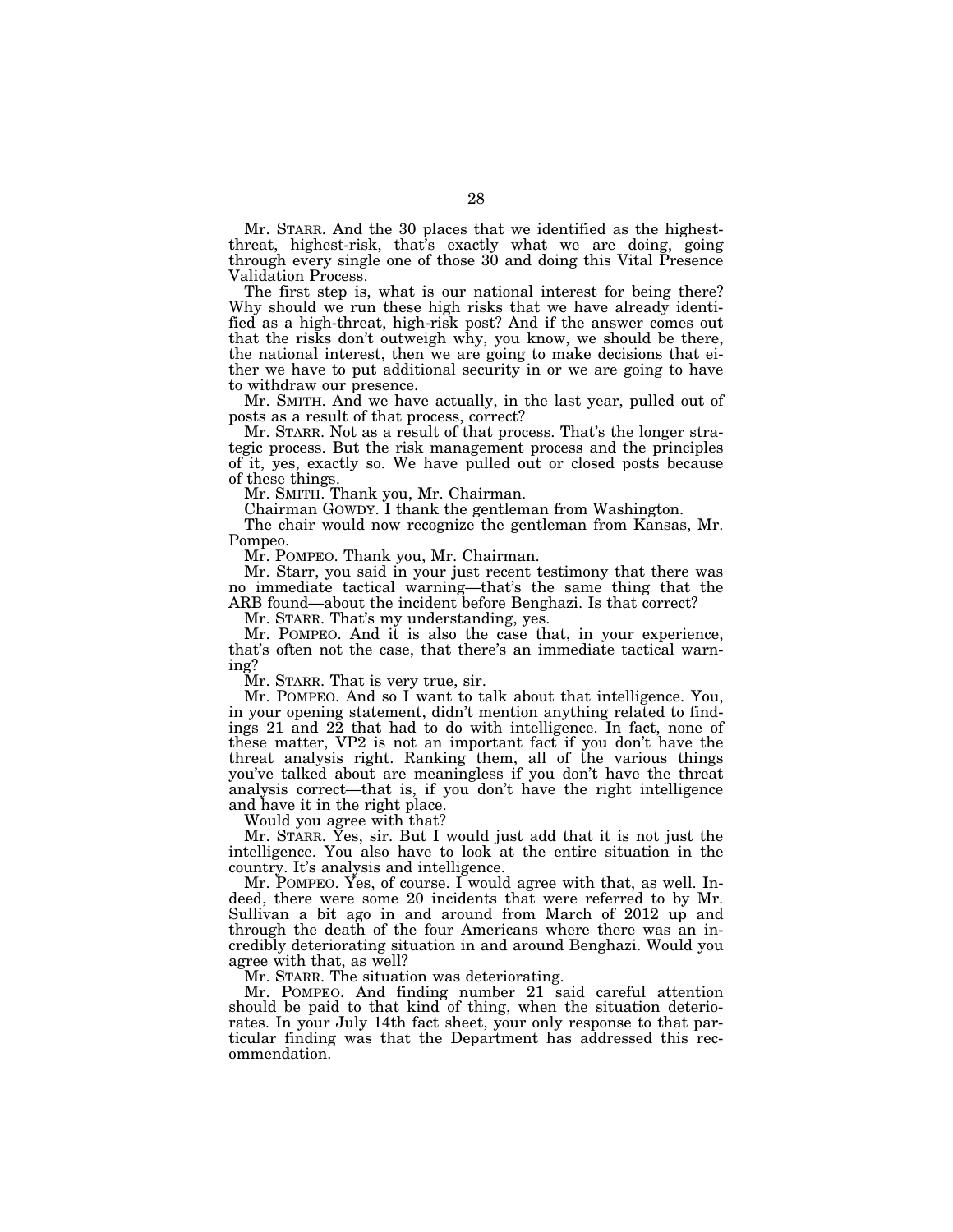Can you tell me what that is, what it is you've done to address this recommendation?

Mr. STARR. I can discuss part of it in open session, sir.

As I alluded to earlier, literally, we start every morning at 8 a.m., looking at every bit of threat intelligence and threats that come in from a wide variety of sources, not just the intelligence community but from our posts and the reporting.

Beyond that, we bring in personnel from the regional bureaus, the political officers and others that are with us, that we are not just looking at the threat intelligence. Because, as you pointed out and as we well know, in many cases, we don't pick up the threat before an attack.

Mr. POMPEO. I don't want to interrupt, but if you can tell me if this is different pre-Benghazi as opposed to post-Benghazi, this process, I'd appreciate that as you go through.

Mr. STARR. This is different, sir. We are incorporating the regional bureaus with us. We are looking at the political reporting in addition to the intelligence reporting.

We are looking at sources that we get from private companies, from NGOs in the area, the entire question of instability, what is the overall threat profile, and I would say that a much better job of looking at the entirety of the threat situation as opposed to just whether or not we know whether there's a specific threat against us.

Mr. POMPEO. And after all the incidents in the previous years that have been recounted so eloquently this morning, you weren't doing that before the incidents of September 11, 2012, or before the ARB's findings? Is that right? The State Department wasn't doing that? Is that what I understand from your testimony?

Mr. STARR. I think we're doing it better than we were before.

Mr. POMPEO. And can you tell me if any of these changes would have made an impact on the lives of those four Americans in Benghazi, had we been doing those before that date?

Mr. STARR. Hard for me to say, sir. I was at the United Nations at that time. I can tell you that, at the U.N., when I was the Under Secretary General, we were aware of the deteriorating security situation in Benghazi. On the date of the attack, September 11, 2012, I still had U.N. personnel in Benghazi as well.

Mr. POMPEO. Let me change topics just a little bit.

One of the findings of the Best Practices Panel that now dates just a bit over a year ago was that the State Department had not interviewed the DS agents who survived the attack at the Benghazi Special Mission Compound as of that date.

Is that still the case?

Mr. STARR. The agents were interviewed by the FBI. The agents were interviewed by Diplomatic Security.

Mr. POMPEO. So the State Department now—so was the panel incorrect or did you conduct these interviews after the panel's report—the independent panel's report?

Mr. STARR. The FBI 302s and the interviews were done prior to the Best Practices Panel. We had discussed tactics with the agents, but we were not—we had not fully debriefed them on the incident because we had the FBI 302s.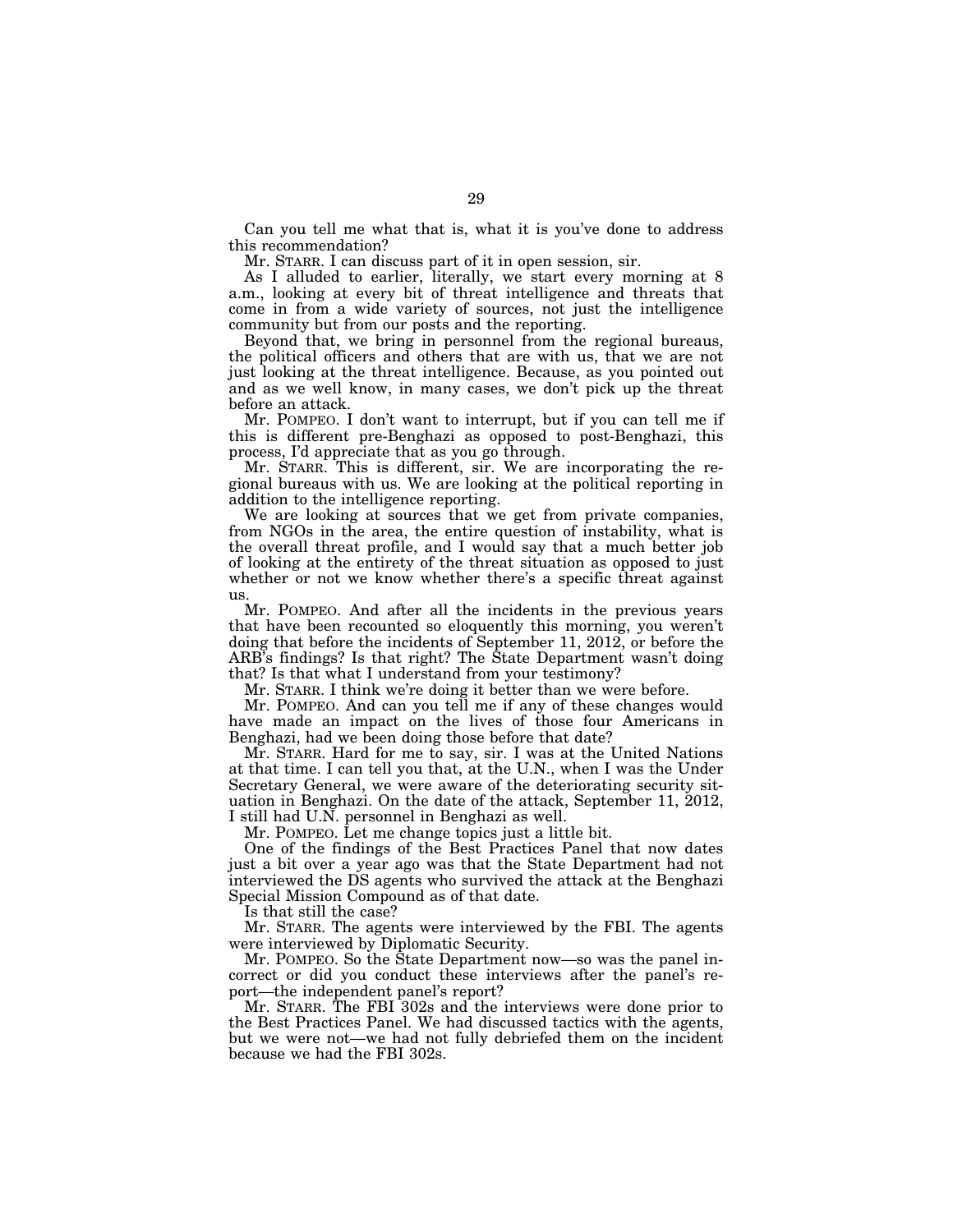Mr. POMPEO. It may have been important to know what the folks on the ground saw that night. Right? In order to implement the security considerations, it would be very important to know what those people saw?

Mr. STARR. Yes, sir.

Mr. POMPEO. The same for the folks who were their TDY who weren't there that night but had been there previously.

Has the Department of State interviewed all of those persons at this point?

Mr. STARR. Has the Department of State—all of the—I hesitate to say ''all.'' We have interviewed a number of people that we thought relevant to the attack.

Mr. POMPEO. When those interviews were conducted by the Department of State, were they conducted individually or in groups?

When the interviews were conducted by the Department of State, were they conducted individually or were they group interviews?

Mr. STARR. Individually.

Mr. POMPEO. All right. So I asked that question because, you know, the ARB conducted group interviews. And I've seen that dynamic. I was in business for 16 years before this. When the boss is sitting around, the underling isn't often as candid as they might be in a situation where they were there independently.

So as we look at the ARB's findings in trying to evaluate if they are sufficient for you to do what you need to do, that is, to implement them, it's important to know the basis for what the ARB did as well. And I appreciate that.

So these interviews were conducted by the Department of State individually?

Mr. STARR. Yes, sir.

Mr. POMPEO. Thank you.

Mr. Keil, Mr. Cummings referenced the State Department's Inspector General's report. One of the things that it said is—it indicated that at least two Secretaries of State have asked the question about whether the ARB was a sufficient process, that is, is it capable of handling investigations of the complexity of the kind that we see here.

Do you think that the ARB itself is sufficient to make this transition from facts known about an incident to conducting good security policy moving forward?

Mr. KEIL. I think there are limitations in the law that establishes the ARB and it—especially when you're talking about a complex catastrophic incident, they have significant limitations in what they can and can't do. So it clearly impacts their effectiveness.

Mr. POMPEO. And, Mr. Starr, back to you, finding 23 goes to some of those limitations. It goes to the ARB's capacity and its authority to recommend disciplinary action on the basis of unsatisfactory leadership. It indicates that you all are prepared to help us change the statutory authority of the ARB so that they can do that.

Are you prepared to testify today that you'll help us continue to make sure that the ARB does, in fact, have the ability to make sure that the leaders of organizations are held accountable for any errors that they may have made?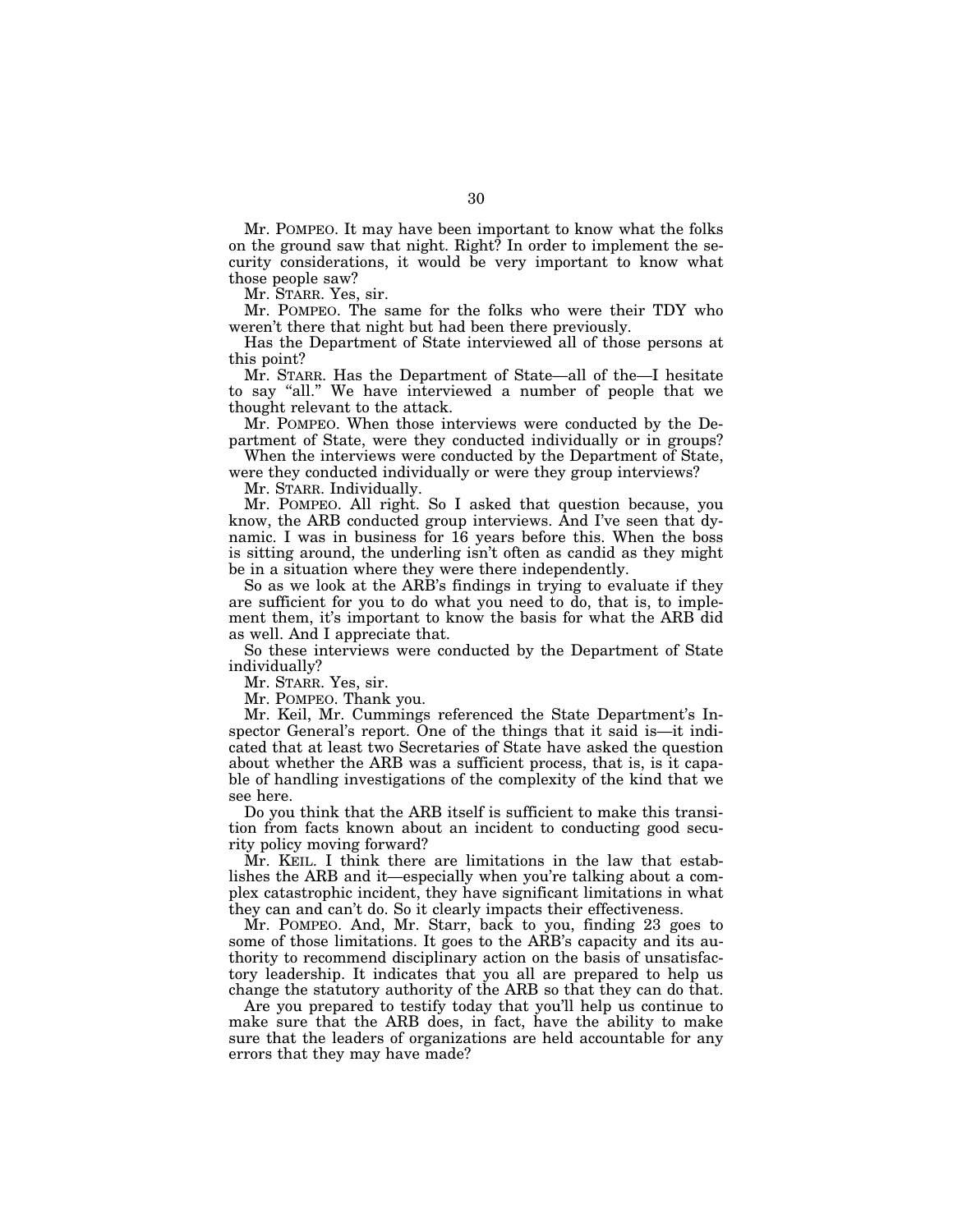Mr. STARR. Yes, sir. And it's my understanding that we have been looking at this and working with the Congress since December of—sorry—January of 2013 on this.

May I also just say that one of the points that I think is important to make is that, while the ARB in several cases may not have the expertise to look at everything, the fact that the ARB recommended that we consider putting together a Best Practices Panel that could then delve further into the specifics I think proves that the ARB can make recommendations that can go beyond what they can do and look even further.

I think that's a very good example of the fact that, while the ARB may not have the exact expertise that you're talking about, recommendations can be made that bring in other experts to do these things.

Mr. POMPEO. I appreciate that.

And so you think it's important that the ARB have the capacity to at least recommend some type of disciplinary action against senior leaders in various agencies that they're reviewing?

Mr. STARR. The ARB already has the ability to recommend disciplinary action if they find a breach of duty. I think what we're looking at now is whether or not—if they find a lack of leadership. I would support that as well.

Mr. POMPEO. Right. Right. Thank you. That's exactly what I was asking.

I have a handful of questions that go to the scope of the ARB. Mr. Starr, I know you weren't on that—none of you were—but I want to make sure we understand precisely what's there.

Do you know if the ARB had the opportunity to interview the CIA employees and contractors who were on the ground that night who might know something about the security at the SMC as well as the other facilities in Benghazi that evening?

Mr. STARR. I do not know the answer to that, sir.

Mr. POMPEO. Do you know if they have had the opportunity to interview the DIA people who might have known something about the intelligence and the security situation on the ground that night?

Mr. STARR. I'm sorry, sir. I do not know the answer to that.

Mr. POMPEO. Great.

I won't go through the rest. There's a handful more questions about what I think the scope of the ARB has in its information. I think they're important.

I also wondered if you had all had a chance to review any of the intelligence that had been gathered as a result of the capture of Abu Khattala, who would know a fair thing about what was going on that night on the ground as well.

And so I'm interested in whether you all have had the chance to incorporate that into your ideas about implementing the ARB.

Mr. STARR. We are aware of the debriefings. We're looking at some of the debriefing material that is relevant to us, and we are taking the proper steps based on what we find.

Mr. POMPEO. Great. Thank you.

Mr. Chairman, I yield back.

Chairman GOWDY. Chair would now recognize the gentleman from Maryland, Mr. Cummings.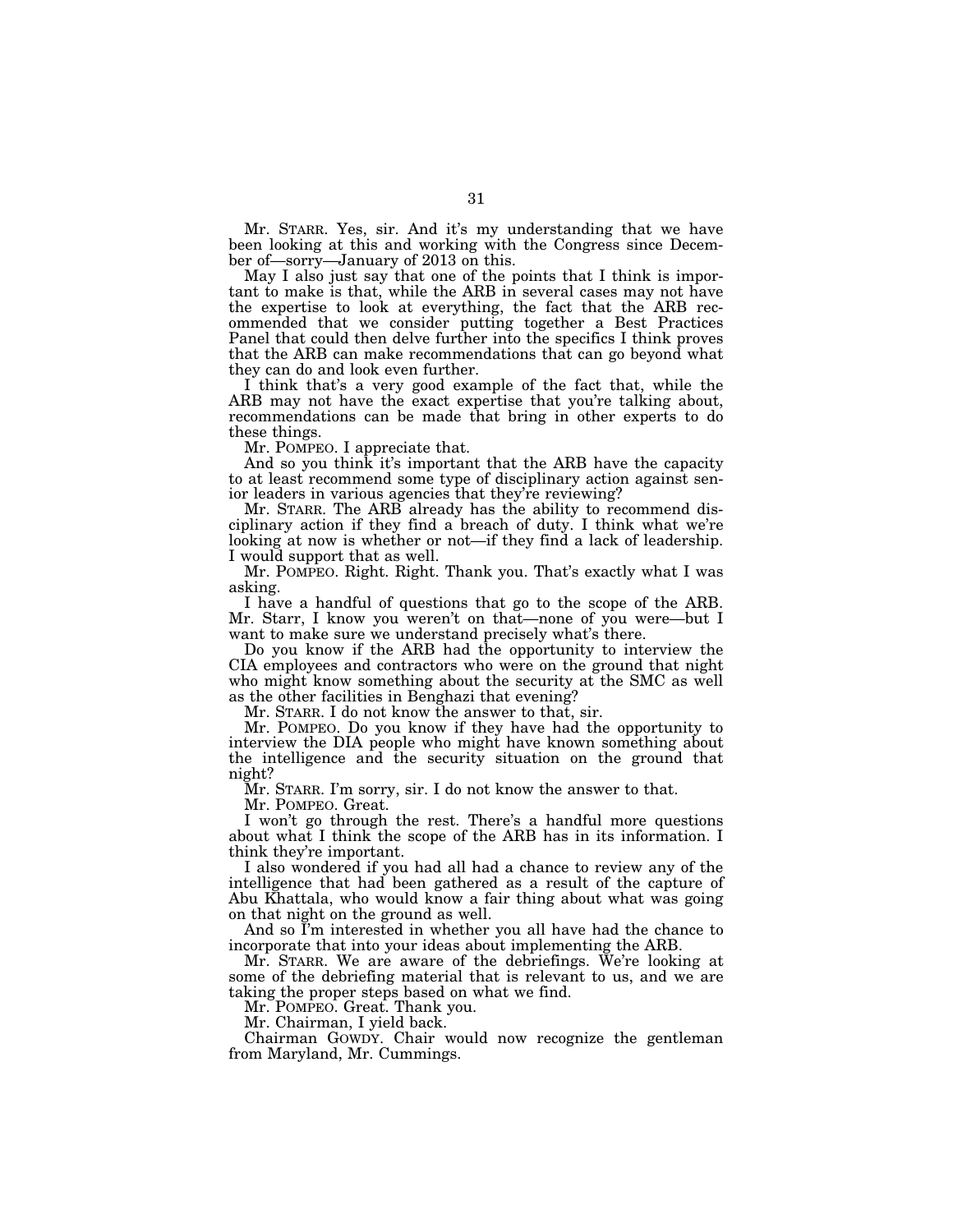Mr. CUMMINGS. I thank you very much.

Mr. Starr, I want to pick up where Mrs. Brooks left off.

How is the Department tracking its compliance with the Benghazi ARB recommendations? Can you tell me briefly.

Mr. STARR. Mrs. Brooks is correct that the MPRI office is the one that is actually doing the tracking as we go through these.

But I can tell you that I have had many meetings with the Deputy Secretary, myself, anyone that has anything to do with the response of a particular ARB answer or Best Practices Panel answer or the management panel answer where we have sat with the Deputy Secretary and literally gone through every single one of the recommendations: Where are we? How have we answered it? What is the response? How far along in implementation are we?

We have these meetings about every other month. She's out at the moment. But, literally, she has been on top of this and tracking it since the beginning.

Mr. CUMMINGS. And so you said that there were seven ARB recommendations that have not been completed. Is that right? Is that what you said?

Mr. STARR. We are still in progress or nearing completion on seven of them, but they're not totally fulfilled.

Mr. CUMMINGS. And do you have a timeline on those?

Mr. STARR. Some of those, sir, are what I would refer to as evergreen recommendations. And I'll give you an example. One of the recommendations was for better language training for the Diplomatic Security agents.

Since that time, we worked with FSI and specifically put together some courses in Arabic, Urdu and French. We call them Arabic, Urdu or French alert courses. They're much shorter. They're specific to training DS agents in the types of language capabilities that they need in a short period of time.

We have the courses in place, but the reality is it's going to take me a long time, you know, as I—as agents get ready to rotate overseas, then put them into the training and then get them trained. So that's the type of recommendation that's going to actually be open for a long time.

Mr. CUMMINGS. So—but all of them aren't like that, are they, of the seven?

Mr. STARR. Many of them are evergreen recommendations.

Mr. CUMMINGS. Well, what I'm trying to get to-

Mr. STARR. Some of them will be closed in 2015.

Mr. CUMMINGS. Yeah. Let me tell you where I'm going with this.

I've seen over and over again in my 17 years in Congress that departments will come in, say they're going to do things, and then they wait. There's no checking up on them. A new Congress comes in and the next thing you know, it hasn't been done. We want to be effective and efficient. This is a moment that we've got to take advantage of.

So can you—of those seven, the things that you know can be done in a definite amount of time, can you give us a timetable on those so that we can, at least while we are a committee—can hold the Department accountable? Is that a reasonable request?

Mr. STARR. I think that's a reasonable request, sir. I'd rather not do it orally right at this moment, but we can supply you with the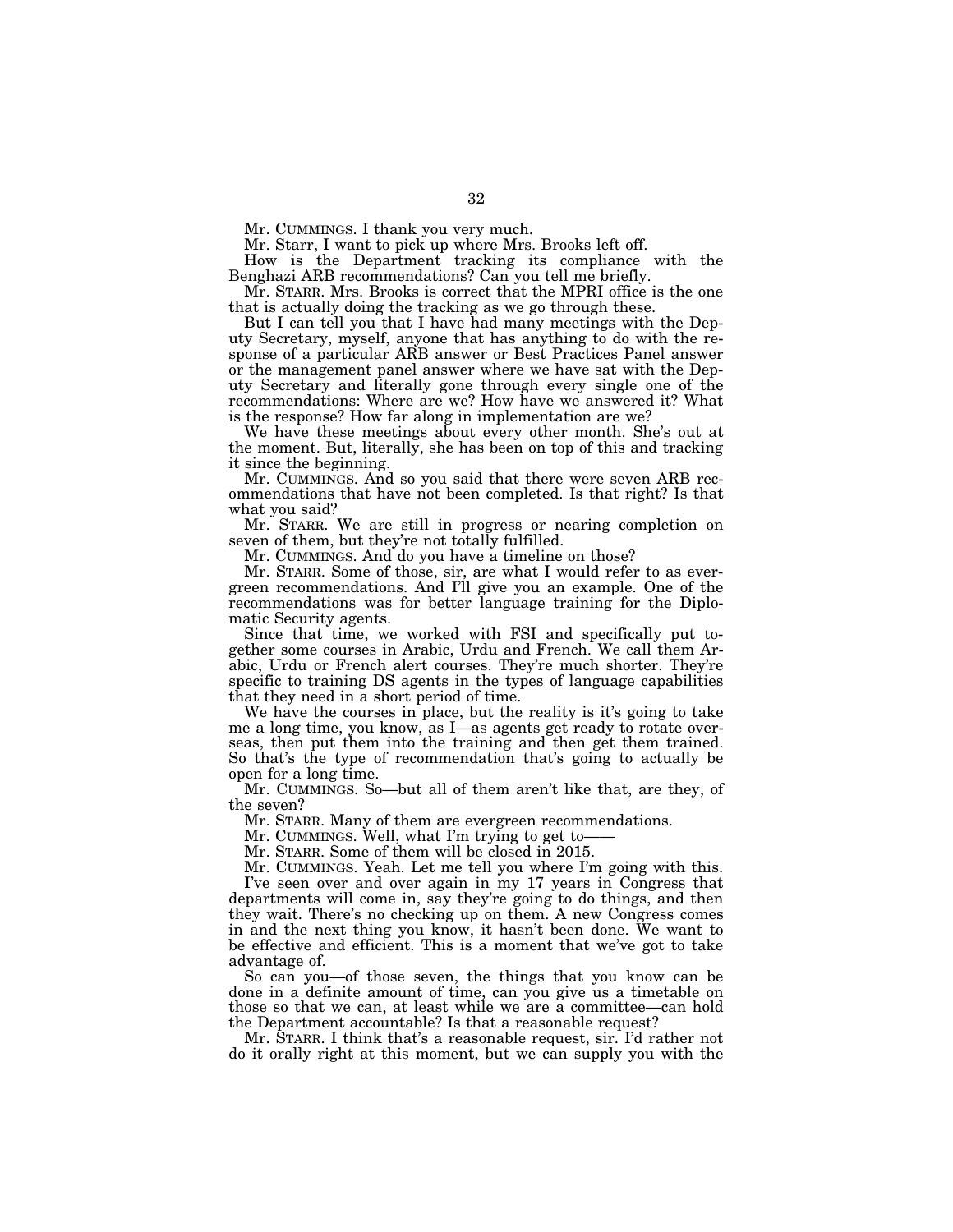information on where we are on those recommendations, implementation panel.

I would say, sir, that there is no doubt in my mind that we are going to implement every one of these recommendations. I think one of your questions is whether or not we have been implementing ARB recommendations. One of the exercises we went through last year was to review every single ARB recommendation that has been made since 1988.

The office of MPRI, that office that is tracking these—we sat down with them and went through every recommendation in the past to make sure that we were doing our best to fulfill those, and that office is going to track these in the future as well.

I think I—I can understand some hesitancy about whether, you know, this—if we drag these out, they're not going to get done. I can assure you, sir, that, while I am there, while Secretary Kerry is there, we are going to make sure that every single one of these recommendations is fulfilled.

Mr. CUMMINGS. As I get older, I realize that we're not going to be here but so long. We are in the places that we're in for a season, and it may come to an end in any—in all kinds of ways.

That's why I want you, as I said in my opening, under our watch. I want some definite timetables so that we can hold somebody accountable. Other than that, we're going to be going through—Mr. Keil said it best—we'll be going through this over and over and over again.

Can you understand what I'm saying?

And so—but you just gave me some more information that I'd like to add on to your list. If there are crucial things that we've been looking at, recommendations from 1988 that you are working on, would you add those, the significant ones—going back to Mrs. Brooks now—that you haven't been able to complete that you're working on so that we can have a timetable on that?

I think that the most important thing that we can do coming out of this—and I promised the father of Tyrone Woods. I looked him in the eye. And he asked us one question—and, by the way, every family that we talked to said the same thing: Make it safer for somebody in the future.

So, Mr. Starr, are you with me? I just want to make sure you're with me.

Mr. STARR. Yes, sir. I am.

Mr. CUMMINGS. All right. So will you come back to us—how much time do you need to give us what I just asked for?

Mr. STARR. Let me take this back to the Department and let me work through this. I will try to get you these answers as fast as possible.

Mr. CUMMINGS. 45 days?

Mr. STARR. Absolutely.

Mr. CUMMINGS. Very well.

Mr. Chairman, we can talk about this. But, Mr. Chairman, it may be appropriate later on for us to have a hearing just on the progress that has been made. And I know that's the chairman's decision, but I don't—I think we need to make sure that we stay on top of this.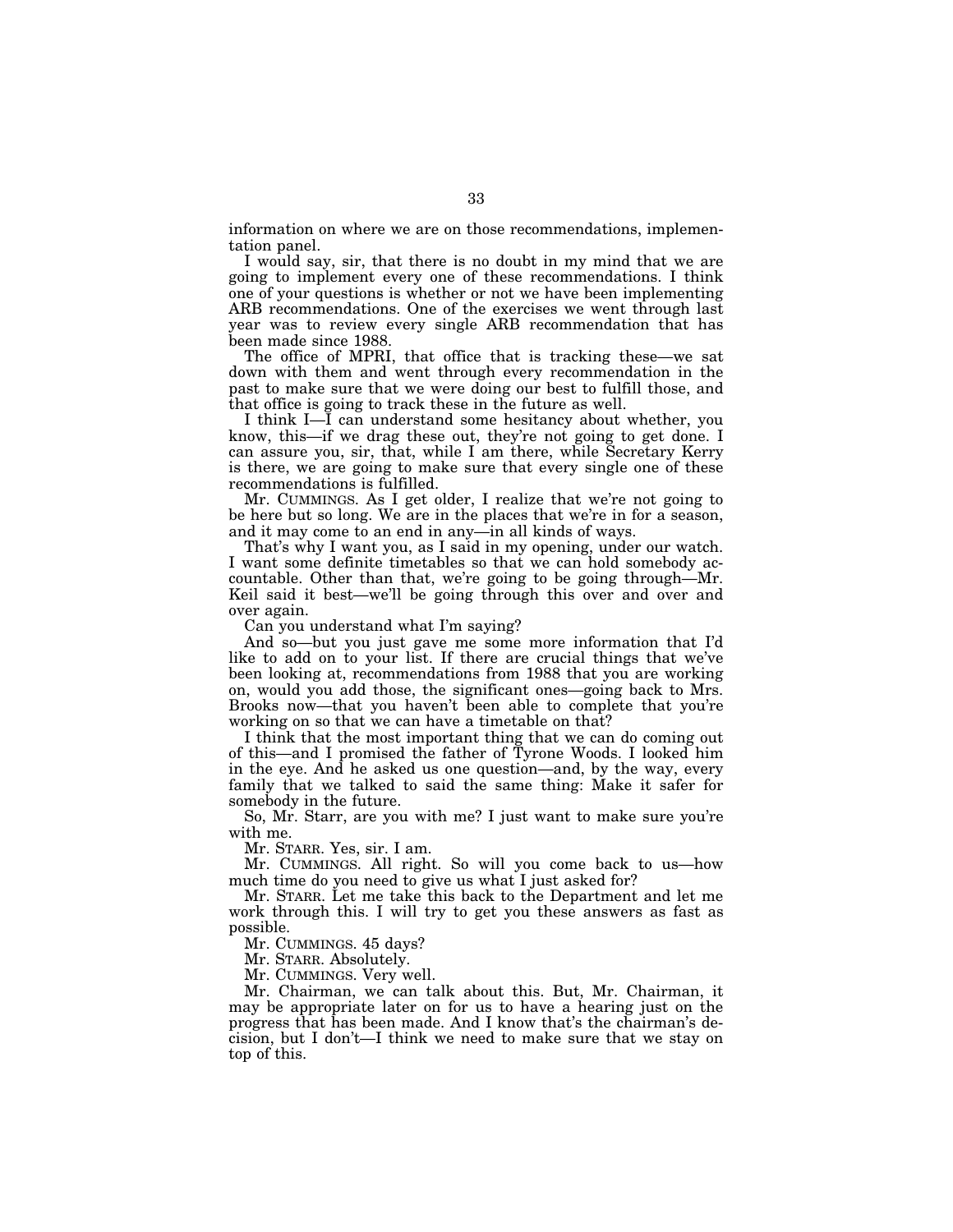Mr. Starr, the independent ARB found that the tripwires, which are security incidents, that are supposed to trigger reviews and responses were ''too often treated as indicators of threat rather than essential trigger mechanisms for serious risk management decisions and actions.''

The Senate Select Committee on Intelligence came to a similar conclusion in its bipartisan report. It said ''There were tripwires designed to prompt a reduction in personnel or the suspension of operations at the mission facility in Benghazi. And although there is evidence that some of them had been crossed, operations continue with minimal change.

As a result, the ARB recommended that the State Department "revise its guidance to post and require key offices to perform indepth status checks of post tripwires.'' Is that right?

Mr. STARR. Yes, sir.

Mr. CUMMINGS. And in response to this recommendation, the State Department set up a ''tripwires committee'' in Washington.

As I understand it, the purpose of this entity is to review tripwires when they are triggered to help ensure that post and the relevant regional bureaus respond quickly to deteriorating security environments.

Mr. Starr, who is on that committee?

Mr. STARR. Regional bureaus—representatives from regional bureaus. It's chaired out of the crisis management group out of the State Department operation center.

I think the biggest single change, sir, is that, in past years, the tripwires were usually something that the post itself would look at as part of their emergency action plan and then, if they'd crossed a tripwire, they would determine what action needed to be made and then report to us what decisions they were going to have.

At this point, the major change is that anytime a post crosses a tripwire, it has to be reported to Washington. At that point, CMS gathers a group of people that review what tripwire was crossed. They look at the implications on it, and we make decisions on what should happen.

Now, in many cases, the post may have already made the decision, but this is a new review that goes on back on the Washington level as well and with a much greater degree of oversight and a much greater degree on emphasis on action if a tripwire is crossed.

Mr. CUMMINGS. Can you give me an example that's actually happened with regard to that, what you just said.

Mr. STARR. Sir, I would say that tripwires are not just security concerns, but I'll try to concentrate on a security concern.

The activities in Kiev and Ukraine recently, at the beginning of those activities, when it was clearly unsure what was happening and we had civil disorder in the city, the post reported that quite a few tripwires had been crossed for instability and for insecurity.

Decisions were made at that point, and we made a decision that we were moving our dependents and nonessential personnel out of Kiev. We moved them out until the situation had ceased, had rectified itself.

We looked at what we call reverse tripwires. Was the situation really changed and what had changed? And then we made the decision—we ultimately made the decision to return the families in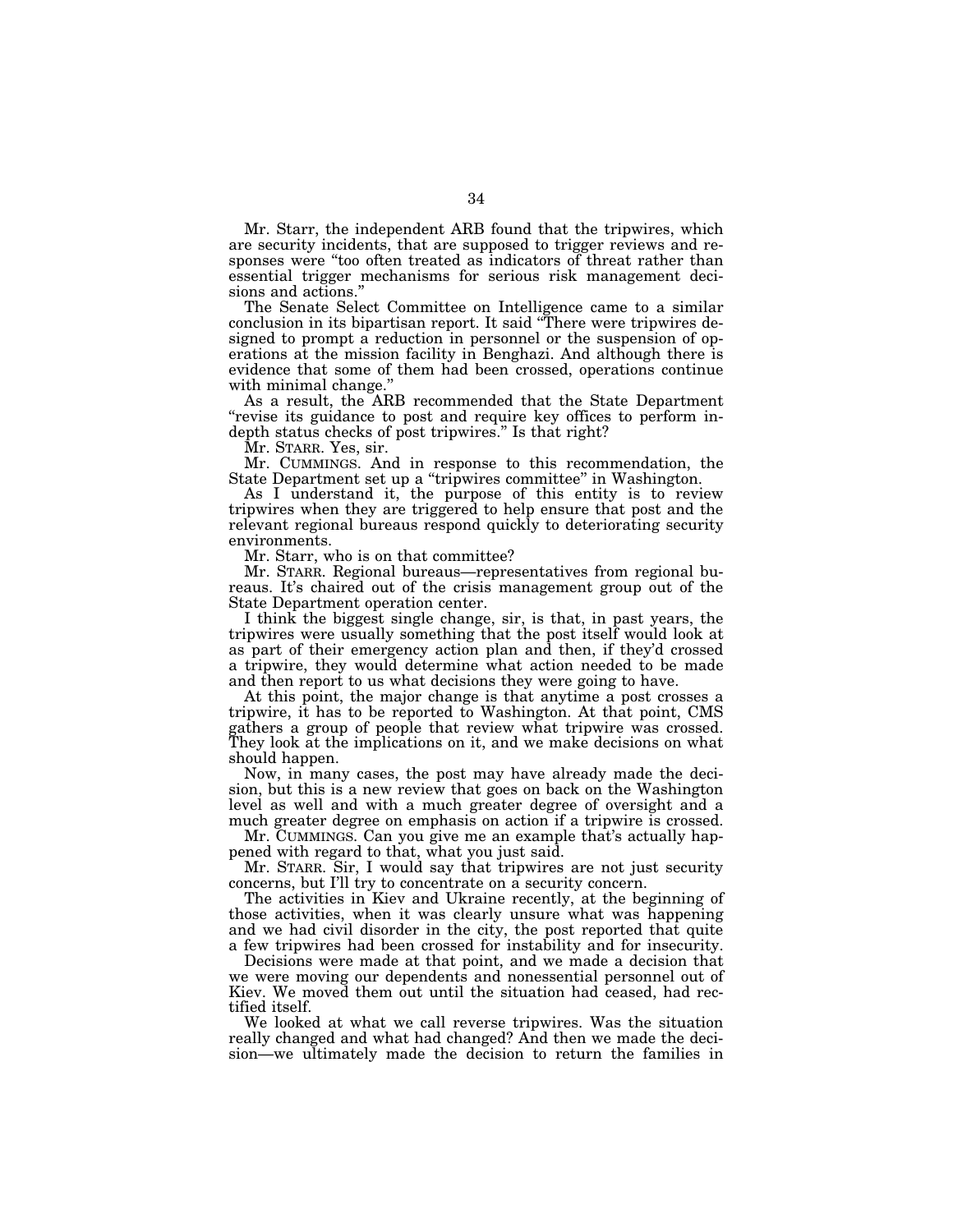about 2 weeks after the situation in the middle of town that could have affected our personnel was resolved.

Mr. CUMMINGS. I look forward to receiving the information that we requested.

Thank you, Mr. Chairman.

Chairman GOWDY. Thank the gentleman from Maryland.

The chair will now recognize the gentleman from Georgia, Mr. Westmoreland.

Mr. WESTMORELAND. Thank you.

Mr. Starr, the ARB found that—systematic failure in the security posture in Benghazi and it was inadequate for the special mission compound.

And just a little side note here. 3 days after the attack, we had been calling at the Embassy. We were told that it was a temporary mission facility. And now it's being called the special mission compound.

Was there any reason for the terminology continuing to evolve into something?

Mr. STARR. I think, sir, as it was neither an embassy nor a consulate nor a consular agency, there was just some-

Mr. WESTMORELAND. Do you call it a temporary mission facility or do you call——

Mr. STARR. I think the term of ″temporary mission facility″ is probably the right definition.

Mr. WESTMORELAND. Okay. So—all right.

Anyway, they had hired the Blue Mountain, I believe, is that correct, to do the screening of any visitors and the perimeter protection?

Mr. STARR. My understanding from the ARB and other reports was that it was a contract with the Blue Mountain security company for Libyan individuals and agreements with—I think it was the 17th militia as well.

Mr. WESTMORELAND. That was the host country security, was the 17th Brigade?

Mr. STARR. Well, in the absence of a practical and real host country security, I think that was the best that they could do.

Mr. WESTMORELAND. But the Blue Mountain was unarmed. Is that correct?

Mr. STARR. Correct.

Mr. WESTMORELAND. Who's responsible for vetting these contractors like Blue Mountain that's going to be used at some of these facilities?

Mr. STARR. In terms of—vetting in terms of a contract and performance and those types of things?

Mr. WESTMORELAND. Yeah. Uh-huh.

Mr. STARR. Normally, sir, it's—we have an open competition process. How we contract for guard services is a function that has been given to us with very specific requirements from Congress.

It's open competition, and the—you know, whoever can bid on it and meet the requirements does it. I think, in contingency-like situations like we were finding in Benghazi, there was probably, probably, very little competition, very little——

Mr. WESTMORELAND. So was this the lowest priced bidder?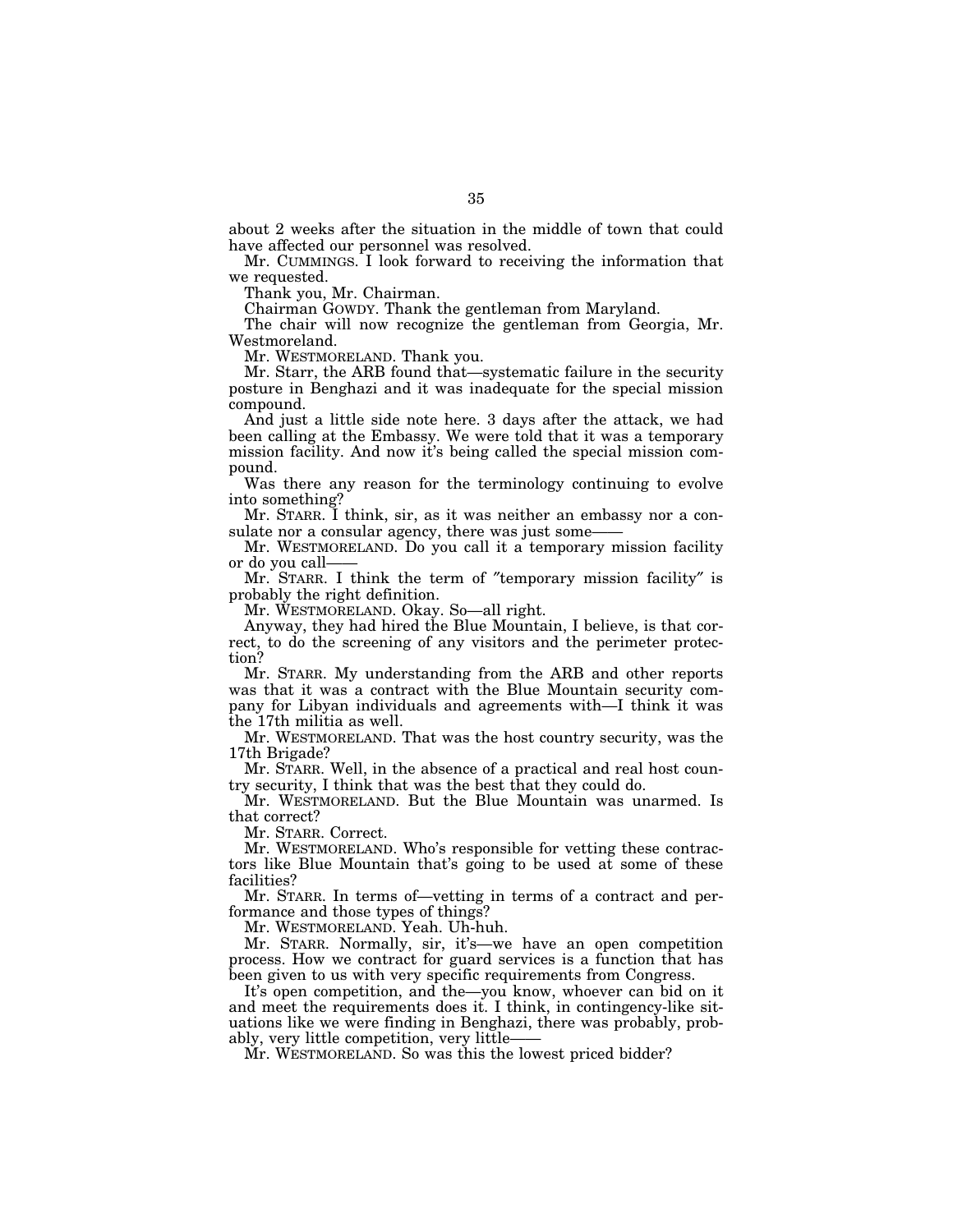Mr. STARR. That, sir—I'm not there at the time. I can't really tell you. I don't-

Mr. WESTMORELAND. Are you aware that two contracts that these people had in Tripoli were canceled and that the RSO at the temporary mission facility had recommended that they not be used?

Mr. STARR. I have read reports of that, sir.

Mr. WESTMORELAND. Okay. You were once an RSO. Correct?

Mr. STARR. Yes, sir.

Mr. WESTMORELAND. In your distinguished career, do you ever remember recommending that a service not be used that you were familiar with anywhere and then them being hired over your protest or your recommendation?

Mr. STARR. Not in my experience, sir.

Mr. WESTMORELAND. Okay. But you would have at some point recommended somebody or maybe not recommended anybody? I mean, was it your job to look at the performance of these people that you were aware of and report it?

Mr. STARR. As an RSO, when we have guard contracts, if we find that our contractor is not performing, we have a variety of ways. We can deduct money or we can ultimately find that they are not performing.

And if they're found to be lacking and can't perform the contract, they can be terminated, they can be barred. They can actually be barred if that, you know, goes that far.

Mr. WESTMORELAND. All right. You had mentioned the 17th— February 17th, the Martyrs' Brigade, I believe is what it was called, and we have been told that that was basically the host company security. Is that true or not?

Mr. STARR. I would hesitate to call that host country security, sir. I think, at best, it probably had some control in that area of the city, but this is based on what I've read from the reports.

Mr. WESTMORELAND. Is there an individual that would be at the post that would be responsible for ensuring that the 17th Brigade was responsible and dependable?

Mr. STARR. Sir, I wasn't there at the time. As a former RSO, I can probably tell you that there were likely limited choices.

And one of the things that an RSO would do at that point, if he was faced with limited choices, was try to train them as best he could to try to make the best of whatever situation he was handed.

Mr. WESTMORELAND. He would have to train the February brigade or-

Mr. STARR. If he found that they were not up to the levels that he wanted, he would engage and assist in the training and making sure that they understood the guard orders and making sure that they had the capabilities that were necessary.

Mr. WESTMORELAND. Okay. Now, let's say that—and they were hired to—in case there was an attack inside the compound to respond.

Who would have the contact information? And who would've been responsible on the post for contacting this protective brigade of martyrs?

Mr. STARR. There were—as I read the reports, sir—again, I was not here at the time—there were personnel on the compound. They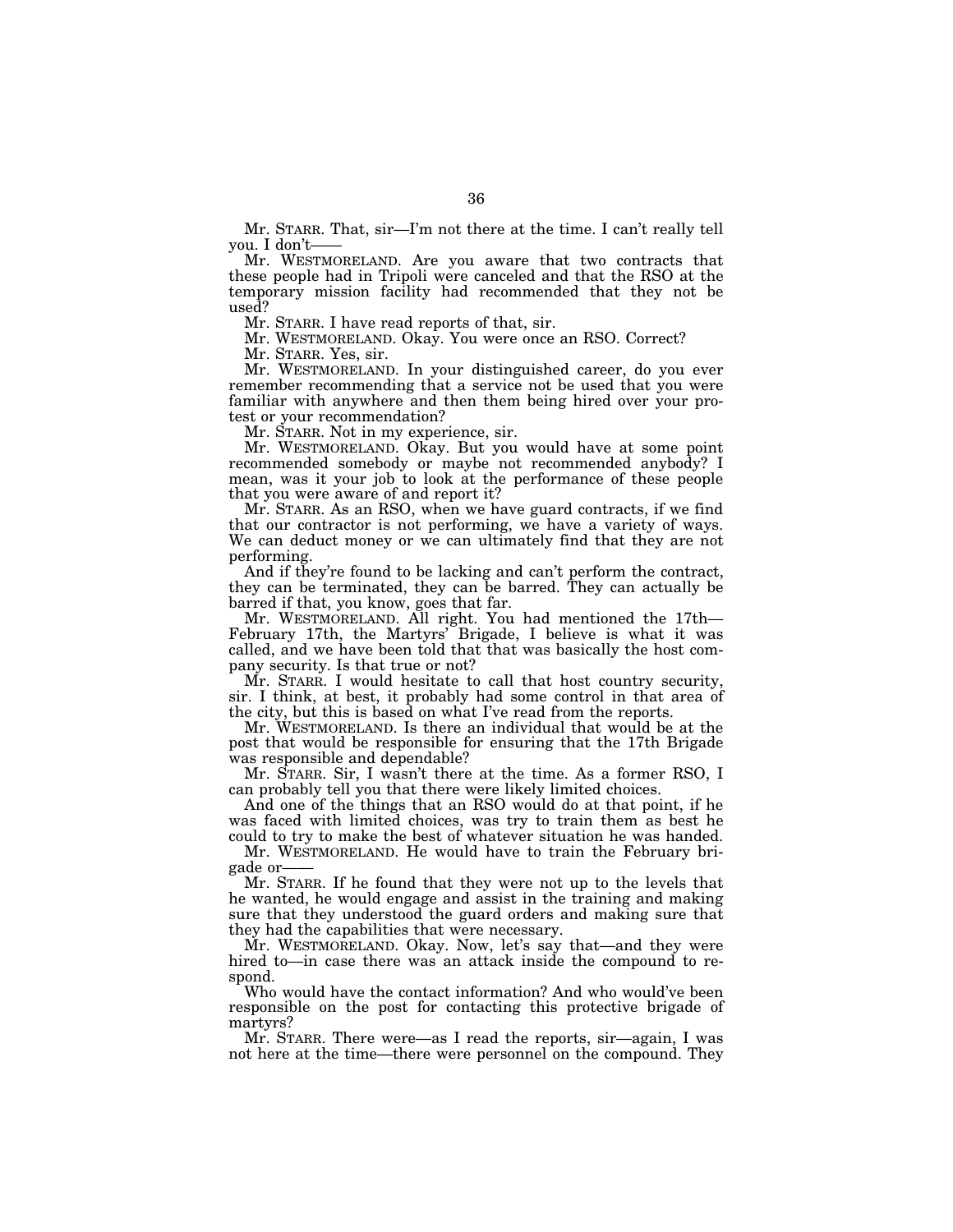had telephone communication with their own groups. The agent that was in the-

Mr. WESTMORELAND. With their own groups?

Mr. STARR. With other personnel in the group. With other personnel.

And there was communication on the part of the ARSO, who was in the operations center, who was making phone calls, and there were phone calls that were being made from the annex.

Mr. WESTMORELAND. Okay. Let's go to the tripwires that Mr. Cummings was talking about.

The Foreign Affairs handbook defines tripwires as events that activate, initiate or set in motion post plans to prevent harm to the post, its personnel, the U.S. citizen community or other U.S. national interests. The handbook also notes that, when a tripwire then occurs, it requires that an action be taken.

Are you familiar with that?

Mr. STARR. Yes, sir.

Mr. WESTMORELAND. It's my understanding that the tripwires are preplanned, preapproved measures that should be taken in light of a security-related incident or threat. Is that true?

Mr. STARR. That is true, sir.

Mr. WESTMORELAND. Has the State Department emphasized to the post the purpose of having tripwires?

Mr. STARR. Has the State Department?

Mr. WESTMORELAND. Having tripwires.

Mr. STARR. Yes.

Mr. WESTMORELAND. When a tripwire is breached, meaning something bad has happened, that breach is the trigger to take specific action; is it not?

Mr. STARR. At a minimum, it is a—it is a warning that the post must review what has occurred and then determine whether action needs to be taken, at a minimum.

Mr. WESTMORELAND. Take action rather than just requiring that they sit around and reevaluate the situation?

Mr. STARR. Well, sir, tripwires are written in advance of activities. We try to cover a wide variety of situations that could occur. Predicting the future and exactly what your actions are going to be is very difficult.

I think the purpose of tripwires really is to indicate that, ''Wait. Something has just happened. This could be significant. We need to consider whether or not we need to take action in this case.''

Mr. WESTMORELAND. Okay.

Mr. STARR. As I said previously, it was normally a post activity. Now, once a tripped wire is tripped, it is looked at both by the post and by the various sections in Washington.

Mr. WESTMORELAND. Would you consider a hole being blown in the perimeter wall of the temporary mission facility—would you consider that a tripwire?

Mr. STARR. I'd certainly say that's a good indicator, sir. Probably crossed the tripwire, at that.

Mr. WESTMORELAND. And that event would have probably should have caused some action or discussion. Correct?

Mr. STARR. Yes, sir.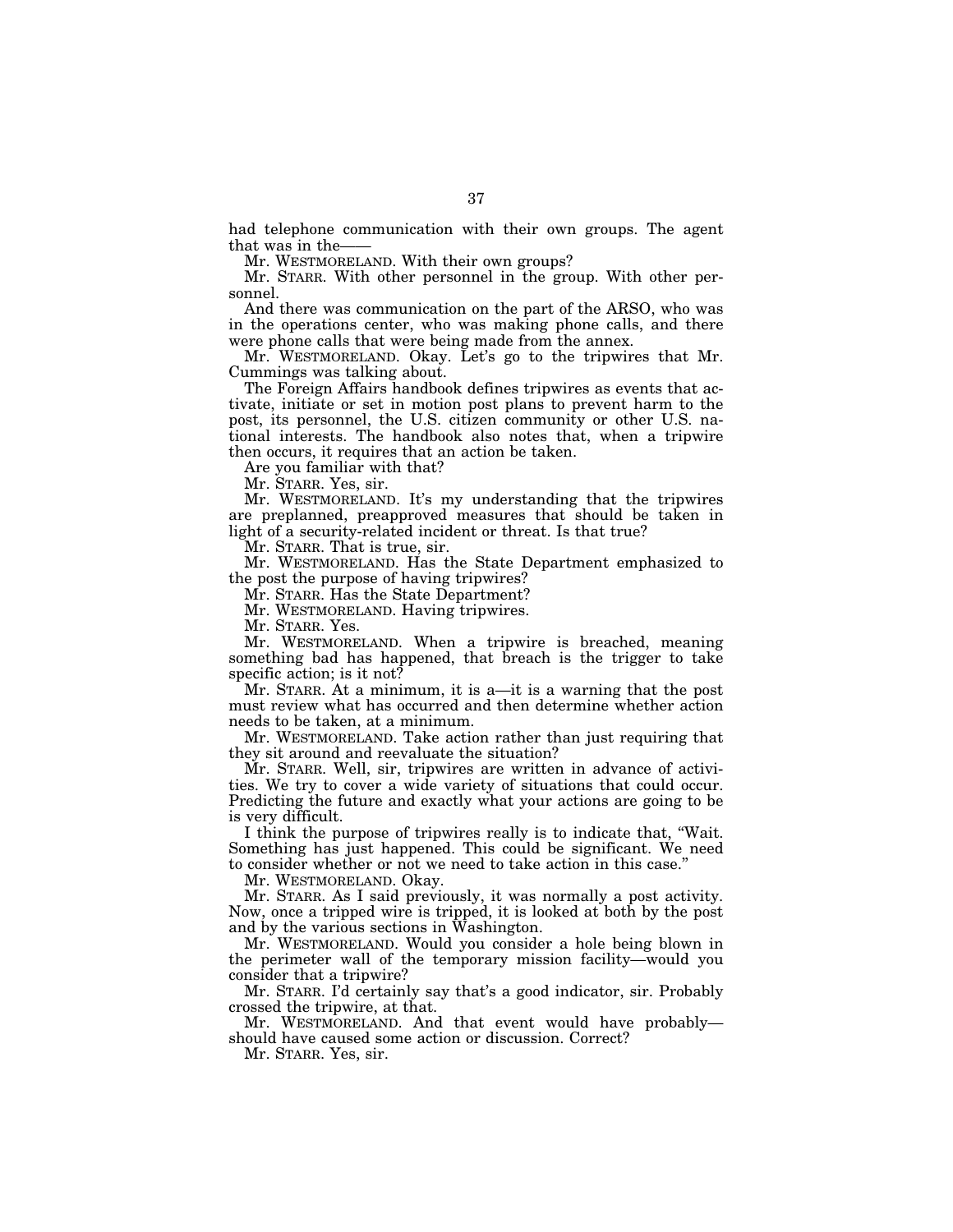Mr. WESTMORELAND. Would an attack on another diplomat's coming into Benghazi that caused that country to pull out—would that have been a tripwire?

Mr. STARR. I assume you're referring to the attack on the British Ambassador, sir.

Mr. WESTMORELAND. I am.

Mr. STARR. That's another tripwire, sir. Yes.

Mr. WESTMORELAND. Okay.

Mr. STARR. I certainly think that's an indication of security problems and instability.

Mr. WESTMORELAND. And so those were two tripwires that you would consider significant; would you not?

Mr. STARR. Yes, sir.

Mr. WESTMORELAND. And what was done with the security after those two tripwires were tripped?

Mr. STARR. Sir, as I said, I was not here at that time. I was not in Diplomatic Security.

Mr. WESTMORELAND. Well, you've read reports.

Mr. STARR. I've read the reports-

Mr. WESTMORELAND. Yes.

Mr. STARR [continued]. And I'm aware that the RSOs were increasing physical security. They were engaged in building safe havens inside the facility. They had engaged in training with the guards, training routines. They had run drills with the annex.

I think they were—from what I've read, they were doing the types of things that an RSO would do when he sees the situation beginning to deteriorate.

Mr. WESTMORELAND. Well, thank you for your testimony.

Thank all of you for being here.

And let's hope we can get some results out of this tragic event. Chairman GOWDY. I thank the gentleman from Georgia.

The chair will now recognize the gentleman from California, Mr. Schiff.

Mr. SCHIFF. Thank you.

At the outset, Mr. Chairman, I want to thank you for conducting the hearing today and for the way that you have worked with us to bring together witnesses and follow up on ARB recommendations. I greatly appreciate it.

I want to ask you gentlemen something that cuts in a bit of a different direction than the questions you've had thus far, and that is—I serve also on the Appropriations Subcommittee on State and Foreign Operations, and I have an opportunity to meet with a lot of Foreign Service officers both here in Washington and around the world.

Many of them have described to me what they consider the "Benghazi effect" on their jobs. And, by that, they refer to such a heightened concern about security that many of them feel they cannot fulfill their mission anymore, that they are confined to a bunker, that they're not allowed to undertake things they think are necessary to their job responsibilities.

And I think this sentiment was best expressed in June by Vice President of the American Foreign Service Association, Matthew Asada, who wrote, ''Does our collective response to Benghazi threaten to make the Foreign Service less knowledgeable about the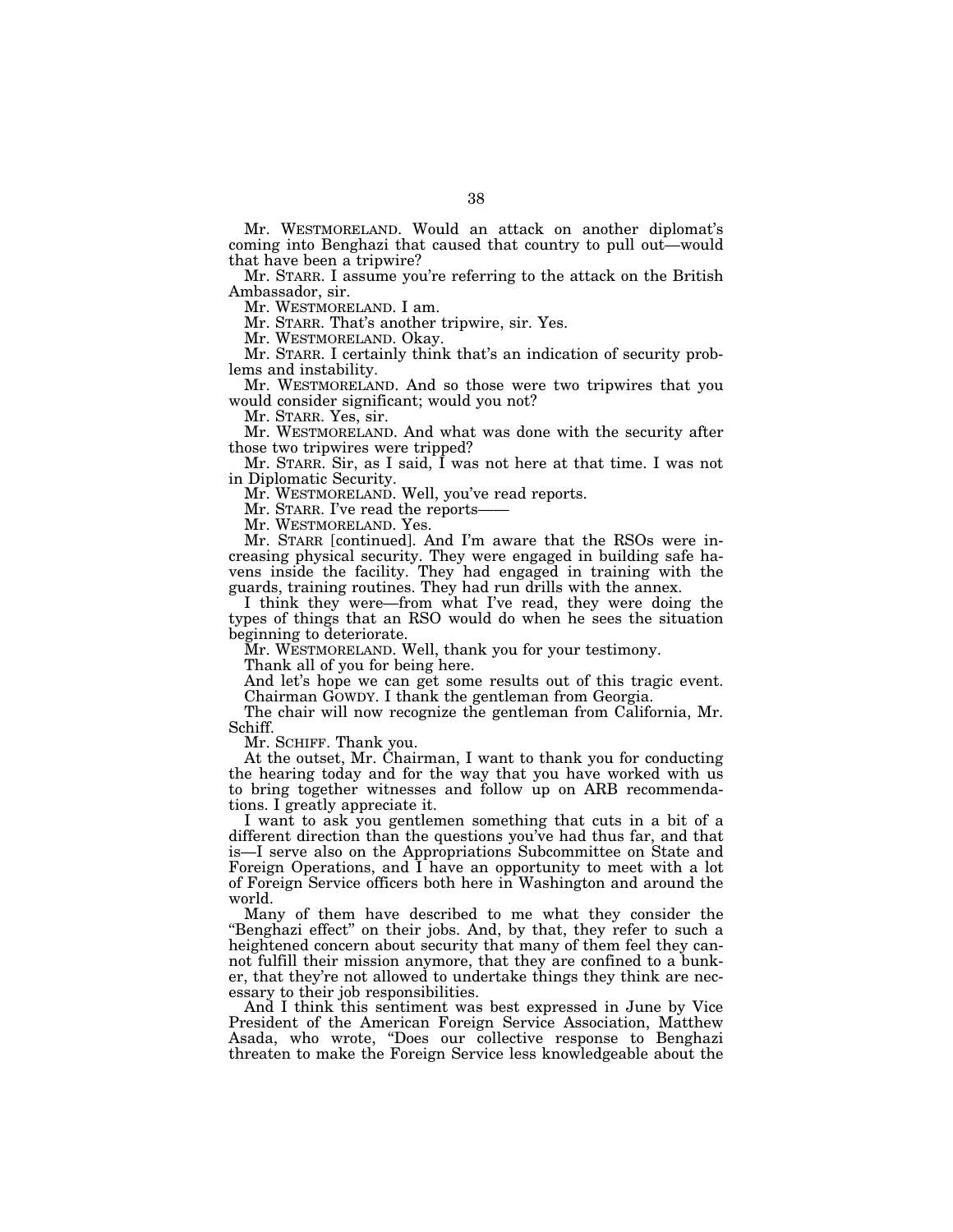world, less effective on the ground and, ultimately, less influential with the host country and the U.S. government itself?"

That's a question that Ambassador Stevens might have asked. And I wonder if you could share your thoughts on it. As we implement the recommendations of the ARB and of your panel, how do we make sure that we're not preventing our people from doing their job?

We all acknowledge this is a dangerous thing. And, as my colleague pointed out, our facilities have been attacked literally hundreds of times over the last couple decades. It's happened in the past. It's going to happen again. We want to protect our people as best we can, but we want them to be effective. That's why they're there.

So if you each could share briefly your thoughts on: Are we striking the right balance or has the ''Benghazi effect'' meant that we are undermining the ability of our people to do their work?

Mr. STARR. Congressman, you are going to the heart of the question of risk management and how do we implement risk management.

I will tell you that, over many years, with the support of Congress, we've made great strides in building safer and securer facilities so that an attack on a facility that could hurt everybody in one attack—we've done great things in terms of protecting that.

And I think, if you look at the number of attacks against our facilities and how few have actually been successful—most have been driven off with casualties by our security personnel or others only—we've made great strides in that.

But we can't lock people inside embassies. The whole point of diplomacy is to get out. And I think we need to understand—and a lot of the processes that we've been talking about are at our highest-threat, highest-risk posts. We've got the most security and, in many cases, it will be the most restrictive for our Foreign Service personnel.

But we've got to have the security programs in place to get them outside of the wall as well, and that means protective security details and it means armored vehicles and it means working with the host country security services.

Every single day that we run motorcades outside of our embassy in Kabul or in Iraq or in Sana'a or the ones that we ran in Tripoli, we were taking risks.

But every single day we were judging what that risk was versus the need to get out and making sure that we could balance those risks and that we were not running those motorcades or getting our people out for not very good reasons. They had to be very important reasons.

In lower-threat-level posts, we're operating almost normally around the world. We have physical security at our post, but our people get out every single day.

That's the work of diplomacy: Talking with people, understanding the country, representing the United States, and bringing information back. And you don't do that without talking to people.

So I think all the efforts that we've made in terms of recognizing what are our highest-threat, highest-risk posts, doing risk management and making sure that we're getting the people out when we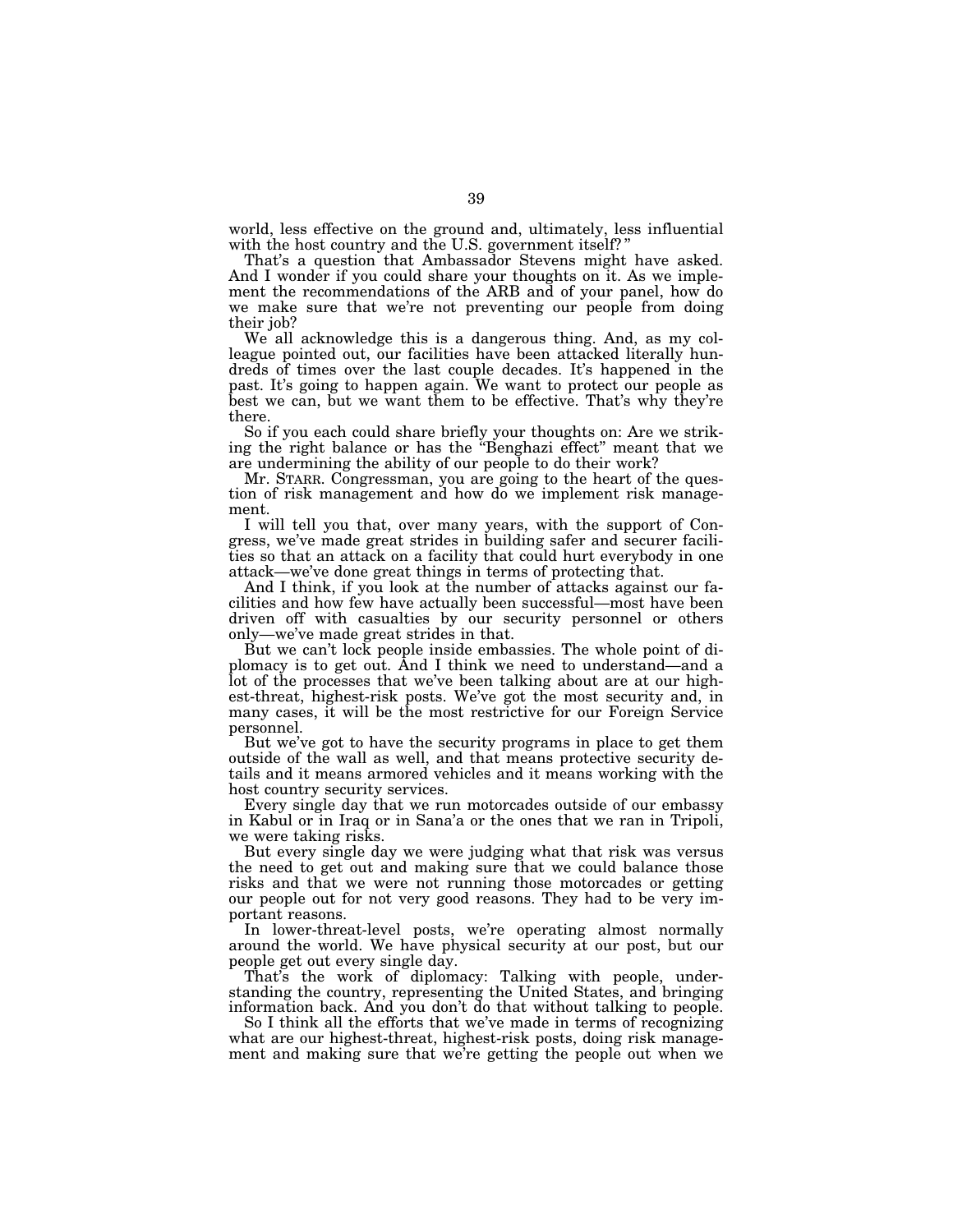can, but understanding that, if too many people get injured or it's too dangerous we can't operate or, if we're negligent or we're not taking the threat seriously enough, we won't be there either.

We'll close that post if we get too many people killed or too many people injured or the threat is too high. Those are the types of things that we need to weigh every single day, and we do.

I can understand the frustration of Foreign Service officers at our highest-threat-level posts. No, sir. They cannot live on the open economy. They cannot just go to a coffee shop. But we are still, even in the highest-threat locations, getting them to the meetings that they need to get to.

Mr. SCHIFF. But I don't think that's the issue for them, as much as they would like to be accompanied by spouses and go to a local coffee shop.

What they've expressed to me is not that, which they understand, but that they can't undertake the meetings they want in the places they need to go to have those meetings and have the contacts they need to be able to gather the information for our government, to be able to convey the U.S. position to people. They can't do their job because they're confined by a hyperconservative pointof-view perspective back in Washington.

And do you get that feedback? And are there any situations where you feel the pressure has been such—to be so riskavoidant—that we're not allowing our people to do their job?

Mr. STARR. I think, in the immediate aftermath after Benghazi, there is a deep appreciation of that attack and we may have—the pendulum may have swung the other way for a while.

I think today, with the systems that we have put in place, with the risk management that we are doing every day, with things like VPVP, the additional resources that you're giving us, I would not agree with that statement, sir.

I think we need to take certain precautions, and we do. But I talked with Ambassador Deb Jones when we were still in Tripoli. I talked with the Ambassador in Sana'a about whether we're getting out enough and doing the things that we're doing. And they're saying, yes, we are, and it's the right balance.

Mr. SCHIFF. Gentlemen, let me ask a different question because I have very limited time.

One of the problems we had in Benghazi was an overreliance on the willingness, ability, or loyalty of the local militias to provide security.

Are there any places around the world today where you feel we're continuing to place an overreliance on local militias for security of our facilities?

Mr. SULLIVAN. You know, that was something that, you know, we talked an awful lot about, Congressman. The fact that—you know, when you go into a situation like that, you have to be able to evaluate the will and the capability of a particular guard force.

And I think, no matter where you go in the world, you're going to always have to come up with that evaluation. And if you don't have that will and you don't have that capability, no amount of money you're going to pay in that contract is going to resolve that.

And that's why, again, it goes back to risk management. If you don't have those capabilities locally, you know, you have to go and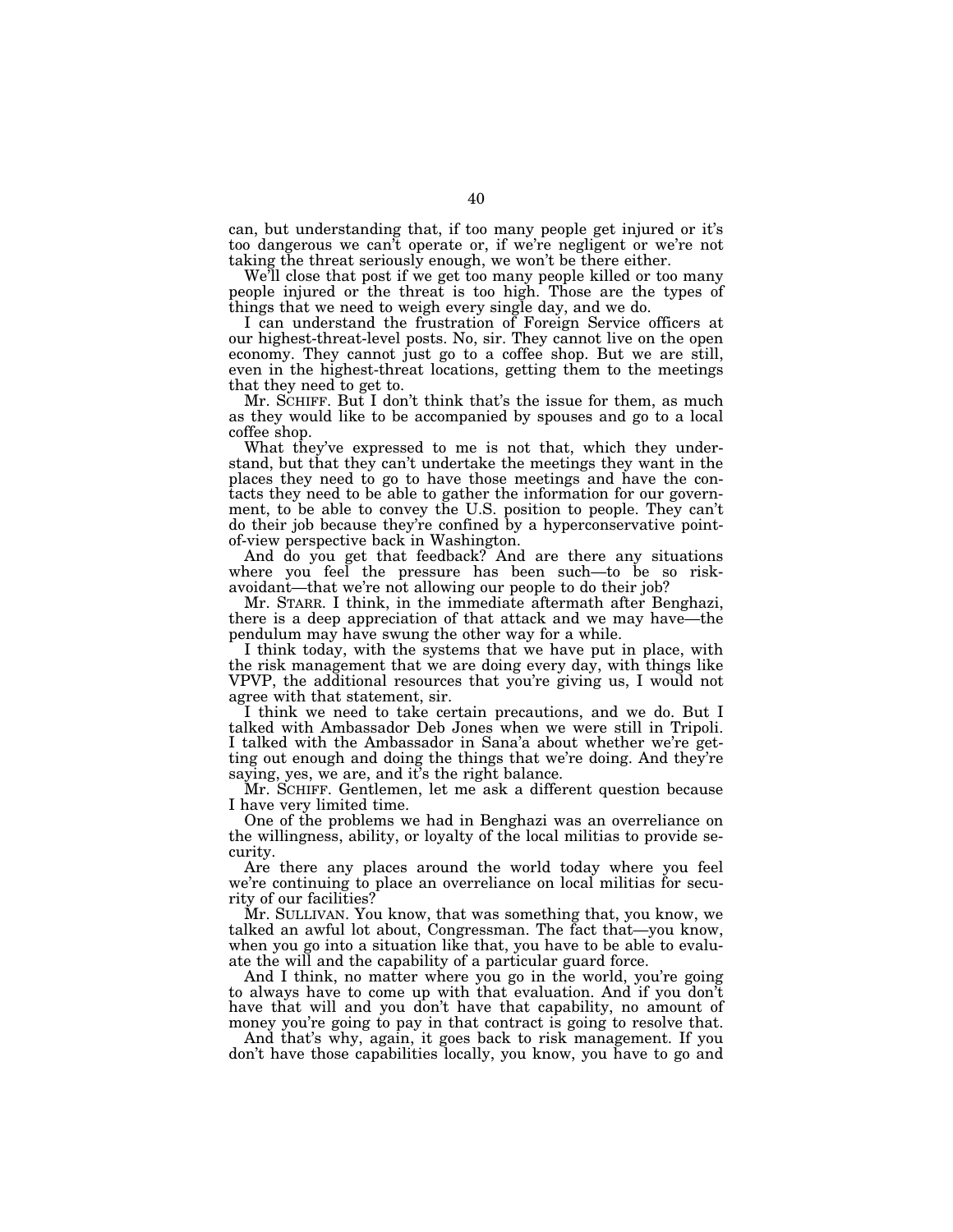bring them in yourself. And I can't speak to where they aren't you know, who has them and who doesn't have them where—in the world.

But I really do think, when you look at the reaction of that guard force, you know, leading up to that, those tripwires that were spotted there, I mean, that was a real concern. And, again, I just go back to there wasn't the will—there might have been the will, but there just was not the capability.

Mr. SCHIFF. Mr. Keil, on either question.

Mr. KEIL. Well, I think, first of all, sir, one of our recommendations—well, to start with, as Mr. Sullivan pointed out in his opening statement, when we first started with our panel, we thought we were going to look at these tactical issues of building bunkers and building higher walls.

We quickly realized that wasn't the answer because that doesn't facilitate diplomacy, and we moved to the strategic and looked at the Department in overseas posts and risk management.

We asked Ambassadors, Deputy Chiefs of mission and Foreign Service officers as we traveled overseas, ''Tell us about the State Department's risk management process.'' Without exception, each one said there is none and they make it up. And, sadly, I think, to this day, while they may be making progress, that's still a significant concern.

Risk management process—as you indicated, sir, the Foreign Service is a dangerous business. We have to be out there. We have to do these things that are national security priorities, but we have to do it under a risk management process that's effective and sustainable and transparent.

Mr. SCHIFF. Thank you, Mr. Chairman. I yield back.

Chairman GOWDY. Thank the gentleman from California.

The chair will now recognize the gentleman from Ohio, Mr. Jordan.

Mr. JORDAN. Mr. Keil, how many years of experience do you have in the security field?

Mr. KEIL. Approximately 30, sir.

Mr. JORDAN. And how many years did you serve in the State Department at that same area?

Mr. KEIL. Almost 23.

Mr. JORDAN. Did you get good evaluations? High reviews? Strong reviews?

Mr. KEIL. Yes, sir.

Mr. JORDAN. So good, in fact—I looked at your resume—that you actually were put on the security detail to protect the Secretary of State. Is that accurate?

Mr. KEIL. Yes, sir. Secretary Warren Christopher and Madeleine Albright.

Mr. JORDAN. Protecting two Secretaries of State.

And then your most recent service in the public sector was as Assistant Secretary at Homeland Security. Is that right?

Mr. KEIL. Yes, sir.

Mr. JORDAN. And that's an appointment from the Obama Administration?

Mr. KEIL. Yes, sir.

Mr. JORDAN. Do you trust the agents in the field, Mr. Keil?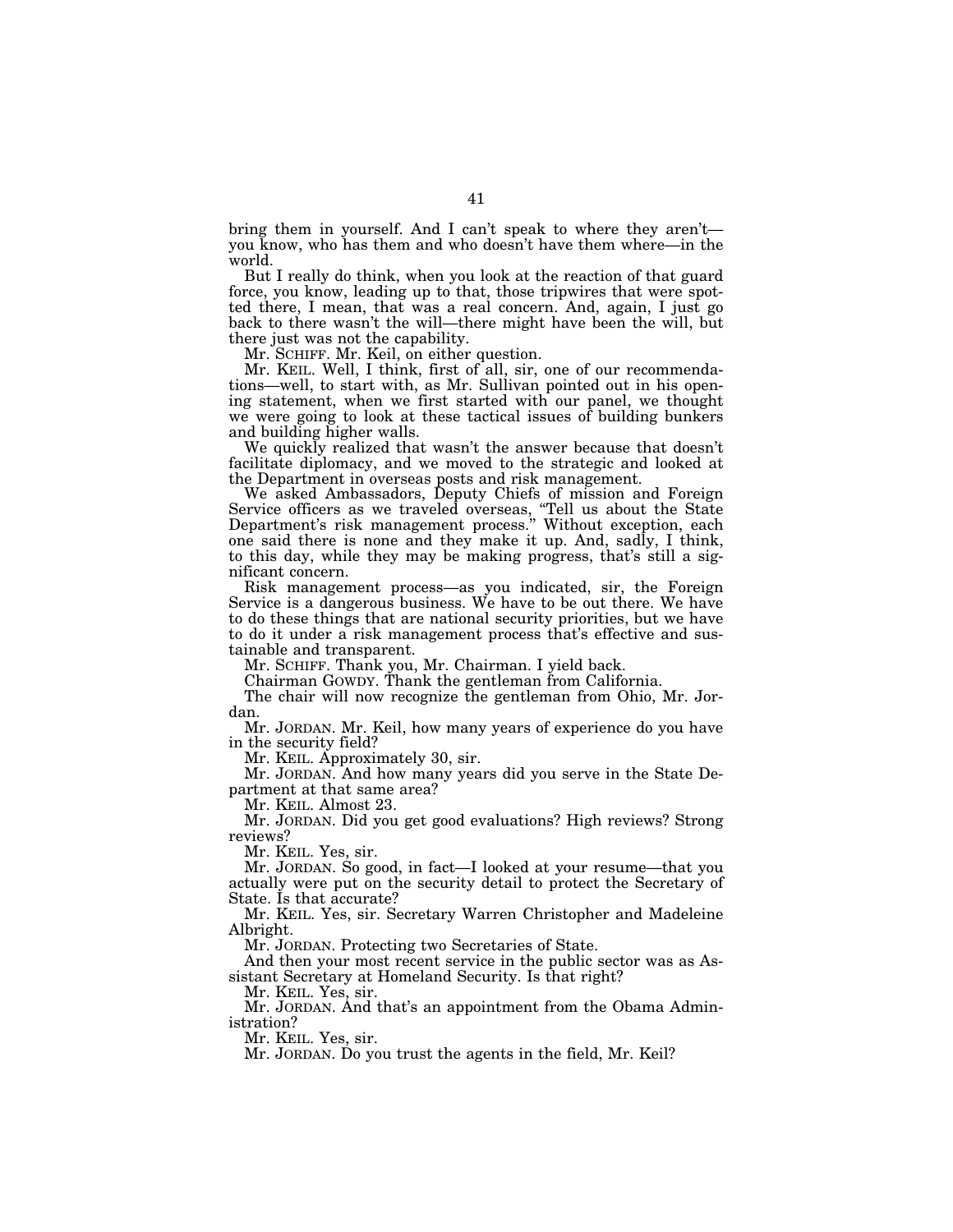Mr. KEIL. I trust them implicitly. They have the best perspective. They know the ground truth. They know what's going on.

Mr. JORDAN. Under their assessment, their instincts, they're the guys on the ground putting their lives on the line just like you did.

So when they make a recommendation to the State Department, you take that seriously?

Mr. KEIL. Yes. I would.

Mr. JORDAN. And are you familiar with the fact that the guys on the ground in Benghazi repeatedly asked for additional security and were repeatedly denied?

Mr. KEIL. Yes, sir. From what we saw.

Mr. JORDAN. Routinely denied. They said, ''We need''—''Look, this thing is out of control. We need some more good guys here'' and repeatedly asked for that and repeatedly denied.

And it was worse than that, wasn't it, Mr. Keil?

Mr. KEIL. Possibly. Yes, sir.

Mr. JORDAN. Yeah.

Because what they asked for, they not only—they said, ''We need more,'' but what they had was actually reduced. Is that accurate? Mr. KEIL. Yes.

Mr. JORDAN. We heard about a year and a half ago testimony from Colonel Wood, who was on the ground in Benghazi, and he said this: "We were fighting a losing battle. We couldn't even keep what we had.''

Now, Mr. Keil, my guess is—you know, we've heard—we're the United States of America. We've got facilities all over the globe. And my guess is, at every facility, the security people would say, ''We could use a few more folks here. We'd like a few more.'' My guess is that that happens.

But wasn't the situation in Libya and Benghazi somewhat unique?

Mr. KEIL. Sir, when you look at the intelligence, the threat reporting, the deteriorating security environment, and the numerous incidents, yeah. I would prioritize Benghazi.

Mr. JORDAN. Some have talked about, ''We had IED attacks, RPG attacks, assassination attempt on the British Ambassador. This is as bad as it gets.'' And they said, ''We need more good guys here.'' And the State Department says, ''No. You're not going to get that. In fact, we're going to reduce what you had.''

If you were an agent on the ground in Benghazi at the time, Mr. Keil, would you have been lobbying for more help to come to Benghazi?

Mr. KEIL. I'd probably be doing more than lobbying. I'd be extremely frustrated and try to push every button I could possibly push.

Mr. JORDAN. Flip it around. You're the guy at the desk in Washington. You get the request from these guys on the ground for more help.

Would you have fought to make that request happen?

Mr. KEIL. As a matter of fact, sir, my last position with DS, I was the regional director for DS Regional Bureau, vetting those requests from the field. I would have put a significant amount of priority on Benghazi requests.

Mr. JORDAN. Oh. So you had that job?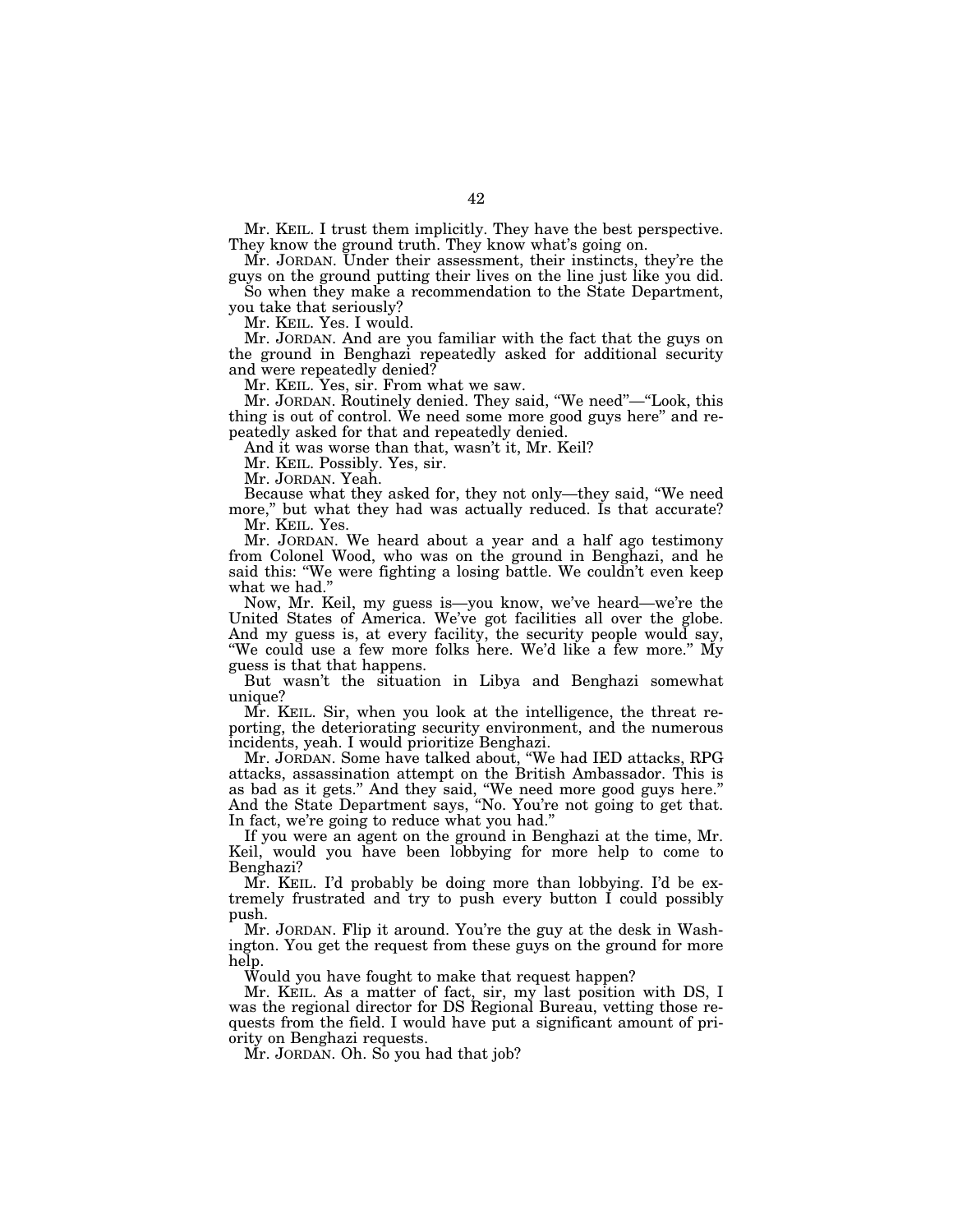Mr. KEIL. Yes.

Mr. JORDAN. Before Benghazi, you had that job?

Mr. KEIL. Correct.

Mr. JORDAN. And you would have went to bat for these folks?

Mr. KEIL. Yes. I would have.

Mr. JORDAN. Mr. Keil, what's the Overseas Security Policy Board?

Mr. KEIL. Overseas Security Policy Board is an interagency board that is the genesis from the Beirut Embassy bombings; the Inman Commission, which created the Diplomatic Security Service; the Inman standards. It's an interagency board that creates physical security, technical security, procedural security requirements-

Mr. JORDAN. So these were standards developed interagency. So they're the State Department standards. Is that correct?

Mr. KEIL. State Department leads OSPB.

Mr. JORDAN. And this resulted from the Embassy bombing in Beirut where 63 people were killed, 17 Americans?

Mr. KEIL. Yes, sir.

Mr. JORDAN. And were the standards followed at the Benghazi facility?

Mr. KEIL. Sir, we saw a memo which authorized the continued opening of the Benghazi mission, which referred to it as the special mission compound. In talking with people, and based on my experience, it was a purposeful effort to skirt the standards.

Mr. JORDAN. So the standards weren't followed?

Mr. KEIL. No.

Mr. JORDAN. Now, my understand is there's a waiver process that you have to follow if, in fact, you're going to deviate from the standards.

Was the waiver process followed?

Mr. KEIL. That was one of our recommendations, sir. And when you're not following the standards, you don't have to follow the waiver process either.

Mr. JORDAN. So they didn't follow standards or the waiver?

Mr. KEIL. Correct.

Mr. JORDAN. Mr. Keil, what's your overall impression of the ARB report?

Mr. KEIL. Mr. Sullivan and I testified before the House Oversight and Government Reform Committee. Ambassador Pickering referred to the ARB as being fiercely independent.

In that same hearing, Admiral Mullen admitted to Oversight and Government Reform that he was reporting on ARB proceedings to the senior staff of the State Department outside of the precepts and the requirements of being a member of the ARB. I don't think that fits anyone's definition of being fiercely independent.

Mr. JORDAN. You don't think it was independent at all?

Mr. KEIL. Not based on what was-

Mr. JORDAN. Frankly, I share your belief. I mean, when Secretary Clinton gets to appoint the co-chairs of the board, when Cheryl Mills calls him up and asks him to serve, when neither Secretary Clinton or Cheryl Mills are interviewed, when they get a draft report before it goes public, in essence, they get to edit the report before the rest of the world gets to see it.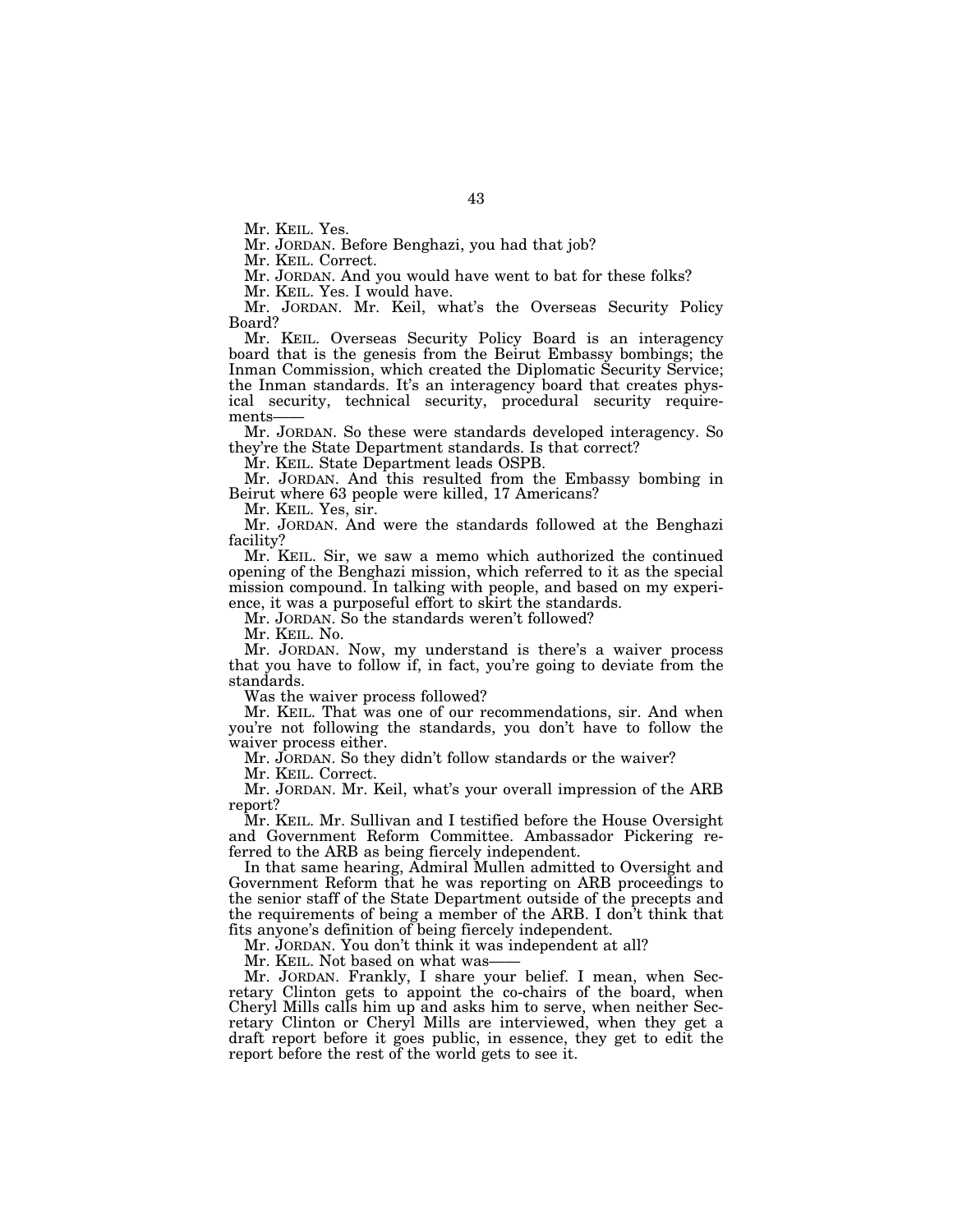And as you point out, when Admiral Mullen told the committee told the committee he—now, think about this. He's been on the job a few days. As the cochair of the supposedly independent ARB, been on the job a few days, he interviewed Charlene Lamb and he discovers that Charlene Lamb is going to 2 days later come in front of the Oversight Committee and he realizes she's not going to be a good witness.

What does he do? Just what you referenced, Mr. Keil. He gets on the phone and calls the Chief of Staff to the Secretary of State and says, ''Hey, Charlene Lamb is not going to be a good witness. She's not going to reflect well on the State Department.'' He gives a heads-up to the very person he's supposed to be investigating. So of course this thing wasn't independent.

I mean, think about—we asked Mr. Mullen, ''Why do you care whether she's a good witness or a bad witness? It's your job to get to the truth for the American people and for the families of those four individuals who lost their lives, not to give a heads-up to the higher-ups in the State Department." So it was anything but independent.

But here is—there was one good thing that came out of the ARB, in my judgment, at least one good thing. They created the Best Practices Panel that you and Mr. Sullivan sat on. Right?

Mr. KEIL. Yes.

Mr. JORDAN. And you guys made a whole bunch of recommendations?

Mr. KEIL. Yes, sir.

Mr. JORDAN. How many recommendations, again?

Mr. KEIL. 40 recommendations.

Mr. JORDAN. 40 recommendations.

And some of them are more important than others. Is that right? Mr. KEIL. Yes.

Mr. JORDAN. And the most important one is which one?

Mr. KEIL. The creation of an under secretary for Diplomatic Security. In fact, sir, in our executive summary, we said one clear and overarching recommendation that's crucial to the successful and sustainable implementation of all of the recommendations in this report is the creation of an under secretary.

Mr. JORDAN. And is that the first recommendation you listed in your report?

Mr. KEIL. It's recommendation number 1.

Mr. JORDAN. So it's recommendation number 1.

Most of the others hinge on the implementation of that recommendation?

Mr. KEIL. Yes, sir.

Mr. JORDAN. It's designed to give accountability and responsibility to one particular person at the State Department. Is that correct?

Mr. KEIL. To identify those who are-

Mr. JORDAN. Yeah. Something Mrs. Brooks talked about in her opening questions.

Mr. KEIL. Yes, sir.

Mr. JORDAN. Designed to give accountability and responsibility to someone at the State Department.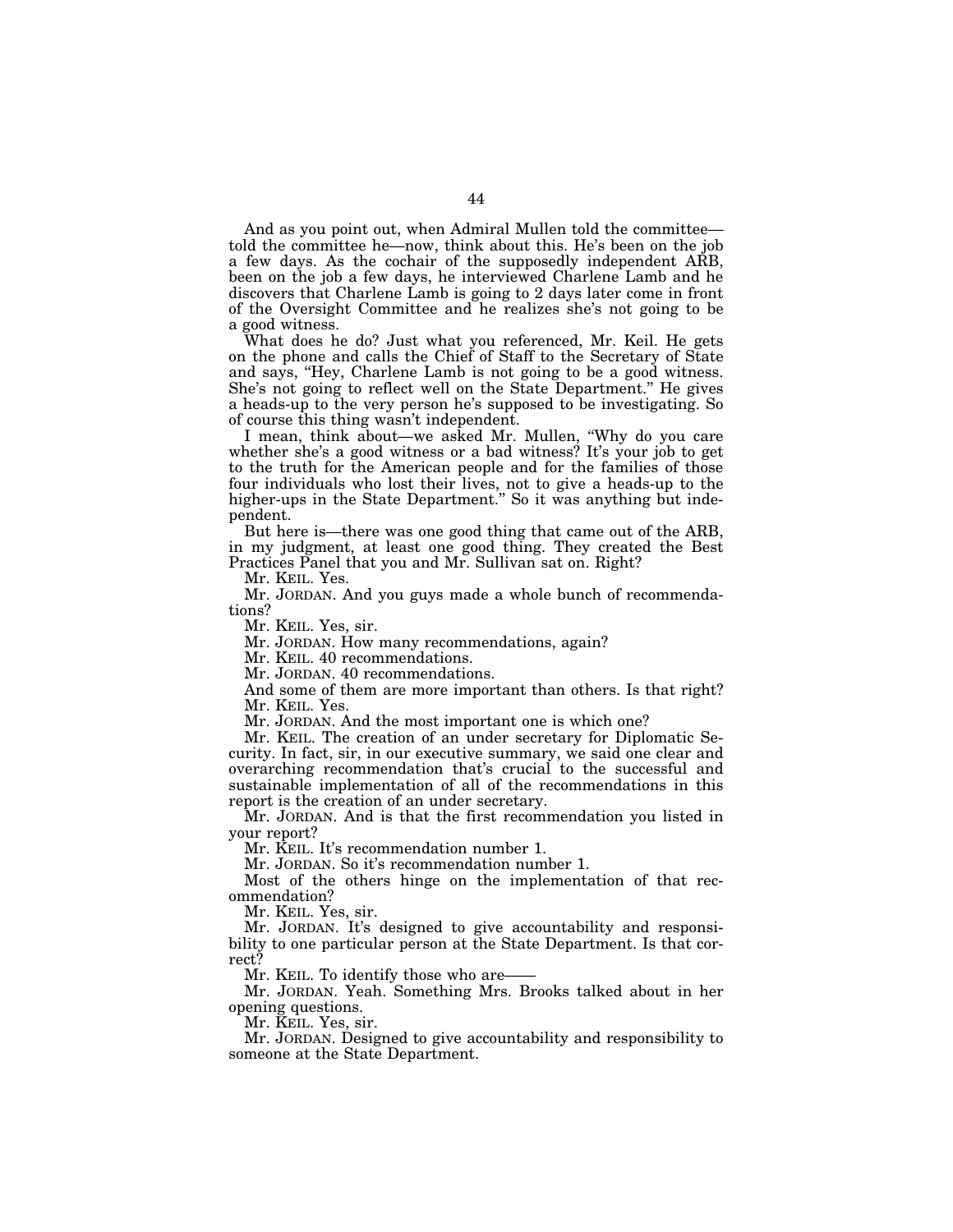And is this the first time that this recommendation has been put forward, Mr. Keil?

Mr. KEIL. No, sir. Our Board—or our panel—excuse me—was a bit surprised to actually uncover a memo from now 15 years ago that Secretary of State Madeleine Albright had signed after the East African Embassy bombings, ordering the creation of an under secretary for Diplomatic Security.

Mr. JORDAN. So we have the Overseas Security Policy Board created after Americans were killed in Beirut. That wasn't followed. We have a recommendation from Madeleine Albright, the lady you protected, that says we need to create an under secretary after Americans were killed in the East African Embassy bombings.

Mr. KEIL. Yes, sir.

Mr. JORDAN. And that wasn't followed.

I mean, has the State Department said they're going to implement this at all?

Mr. KEIL. They said it's one of the recommendations they are not going to implement.

Mr. JORDAN. They're not going to implement it. They're not going to implement it.

My question is real simple, Mr. Chairman: What's it going to take? What's it going to take for the State Department to put in place the practices that are going to save American lives?

They didn't listen to the guys on the ground, the pros who know what they're doing in a situation that anyone looks at and says, ''Wow, we need more Americans there to help.''

They didn't listen to the guys on the ground who put their lives on the line. They didn't follow their own standards that were developed in 1983 after the Beirut Embassy bombing. They didn't follow the waiver process to deviate from those standards. And now they're not following the Best Practices Panel's number one recommendation.

What's it going to take? The ranking member in his opening remarks said this is a transformational moment. Well, somebody better tell the State Department that because—I mean, think of this track record. I hope the member is right. I hope they get it.

But if they're not going to listen to two guys with the experience that Mr. Keil and Mr. Sullivan have and say the one thing we need—the one main thing we need is this person of accountability, the one main thing, how—that everything else hinges on, I mean, talk about the arrogance of the State Department.

So, hopefully, one of the things this committee can do is at least convince them to follow these guys, what they said. At least convince them of that.

Mr. Keil, thank you for your service. It's an amazing record what you have done for our country.

Mr. Sullivan, yours as well. We appreciate the work on the Best Practices Panel.

Mr. CUMMINGS. Would the gentleman yield?

Mr. JORDAN. 42 seconds, I would yield.

Mr. CUMMINGS. Why don't you ask the question of the State Department?

Mr. JORDAN. You can ask him that question. The way this works——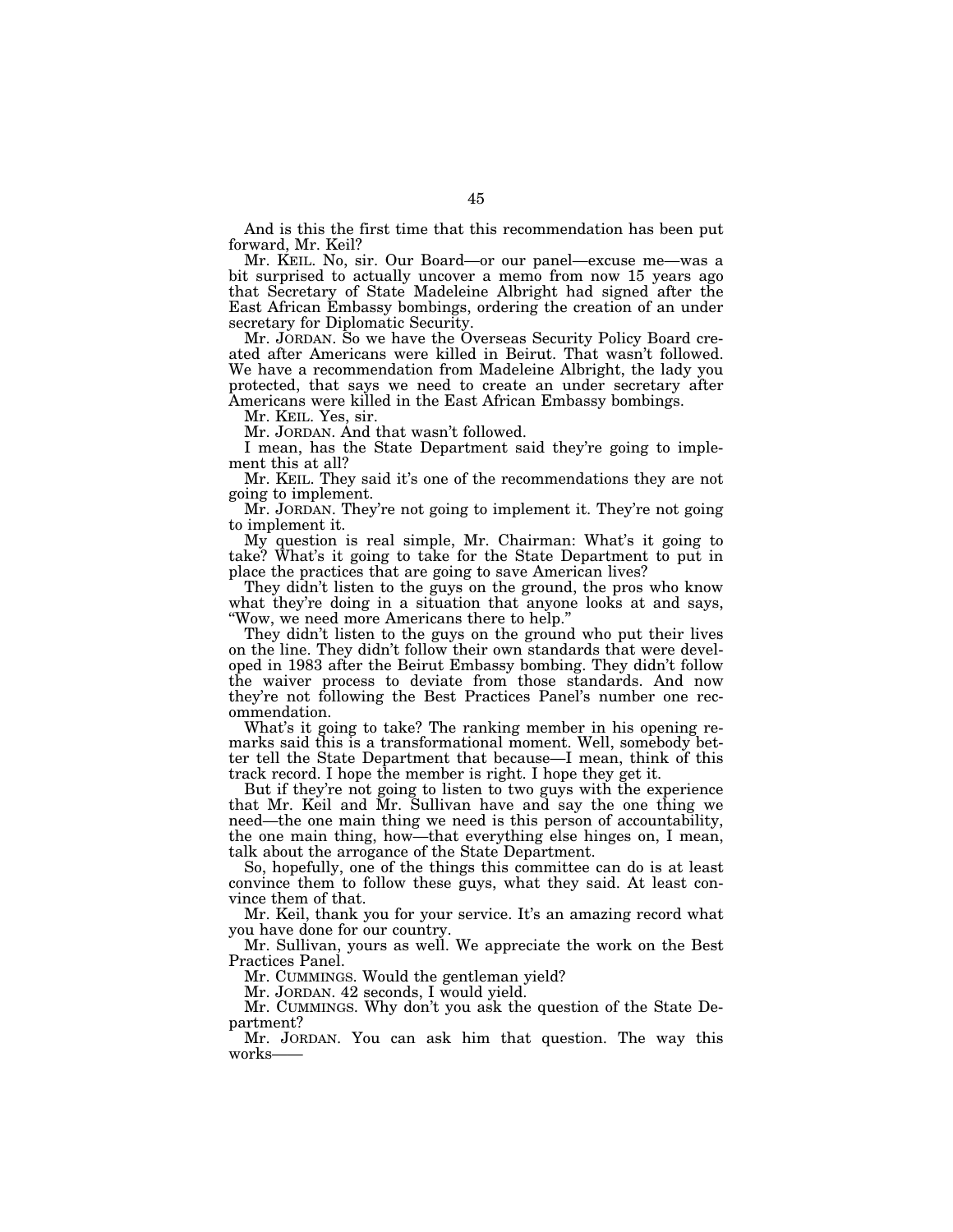Mr. CUMMINGS. What's your-

Mr. JORDAN. Reclaiming my time, you're welcome to do it, Mr. Chairman. I think you spent a lot of time on Mr. Starr. I chose to focus on Mr. Keil, who's got 30 years of experience, appointed by the Obama Administration, 23 years in the State Department, viewed so highly that he was actually on the protective detail for Secretary of State Warren Christopher, Secretary of State Madeleine Albright.

I chose to use my 10 minutes on Mr. Keil. Minority can use their 10 minutes on whatever witness they want. In fact, this is a hearing they called. You can handle it however you want to.

With that, I yield back, Mr. Chairman.

Chairman GOWDY. I thank the gentleman from Ohio.

I now recognize the gentlelady from California, Ms. Sánchez.

Ms. SÁNCHEZ. Thank you, Mr. Chairman.

And thank you to all the witnesses for joining us for what I hope will be a productive and a forward-looking hearing on what can be done and what is being currently done and what we have yet to do in terms of trying to prevent a tragedy from Benghazi from happening again or, at the very least, minimizing the potential for something like that to happen again.

I am going to begin my questions sort of in the same realm of where the questioning left off, talking about the security accountability framework within the Department of State.

The Best Practices Panel, which was led by Mr. Sullivan, determined, "Clearly defined accountability and responsibility for security at every level is fundamental for effective security management within an organization.'' And the panel recommended the development of an accountability framework.

Is that correct, Mr. Sullivan?

Mr. SULLIVAN. Yes, ma'am.

Ms. SANCHEZ. In response to that recommendation, the Department created a security accountability framework that the Department explained clearly defines key actors, their roles and responsibilities, and governance mechanisms.

Mr. Starr, I'd like to begin with you. Can you please describe the responsibilities at each of the various leadership levels.

Mr. STARR. I think the first leadership level starts with the Secretary of State. The Secretary acknowledges that he is ultimately responsible for the security of our personnel overseas.

Beneath that in the accountability framework, the next person that has the direct responsibility for security is me, Assistant Secretary for Diplomatic Security.

And I would have to say that we looked long and hard at the recommendation of whether it needed to be an under secretary position or an assistant secretary position. It was a recommendation by the panel.

The Department looked at this very seriously, ultimately weighed all of the points behind it, and made a decision that what was probably more important is whether or not I, in my position, had the direct access to the Secretary that was necessary.

And under both the accountability framework and then the FAM, we have modified it so that I am directly reportable to the Secretary for security threat information and security threats against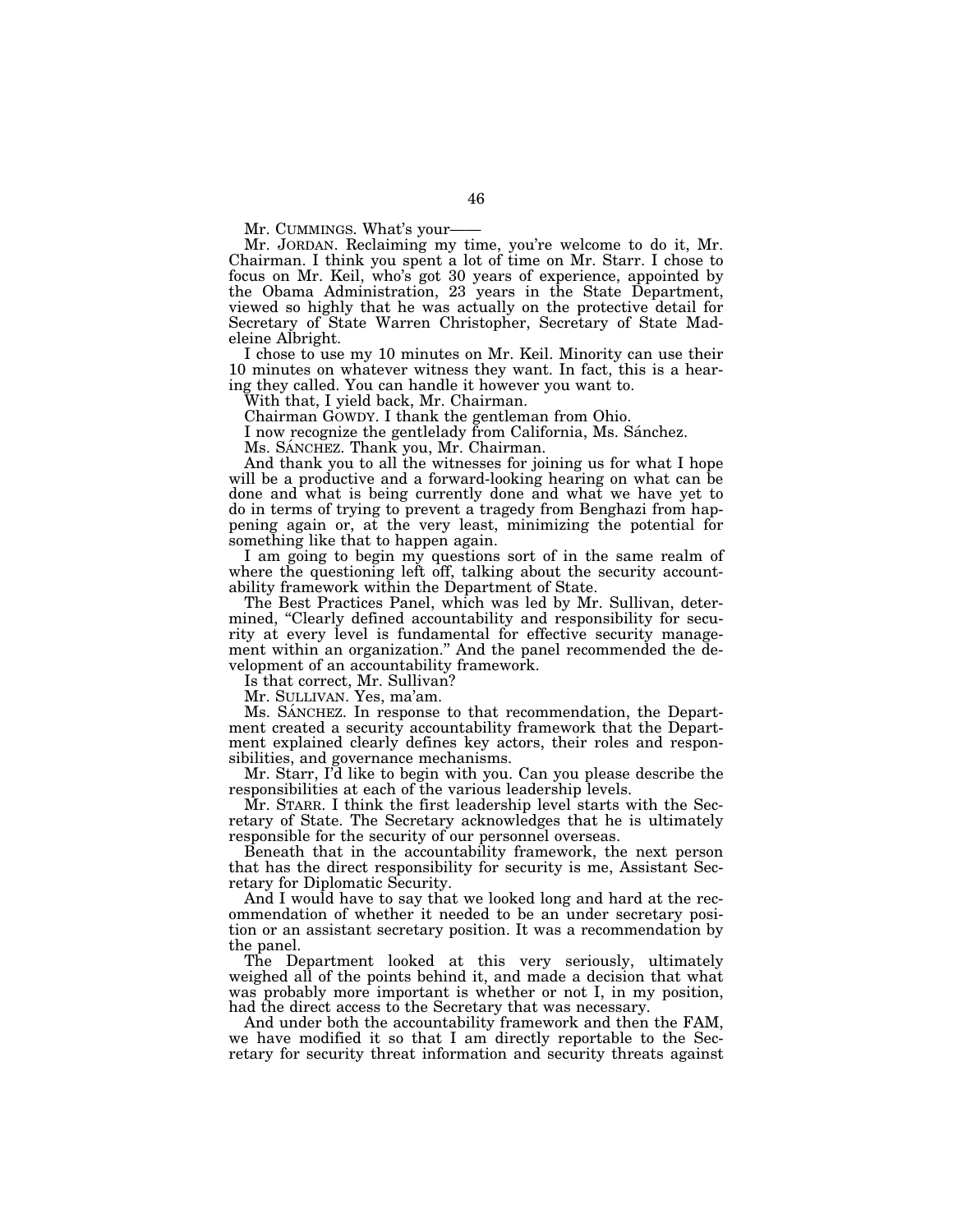our people. I do still report to the Under Secretary for Management.

Now, we think that that's key because, isolated and alone, Diplomatic Security would not have some of the capabilities that we have when we work closely with the management bureau, with Overseas Building Operations, with IRM and others. But I just wanted to put that back in the record.

One of the things that the accountability framework does is talks about the fact that all of us in the Department of State are responsible for security, but it specifically designs the roles of the deputy secretaries and what they do. It defines roles that the Under Secretary for Political Affairs and the Under Secretary for Management has.

The most important thing that it does is define roles for the other assistant secretaries, the people that I work side by side with every single day, who run the regional bureaus, the NEA Bureau, the WHA Bureau, the EUR Bureau, and it assigns security responsibility to them. And, in fact, their job descriptions have been changed to reflect the security responsibilities.

Ms. SÁNCHEZ. Let me-

Mr. STARR. All of this is contained in the accountability framework.

And then one final thing, which I think is critical, we can't do the security that we need to do unless every individual Foreign Service officer understands that they have a role in their own security as well, and it goes to defining that.

Ms. SÁNCHEZ. So those expectations have been communicated, then, on down the security framework. Is that correct?

Mr. STARR. Yes.

Ms. SANCHEZ. And State Department employees have a clear understanding of what the chain of command, so to speak, is for security decisions and security decision-making?

Mr. STARR. Overseas it was always clear. It ran from the RSO and the Deputy Chief of Mission to the Chief of Mission and that letter of responsibilities that the Chief of Mission has. So it was always clear overseas.

It was a little less clear within the Department who had the responsibilities, and this document goes a long way taking information that was already in the FAM and putting it together into a clearer framework. Yes.

Ms. SÁNCHEZ. If I can go back for just a second to the number one recommendation about creating a different position that would be in charge of security, explain some of the thought-making process that went into the ultimate decisions not to accept that recommendation and to essentially make you responsible for security.

Mr. STARR. Well, first and foremost, I think it has to be acknowledged that I am responsible, whether I am the Assistant Secretary or whether it will be changed to an under secretary position. The Department looked at this and had to weigh different things. An under secretary typically has additional responsibilities than one focus on something.

If you look at other under secretaries and the range of things that they do, one of the things the Department made sure of was that this position, my position, A, had the access that we need to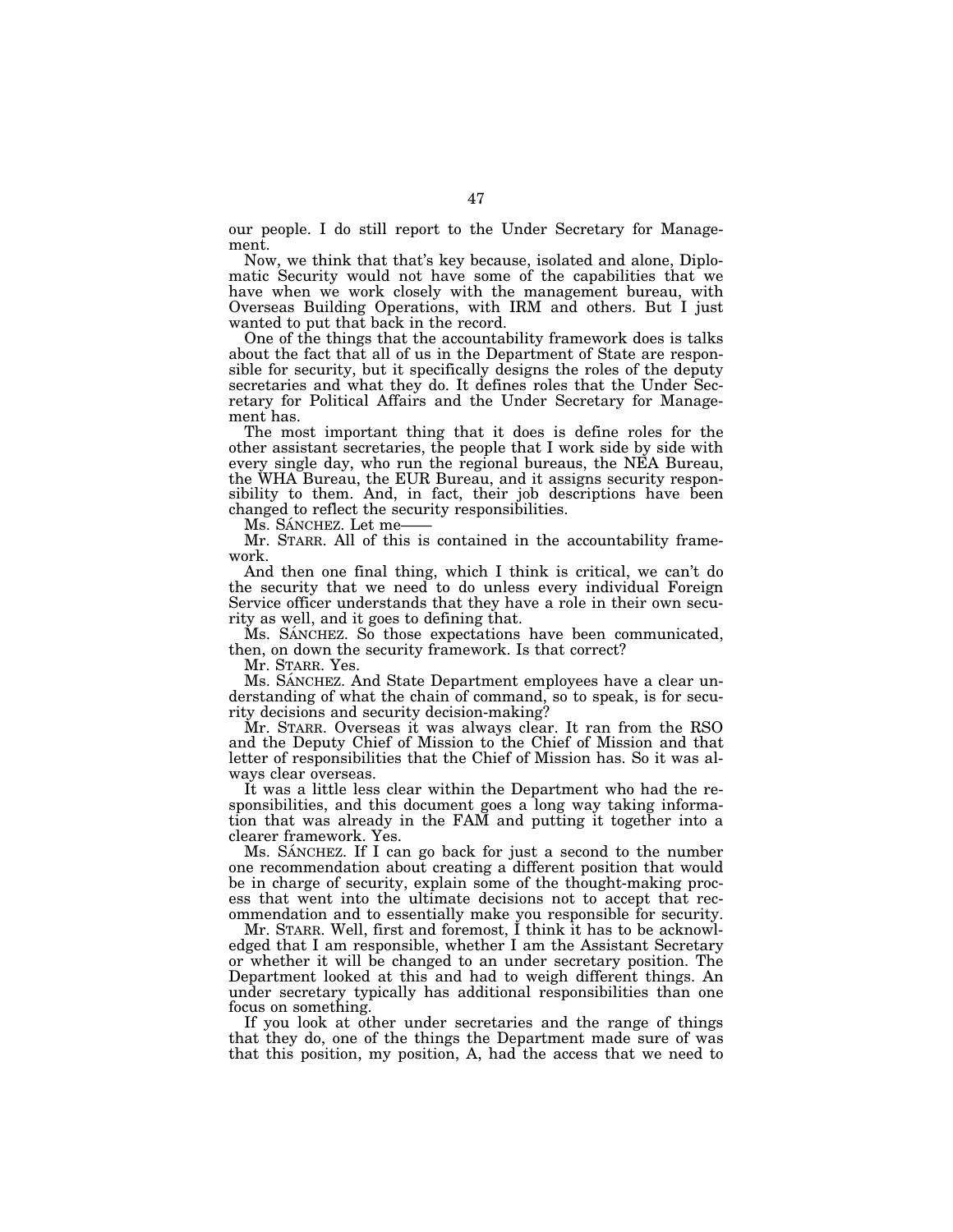the Secretary and to the other leadership and, second, that I wasn't being diverted from the just pure security role by other duties. Under secretary positions in many cases would carry other duties.

My predecessor was the Assistant Secretary for Diplomatic Security and the Director of the Office of Foreign Missions, the Office of Foreign Missions. One of the things that we did in the aftermath of Benghazi was to separate those two functions, and now there's an ambassador in charge of overseas foreign missions. I am not distracted by that role.

Ms. SÁNCHEZ. Okay.

Mr. STARR. I can focus exclusively on security.

Ms. SANCHEZ. I appreciate the answer. I have two other questions I'd like to ask, and I'd like to get to them.

Mr. Sullivan, do you think that the new framework that the Department of State has adopted clearly defines accountability and responsibility for security?

Mr. SULLIVAN. Congresswoman, we haven't been fully briefed on that. From what I heard just now, I mean, I think that's a great start. But, clearly, there does have to be accountability. People do have to know, you know, who's in charge of security.

And, also, to the point that was made earlier, how all the employees feel around the world, I mean, I think that that leadership is important to let them know that they're valued, that they're supported, and that those people that are making decisions are going to be made accountable for those—every employee is going to be made accountable for those decisions that they're making.

Ms. SANCHEZ. Thank you.

I want to hit on the issue very quickly—I have very limited time—about temporary staffing.

Several investigations into the attacks in Benghazi found that the temporary staffing of security officers was what contributed to poor security at the Benghazi facility. The bipartisan Senate Homeland Security and Governmental Reform Committee found—I'm going to quote from that report—''For example, DS agents stationed in Benghazi were always on temporary duty assignments, remaining there for relatively short periods, often no longer than a month.''

The Independent Accountability Review Board concluded that the utilization of temporarily assigned agents in Benghazi was problematic—and I'm quoting from their findings—''the short-term transitory nature of Benghazi staffing to be another primary driver behind the inadequate security platform in Benghazi. Staffing was, at times, woefully insufficient, considering the post security posture and high-risk, high-threat environment. The end result was a lack of institutional knowledge and mission capacity which could not be overcome by talent and hard work alone, although the Board found ample evidence of both in those who served there.''

So based on one of the ARB's recommendation, the Department has set a policy for one-year minimum tours at high-threat posts and a minimum of 120 days for temporary duty assignments.

Now, Mr. Starr, you've held a number of positions during your tenure at the Department, including that as a regional security officer.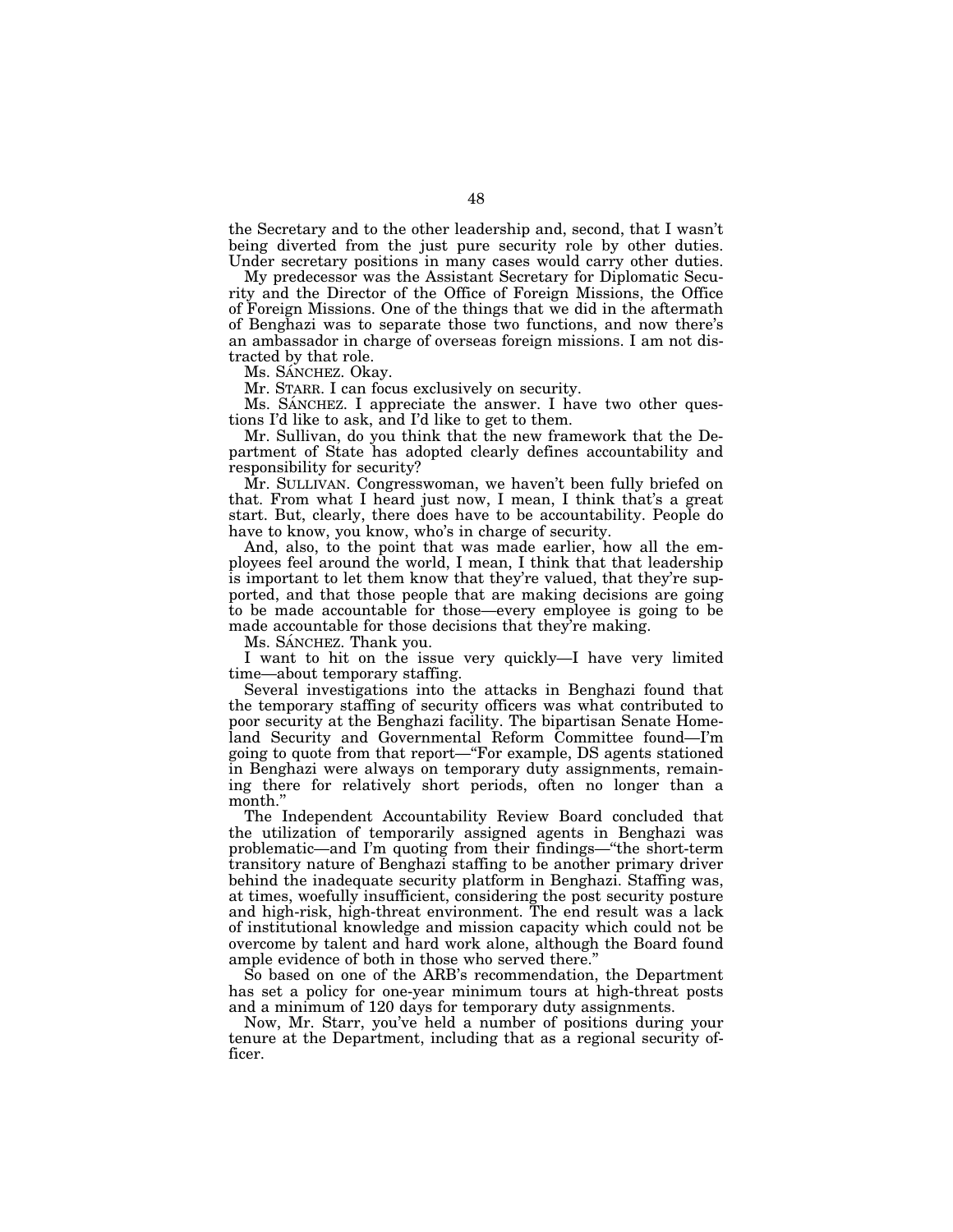Why is it valuable for security officers to spend longer durations at posts? And what's the benefit to developing an understanding of the local environment?

Mr. STARR. It is critical. In your first 30 days on the ground in a place, you are just trying to figure out where you are, how things are operating, where the threats are.

We absolutely concur with that recommendation of taking steps to ensure that the personnel that we put on the ground are there for longer periods of time.

Ms. SANCHEZ. And has the Department been able to achieve those requirements in its actual practice?

Mr. STARR. Yes, it has. The fact is that we don't actually have any temporary facilities at the moment. I can give you an example, though, that—you know, we just reentered Bangui. We have mobile security teams of agents on the ground with U.S. Marines that are there.

Those agents are going to stay for a much longer period of time, probably up to 90 days, until we're sure that we have the proper security that we can then start replacing them with the permanent personnel that we're going to have on the ground. The 30-day rotations, as the ARB pointed out, were not conducive to the security operation.

Ms. SANCHEZ. And are there any other incentives that the Department can provide or can think to provide for personnel to undertake those longer assignments?

Mr. STARR. I don't think it's a question of necessary or additional incentives. I think it's a question that we needed to understand that constantly rotating like that was not in our best interest.

I think my agents clearly understand that, and I think it really isn't about additional incentives. It's about just knowing that that's not the proper procedure and we needed to change it.

Ms. SANCHEZ. Not a great practice.

Thank you for your forthright answers.

And I yield back to the chairman.

Chairman GOWDY. I thank the gentlelady from California.

The chair would now recognize the gentlelady from the state of Alabama, Mrs. Roby.

Mrs. ROBY. Thank you, Mr. Chairman.

Returning to the questioning of Mr. Jordan about the waiver process briefly, Mr. Starr, the Overseas Security Policy Board sets the physical security standards that must be met, and it's also my understanding that they're either temporary, interim, or permanent. Correct?

Mr. STARR. Yes.

Mrs. ROBY. And overseas diplomatic facilities can be further classified as residential, office, or other categories as well?

Mr. STARR. Yes.

Mrs. ROBY. Okay. And how was Benghazi classified in 2012?

Mr. STARR. My understanding from the reports is that it was the temporary mission facility.

Mrs. ROBY. Okay. And was that classification found in the OSPB standards?

Mr. STARR. No.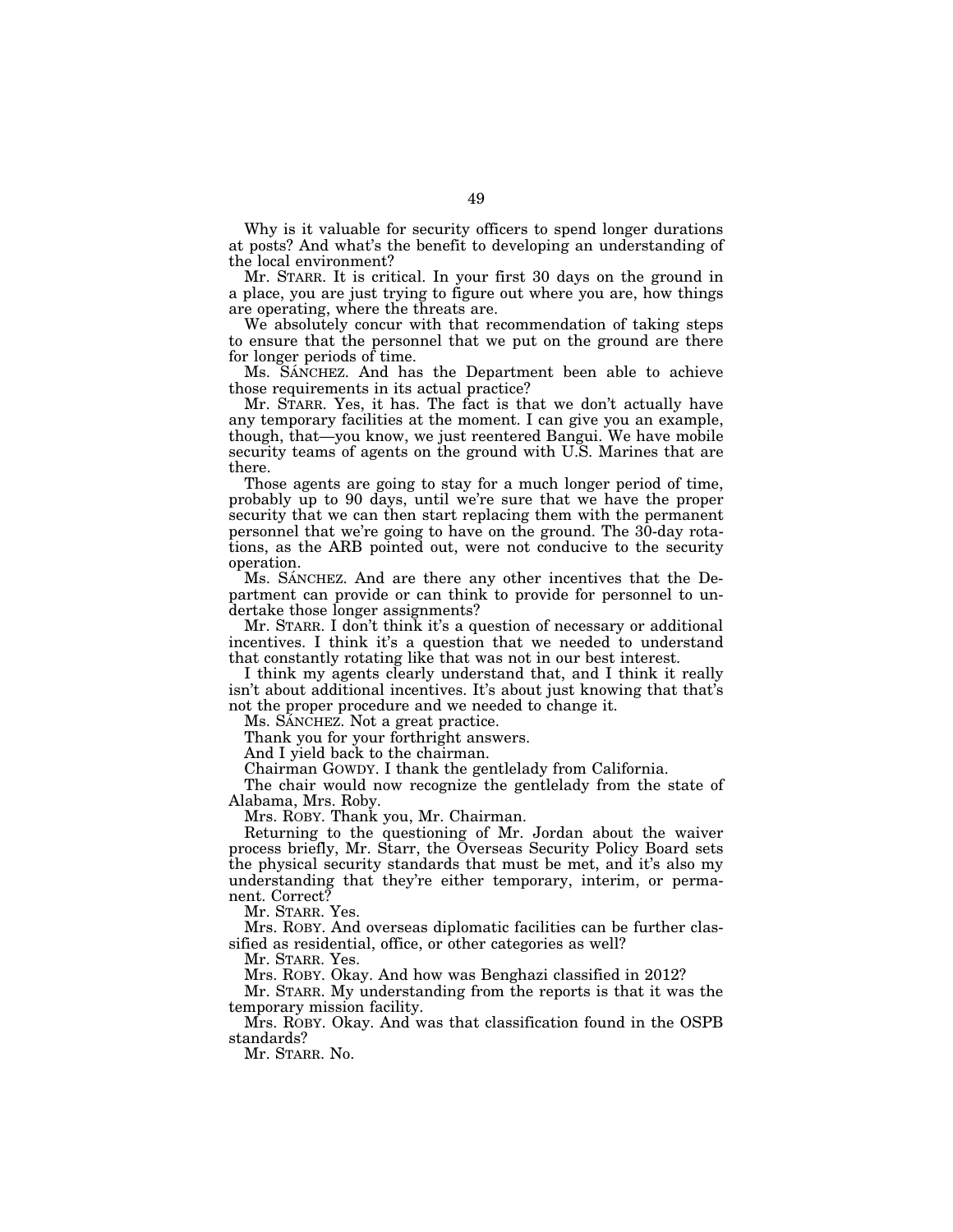Mrs. ROBY. Are there any OSPB standards for a temporary office facility? There's not. Right?

Mr. STARR. Our outlook on that is that, whether it's temporary or interim or permanent, that we should be applying the same security standards that the OSPB has put in place and that, if we can't, then we need to look closely at what risks we run-

Mrs. ROBY. So the—sorry to interrupt you.

But the office and the residential do not require a higher level of security if they're in that category?

Mr. STARR. Office—there are higher levels. When we build offices, when we build facilities, those have a higher level of security than residences do.

Mrs. ROBY. The Benghazi facility was being used as both. Correct?

Mr. STARR. Yeah. I'd say that's an accurate portrayal, from what I understand.

Mrs. ROBY. Okay. And so, in a dual case where it's being used as a residential and an office, what standards apply? The higher standards. Correct?

Mr. STARR. Correct.

Mrs. ROBY. Okay. And so those OSPB standards should have applied to the Benghazi facility?

Mr. STARR. That is the way that I would apply them now. As I say, I wasn't here. But if we had a similar situation, we would be applying the higher standards.

Mrs. ROBY. I just want to make sure this is very clear.

Your policy is that anytime a facility is being used for more than one purpose, whatever type of facility has the higher—or the highest level of physical security standards, those standards should be applied?

Mr. STARR. That is correct.

Mrs. ROBY. Okay. But that didn't happen in Benghazi?

Mr. STARR. Not—I would have to say I can't answer that question.

Mrs. ROBY. Looking ahead, when you talk about in this era of expeditionary diplomacy, is it possible for the State Department to open a temporary residential facility?

Mr. STARR. We don't have any at the moment. I can't imagine that we would or that I would approve it.

Mrs. ROBY. Okay.

Let's turn to the Marine Security Guard detachments. Were Marine Security Guard detachments ever deployed to the Benghazi compound?

Mr. STARR. No.

Mrs. ROBY. The Benghazi compound, we've already established by multiple questions here, it was a temporary facility. And Marine Security Guard detachments are never deployed to temporary facilities, correct?

Mr. STARR. Not in my experience.

Mrs. ROBY. Okay. So the increase in Marine Security Guard detachments as a result of the ARB recommendation 11, therefore, would not have actually helped in Benghazi, correct? I mean, if it's a temporary facility and they can't be deployed, then it won't help.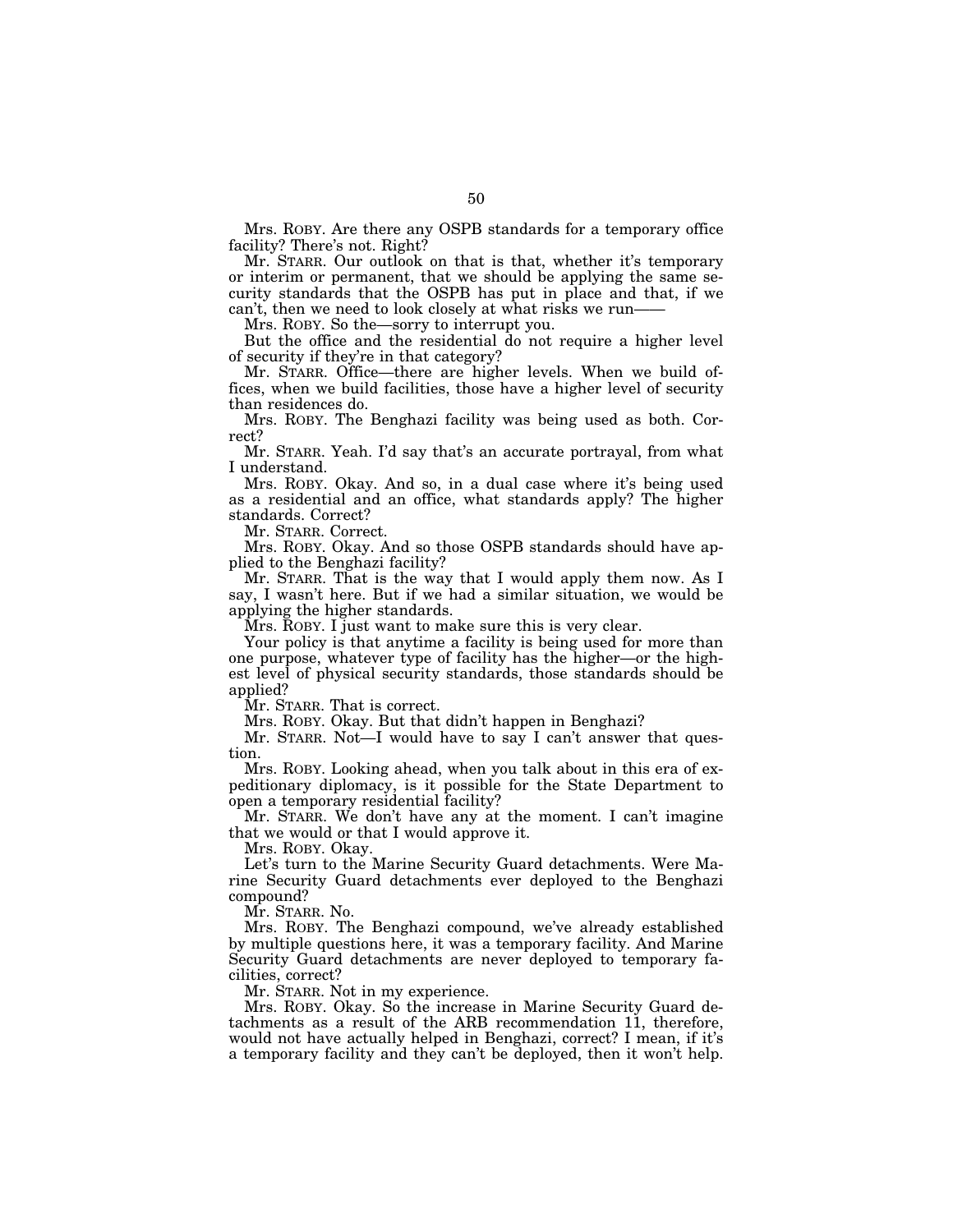Mr. STARR. Oh. I just want to make the point, I'm not saying that additional personnel on the ground would not have helped. But, yes, you are correct that we would not—in my experience, we would not have put a Marine Security Guard detachment into a temporary facility.

Mrs. ROBY. Okay.

So we've also already established here today that there's currently 30 posts that are considered high-risk, high-threat. How many have benefited, of those 30, from the Marine Security Guard personnel?

Mr. STARR. I would have to get back to you with the exact number. I think—I think about 20. We have opened four Marine detachments since Benghazi at our high-threat, high-risk posts. There are still some that do not have Marine Security Guard detachments. There's a variety of reasons why they do not.

Mrs. ROBY. Okay. Is it your intent to get to a place where you have these Marine Security detachments at all of the high-risk, high-threat locations, posts?

Mr. STARR. I would like to have Marine Security Guard detachments at every one of our high-threat, high-risk posts. There are impediments that in some cases cannot be overcome.

Mrs. ROBY. At the ones that currently do not have the Marine Security detachment, how exactly does the Department plan to augment security at these high-risk, high-threat without highly trained Marine Security Guards?

Mr. STARR. In some cases, we have made up by using Diplomatic Security agents. In some cases, it's a mixture of Diplomatic Security agents and other security elements that we have within Diplomatic Security. In some cases, we have made risk-managed decisions where we have taken personnel out and lowered our presence—in some cases, our families are not there—or we lowered the number of employees to minimum numbers.

In many cases, we make representations with the host governments, and now we analyze whether or not the host government has both the capability and the will to provide the necessary level of protections. And if we find that we don't have those types of protections or we think that the risks are too high, then we won't be there.

Mrs. ROBY. Okay.

If an ambassador at a high-risk, high-threat post picks up the phone and calls the seventh floor of the State Department today asking for additional security, physical or personnel, who ultimately makes the decision to grant or deny that request?

Mr. Starr.

Mr. STARR. The last person in the chain would be me. The request would probably not go to the seventh floor; it would probably go to me on the sixth floor, or it would go through the RSO to our personnel.

But I can tell you that, today, I have available mobile security teams to deploy. We work very closely with——

Mrs. ROBY. But, ultimately, I'm just—I'm asking who makes that decision.

Mr. STARR. It can be approved at lower levels-

Mrs. ROBY. What's the lowest level it can be approved?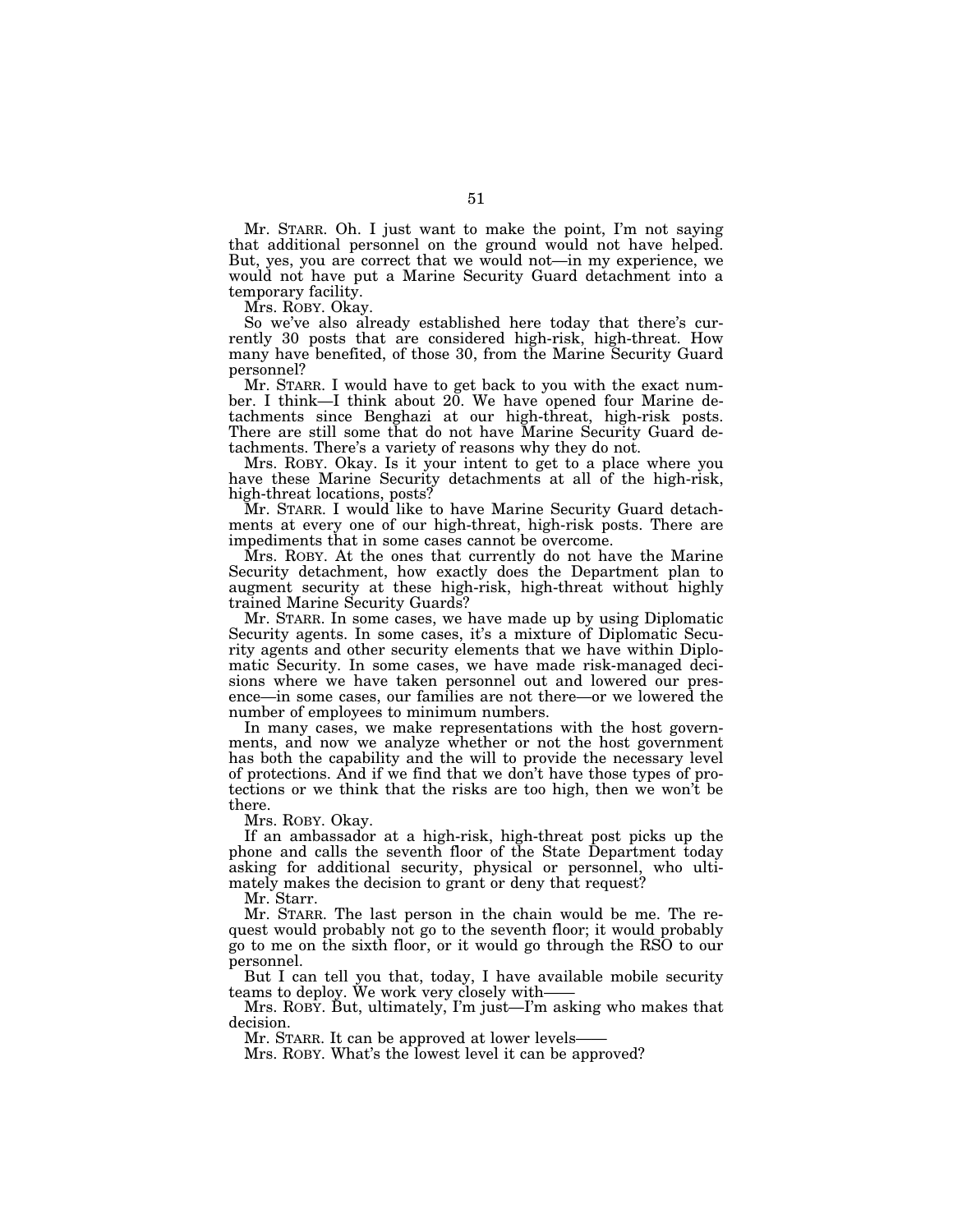Mr. STARR. Oh, I think the lowest level would be the regional director of the—of Diplomatic Security.

Mrs. ROBY. And if an ambassador sends a cable, would it be the same—rather than picking up the phone, it would be the exact same?

Mr. STARR. Exactly the same.

Mrs. ROBY. Okay.

And would the decisionmaking process change if it was not a high-risk, high-threat post?

Mr. STARR. No, it would not.

Mrs. ROBY. Okay. And was Benghazi considered high-risk, highthreat or a critical threat?

Mr. STARR. Pardon me. I actually don't know what the rating was of Benghazi. We did not have the 30 identified high-threat, high-risk——

Mrs. ROBY. Okay.

Mr. STARR [continuing]. Posts listed at that point.

Mrs. ROBY. Well, who denied the additional Diplomatic Security personnel requested in Benghazi by those who were working and living there and in Tripoli? Who was the person that denied that?

Mr. STARR. I'm going to have to refer you back to the results of the ARB. I came back  $\bar{5}$  months after the attack. I wasn't-

Mrs. ROBY. What I'm trying to get at, is that same person who was also responsible for ensuring the physical security of Benghazi, is that the same person that is vested with that responsibility today?

Mr. STARR. I think the Board pointed out that there were lapses in judgment on the part of the Director and several others, including the Deputy Assistant Secretary for International Programs.

Mrs. ROBY. Okay.

If a DS agent at the post writes back to headquarters requesting additional physical security upgrades or increased personnel performing security duties, who is responsible for making the decision to deny or grant that request from a DS agent?

Mr. STARR. I think the first thing that would happen is that the discussion would go on, is this an individual request from DS? Has it been vetted through the emergency action committee at the post? Is this a post request?

Mrs. ROBY. Okay. And is it affected by whether you've categorized this as a high-risk, high-threat?

Mr. STARR. We pay more attention to our high-threat, high-risk posts on a daily basis, but I would tell you that any request for additional security resources for any of our posts overseas is going to be met with immediate action. We would make decisions on how we can best fulfill those requirements.

Mrs. ROBY. So, to get to the point, even if a post is not high-risk, high-threat, we know in certain parts of the world things are very volatile and can unravel in a moment's time, despite threat assessment or not. And what I'm getting at is, is the Department, now, today, in light of what happened in Benghazi, prepared to pay better attention when the folks on the ground are saying, ''We need help," and—which was not what happened in the days and weeks leading up to the attack in Benghazi.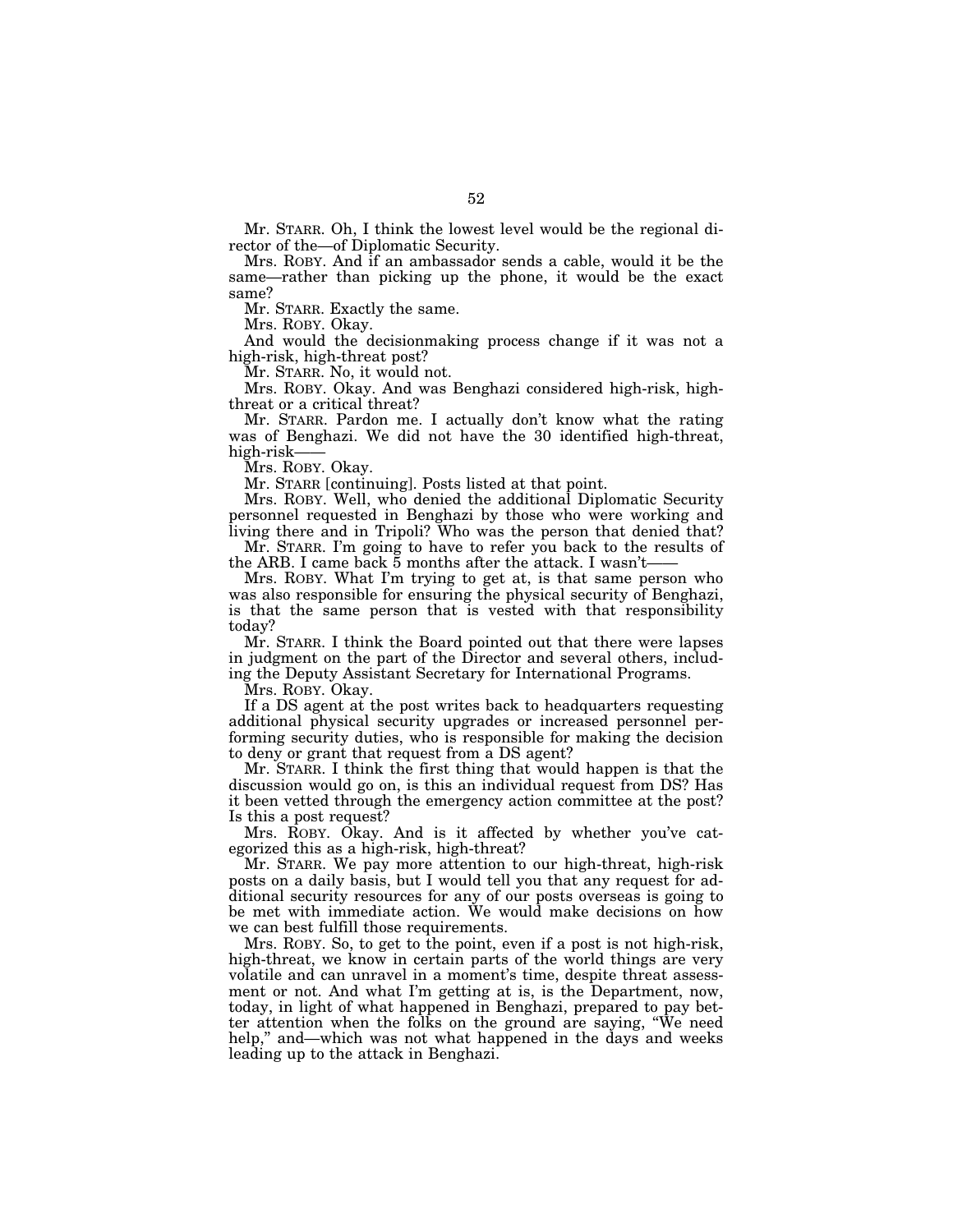Mr. STARR. My answer to you is unequivocably ''yes.'' That is what I have been spending my time since February 1st in 2013 on, making sure that we have the resources, the programs, the knowledge, the capabilities to respond quickly and effectively to any cry for help. Moreover, not just respond to the cries for help, but to try to better place ourselves before those come in and make sure that we're ready for these things.

Mrs. ROBY. Thank you.

Mr. Chairman, I yield back.

Chairman GOWDY. I thank the gentlewoman from Alabama.

The chair will now recognize the gentlewoman from Illinois, Ms. Duckworth.

Ms. DUCKWORTH. Thank you, Mr. Chairman.

As a member of the Oversight and Government Reform Committee and also the Armed Services Committee, I've spent a great deal of time working on all of the—working my way through all of the reports on the attacks in Benghazi. And as the committee begins our work here today, I think the most appropriate way that we can honor the brave Americans who lost their lives in Benghazi is to make sure that we learn from those past mistakes and never, ever make them again. And I heard that from the family members, as well. Let's never let their buddies down the way we let their family members down.

And so I want to go back to the discussion on the security and interagency cooperation. But, first Mr. Keil, I was there the day that Admiral Mullen testified, and I have to disagree with you. You may question his professional integrity, but when Admiral Mullen, a man who served in Vietnam, 43 years of military service defending this great Nation, comes before our committee and swears an oath of office and says—and then testifies that he was fiercely independent in the ARB, I would tend to believe him. And, in fact, the ARB was incredibly scathing of the State Department in its report. And I want to go to that report.

Mr. Starr, I just want to follow up a little bit on what my colleague, the gentlelady from Alabama, her line of questioning about the Marine Security Guard details. So if you don't have a—if you have a post that does not have a detail because they're not at a temporary facility, for example, can you talk about other details that can be there? Are there other military options that can be assigned to those temporary details? You talk about the mobile security teams, Marine augmentation units. Are there other options if the Marines can't actually be assigned there full-time?

Mr. STARR. Yes, there are other options. We currently are trying to expand 35 more detachments, but it should be noted that, at the moment, we have more than 275 diplomatic facilities, counting the embassies, consulates, and consulate generals. We have only 173 Marine Security Guard detachments. We have never had enough Marines, nor will we ever, to cover every single post. And in many of our posts around the world, if we put a Marine Security Guard detachment in, we would probably have more Marines than we had Foreign Service Officers at some of these places. So we carefully look at where we need to use this scarce resource.

We have had excellent cooperation from the Marine Corps in terms of augmenting the different units and getting more detach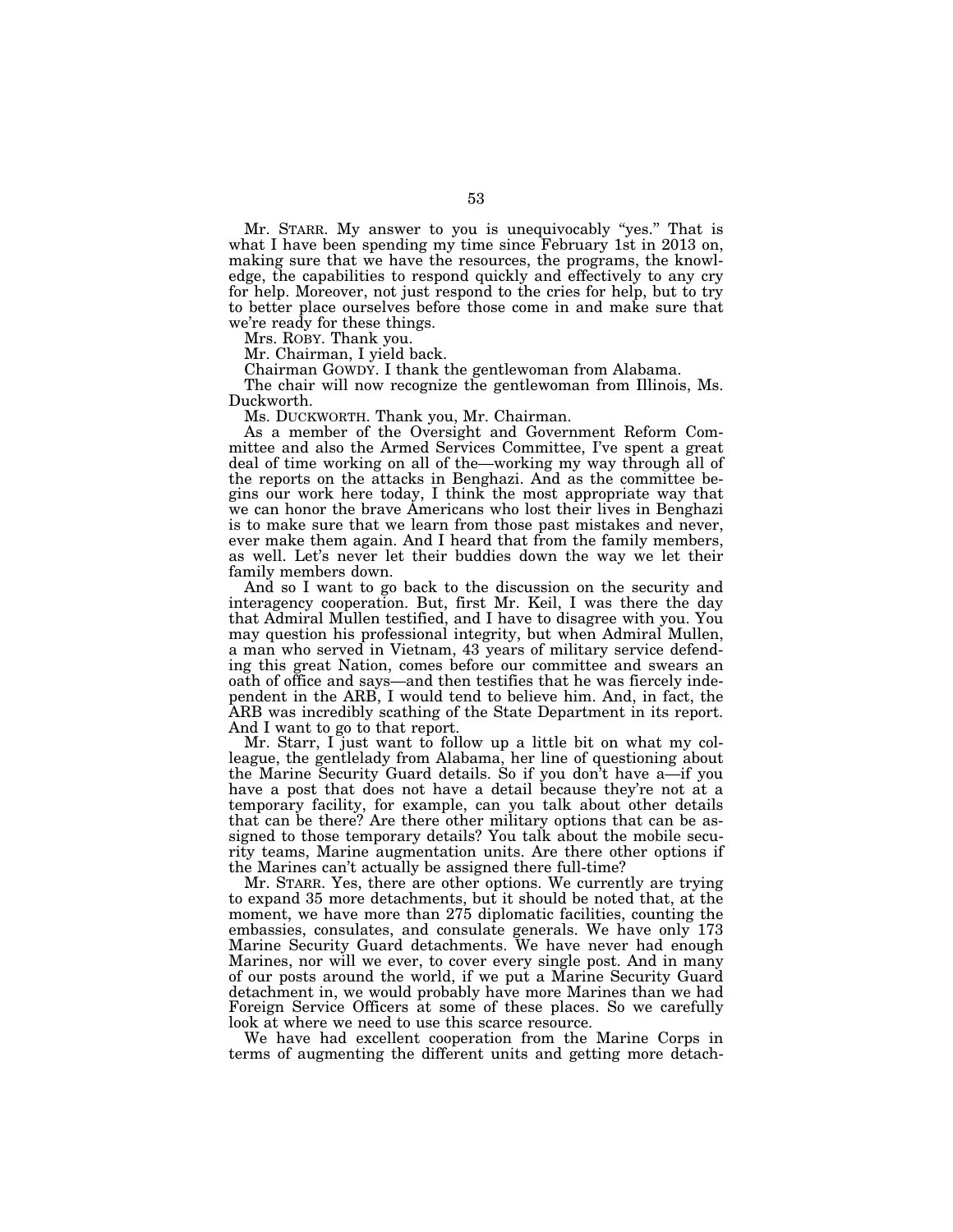ments. As I say, we have opened 17 more detachments since Benghazi, on our way to opening 35 totally. And we should be done by the end of next year.

Additionally, the Marines have created something called Marine Security Augmentation Units, where we can send additional Marines in under the rubric of the Marine Security Guard program that helps us where we have different situations.

But the thrust of your question was, what do we do in places where we don't have Marines or we don't have permission to send Marines? We have different capabilities.

We have Diplomatic Security agents that are high-threat, highrisk-trained, our highest-level operators, mobile security operators. We have the ability to request from the Department of Defense and they have never let us down—for things like FAST teams to come in and protect our embassies and consulates when we need that.

We have a robust program where we have security contractors. In many cases they're Americans, but sometimes they're thirdcountry national contractors. But we have used contractors for many years. Now, there are some downsides to that, and there are some countries that won't allow them. And we've learned some very painful lessons over the years about contractors, that we have to have incredible amounts of oversight and make sure that we're using them properly. But it is still a tool.

We have local guard forces and local protective elements that we hire directly from the country that we're in. And I would tell you that some of these units in places around the world, even unarmed, have done amazing acts of heroism protecting our people.

And then, ultimately, we have the host-country services, which we now evaluate for both whether they have the capabilities to protect us or the will to protect us. And in those cases where they may not have the best capabilities or we may think that we're challenged, one of the things that the additional funding that Congress has given us is the ability to start a program where we can train those host-country forces, whether it be police or national guard, directly around the embassies and increase their capabilities.

So we have a number of different possibilities.

Ms. DUCKWORTH. You had said, Mr. Starr, that the State Department has always engaged in the process of risk management and is well-experienced at it. I have to say I was disappointed with the risk management process that was undertaken leading up to the Benghazi attacks, and I would hope that that risk assessment and mitigation process has become more robust.

I want to speak specifically to interagency cooperation between DOD and the Department of State. You said that DOD has never let you down. On that night, the ARB and various reports, including Armed Services Committee, has stated that there was no way that those F–16s, that those military—U.S. military forces could have made it there in time to save our Americans' lives.

What have we done since to make sure that in the future they can be present in time to save American lives? As these special dates come up, September 11th, these anniversaries, or as you hear more chatter that is going on and you think there might be the potential for greater risk, what tripwires are in place, what processes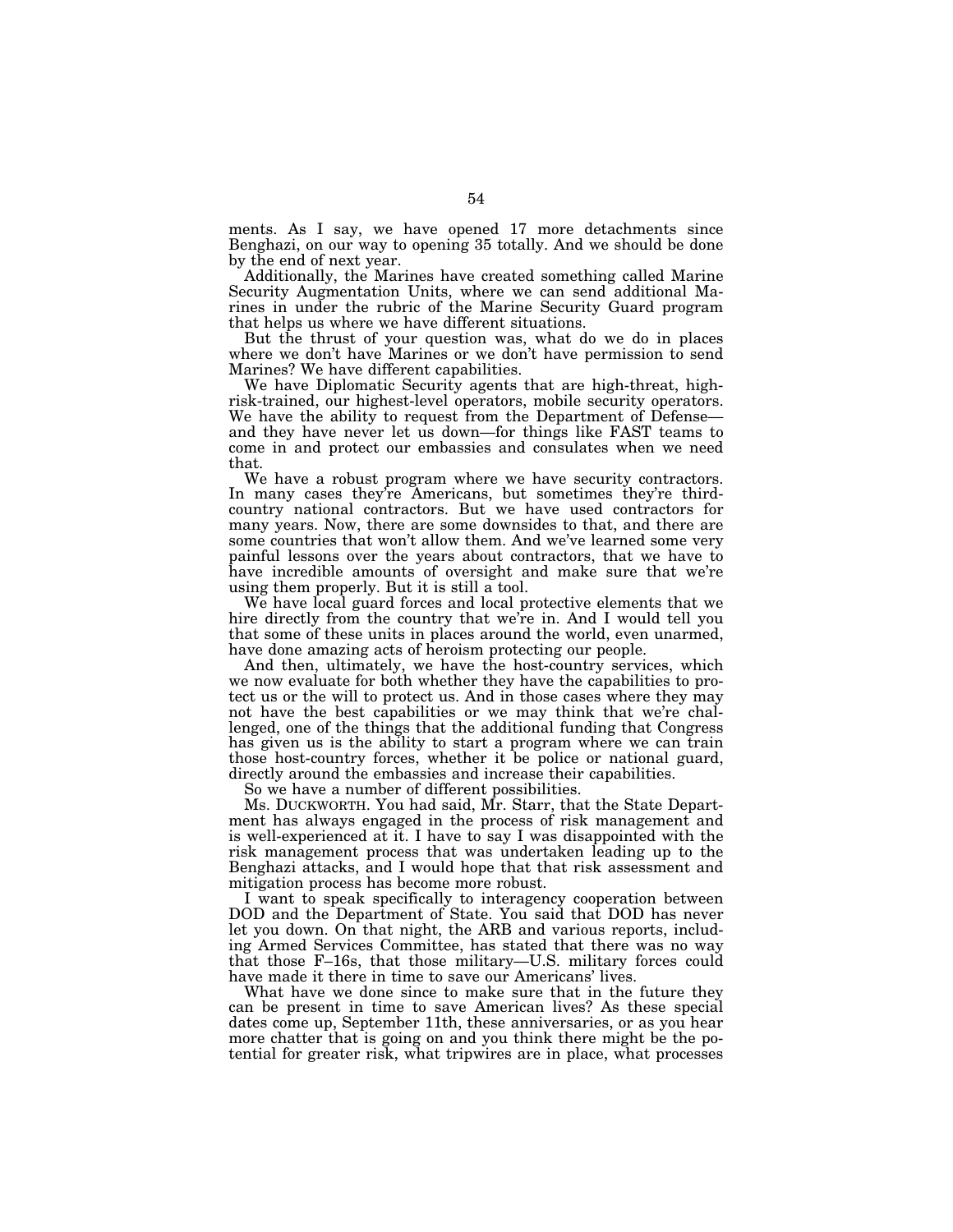are in place for you to call the DOD and say, hey, maybe you need to help us and reposition some forces so that if we do have another Benghazi we can call and that those F–16s can be there in time in the future so that we don't lose American lives? What process is happening between DOD and Department of State at this point?

Mr. STARR. The Department of Defense has put together a program that they essentially refer to as the new normal.

We have looked closely at what capabilities DOD can bring for defensive use at the American embassies and consulates overseas. There has to be a realization that we don't have bases everywhere in the world. In many cases, while we would like to be able to say that the Department of Defense could respond to any one of our embassies within 4 hours, physical distances, just the amount of distance between where our military is stationed and where our diplomatic facilities are make it impossible.

And then, even if they could respond in a certain amount of time, this idea that, you know, we're magically going to get paratroopers coming out of the back of planes and they're going to land on the American embassy isn't realistic. We still have to go through airports, we have to get permission from host countries to get personnel in, we have to transport them from the airport to the embassy somehow. And in the midst of a crisis, this isn't really realistic about what's going to happen.

What we've worked with DOD on is making sure that we're better prepared to predict what is going to happen, looking at instability. And as DOD has often said, we'd rather be on the ground in advance of something happening than trying to react after something happens.

Now, it doesn't mean in certain cases that they haven't been on a very close leash with us. I can give you the example of Tripoli recently, where we had in many cases Special Forces and helicopters and Marines on less than 1-hour notice to respond to the embassy. And in high-high-threat, critical-threat situations, those are the types of things that we're working with DOD on, to make sure that they have very close-at-hand response capabilities.

But I can tell you that, with 275 locations around the world, we can't do that often. We can't do that everyplace. DOD is seeking increased basing options. And I would highly recommend a discussion with DOD on this about where they are going in terms of basing closer and more closely to U.S. embassies and facilities. They have excellent plans. They are working closely with the State Department on this.

But, ultimately, we've got to do a better job of making sure that we have the right preparations on the ground in advance. In those situations that are absolutely critical, we'll have DOD very close to us. And they've worked tremendously with us in places like Tripoli and Sana'a and other places.

So I just have to tell you I have the utmost respect for the way that the Department of Defense, U.S. Marine Corps, and Army and Air Force have responded—and the Navy—have responded to our needs.

Ms. DUCKWORTH. In the last minute that I have left, can you talk about, at what level at the State Department does that request to DOD have to take place?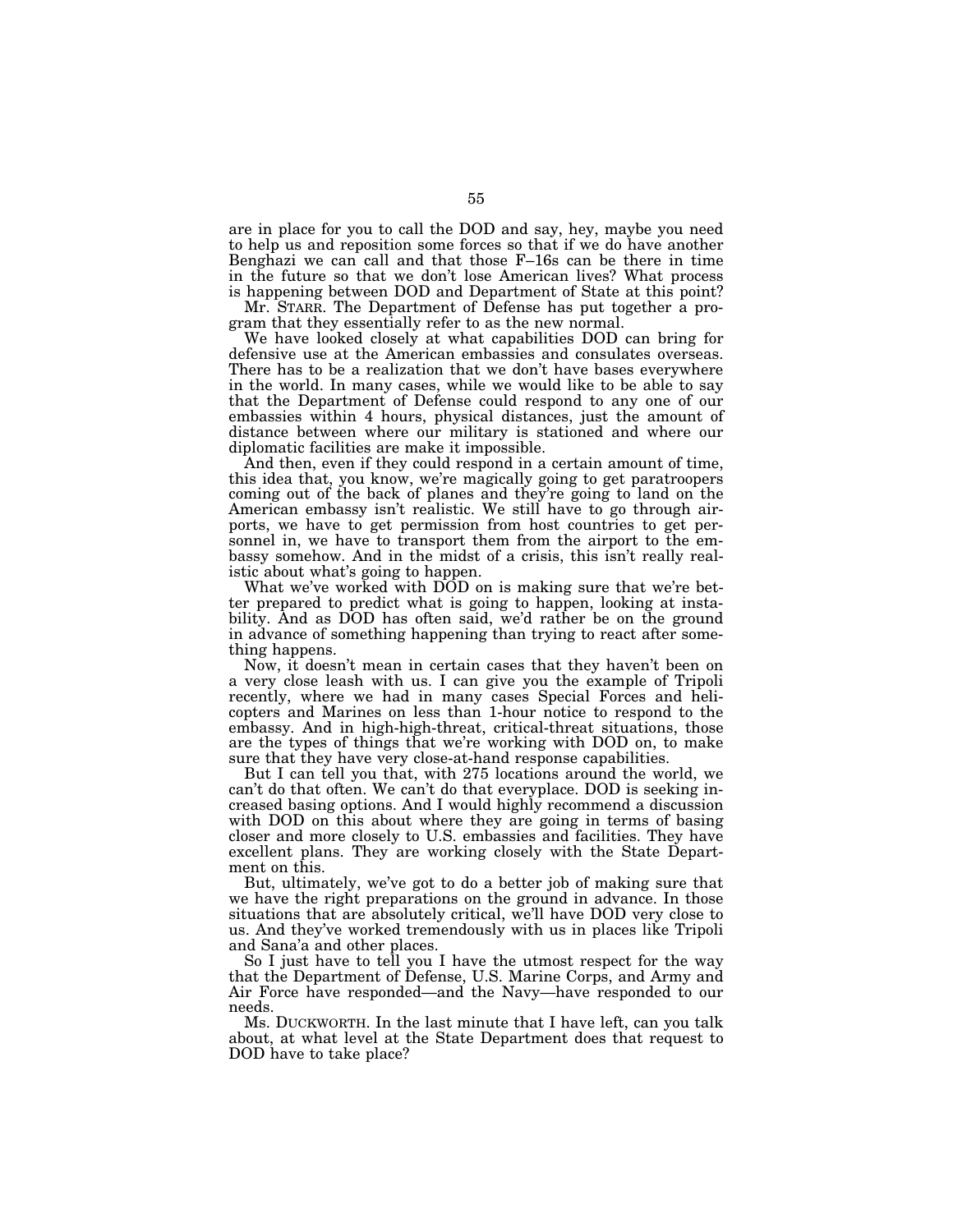For example, in the case of Tripoli recently, where you said that they had them on a 1-hour leash to respond, does that come from you, or can it come from lower? If an ambassador determines that, through his risk analysis assessment with his Diplomatic Security team that's there, that he needs this, how far does he have to go before you can have something like a FAST team that's ready to come in or something along those lines? How high up through the State Department bureaucracy does he have to go?

Mr. STARR. In an emergency, the Ambassador is going to call the commander of the nearest combatant command. And they meet all the time; they talk with each other. And in an emergency situation, he can pull the string immediately.

In a less-than-emergency situation, in a way that we're looking at it to try to preposition ourself, he would state something or make a request, or we may make the request and say, we think you need this. We would work through the Office of the Executive Secretaries, who send an exec-sec back and forth. I can instigate it. The Ambassador can instigate it. The Assistant Secretary of the regional bureau can instigate it.

In most cases, it's a collaborative effort, and we're talking with each other. We're either having a SVTS or we're having phone conversations. But in the most extreme cases, the Ambassador can go directly to the combatant commander that is closest to him and request support and then, even, notify us afterwards.

Ms. DUCKWORTH. Thank you.

I yield back, Mr. Chairman.

Chairman GOWDY. I thank the gentlelady from Illinois.

The chair would now recognize the gentleman from Illinois, Mr. Roskam.

Mr. ROSKAM. Thank you, Mr. Chairman.

And I thank the three panelists for your testimony today.

Mr. Keil, what's a special mission compound?

Mr. KEIL. Sir, if I could just take 2 seconds, I'd like to clarify one point that Ms. Duckworth made.

Mr. ROSKAM. Feel free.

Mr. KEIL. I wasn't making any subjective judgment on Admiral Mullen. I was simply stating the facts. The precepts and regulations of the ARB say you cannot discuss the proceedings outside of the ARB. Admiral Mullen, he admitted he did that. It's a statement of fact. It's not a subjective judgment.

Mr. ROSKAM. In legal terms, that's called ex parte communication.

But go ahead and answer.

Mr. KEIL. Thank you. I didn't go to law school.

Sorry, sir, could you give me the——

Mr. ROSKAM. Yeah. What's a special mission compound?

Mr. KEIL. I don't know. To be honest, in our review, Under Secretary Kennedy, in authorizing that, made up that term in order to avoid the OSPB security standards.

Mr. ROSKAM. It's an interesting thing; yesterday, in our office, we did a LexisNexis search of ''special mission compound, not Benghazi.'' Now, there may be other ways to search, there may be other ways to look out over the landscape. The result of looking for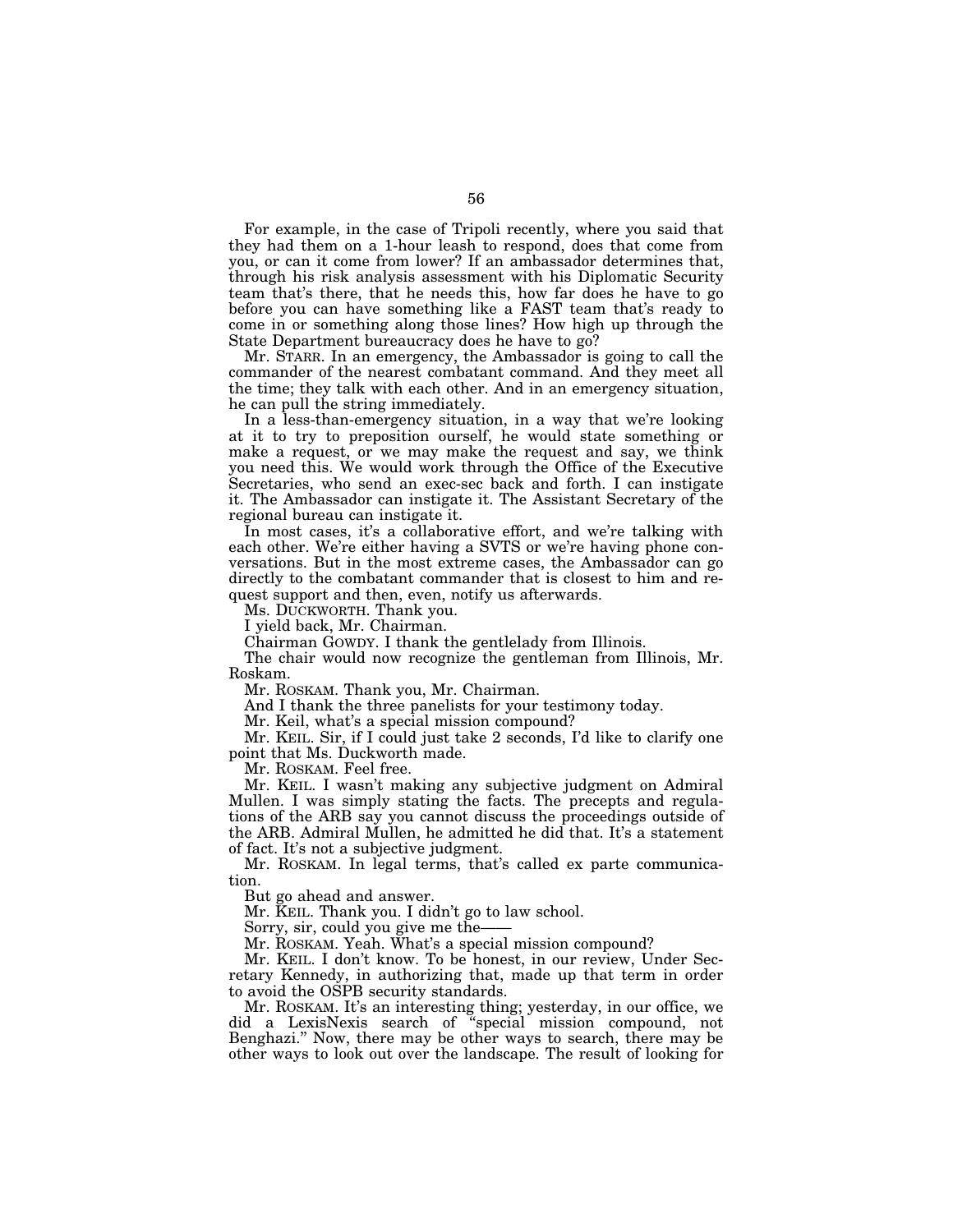that term yielded nothing. Throughout all those data files, all across the fruited plain, absolutely nothing.

So what does it mean if something is simply, then, redefined? What does it mean if something is said, ''Well, we're just going to declare this as something other than that which is to be regulated"? That means you have no regulations. Isn't that right?

Mr. KEIL. Correct, sir.

Mr. ROSKAM. Mr. Sullivan, you mentioned in your opening statement one of the regrets that you have as a member of the panel is that the Department of State didn't adopt your recommendations as it relates to waivers. What is your recommendation as it relates to waivers?

Mr. SULLIVAN. Well, we think—we believe waivers are—waivers are needed, and we want to see those waivers. Because when you have a waiver, what that will do is set in motion standards. And people all recognize that, once you have those standards, you have to meet those standards.

What we saw in this particular instance was, since there were no standards, there was no waiver, there really were no standards set. And I think somebody brought up the fact before that there were a lot of people coming in that were TDY and some very dedicated people, some very hardworking people, and some extremely well-intentioned people and dedicated people. However, these were people that were extremely inexperienced, and they were coming in for 30-day periods. And they would come in for 30 days, they would identify vulnerabilities, they would take care of that vulnerability, and then the next person would come in, and that process would continue. And-

Mr. ROSKAM. So you're saying you need an orderly process by which things are waived, not declarations on the part of the Department of State that it's all waived. Is that right?

Mr. SULLIVAN. Right. It goes back to what we talked about before: risk management. And, you know, in its simplest terms, risk management is all about identifying the threat, identifying the vulnerability, and then coming up with the mitigation for that threat. And we just did not see that formalized process ongoing.

Mr. ROSKAM. Secretary Starr, question: You said earlier, in an answer to Congressman Smith, that on Benghazi they didn't get the threat information.

Now, I understand that ''threat information'' may be a term of art, but to Mr. Westmoreland's point earlier, certainly a bomb blowing up on the side of a wall, the whole litany of events that took place beginning March 18th, 2012, until the first time there was a communication from Ambassador Stevens, isn't that enough information?

So you're not saying nobody was aware of the nature of the threat. Is the threat a term of art?

Mr. STARR. Congressman, thank you for the question.

I think the distinction that I was trying to make was that there was no specific threat information that had been developed by the intelligence community——

Mr. ROSKAM. In other words-

Mr. STARR [continuing]. To say that we were under attack.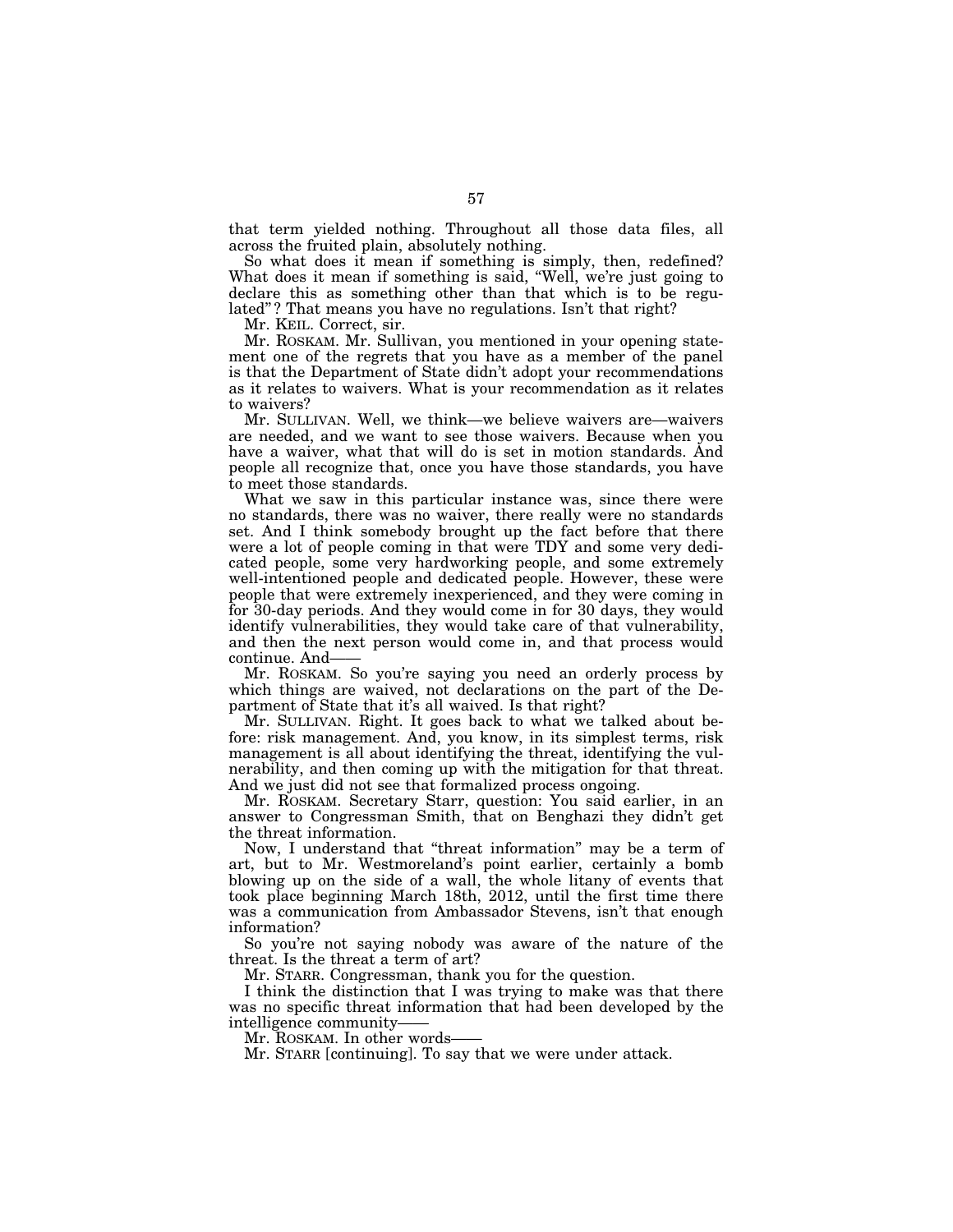Mr. ROSKAM [continuing]. These people are coming over the hilltop at this moment in time.

Mr. STARR. Right.

Mr. ROSKAM. Okay. Let me ask you this-

Mr. STARR. And, as I said, we don't normally get that. I think your point that there were a number of different things going on— I think people were aware of the overall level of instability.

Mr. ROSKAM. Okay. Well, here's my point. In the Senate Intelligence Committee report, they reported, on June 6th of 2012, Ambassador Stevens recommended the creation of teams and so forth. The team was never created in Benghazi despite the Ambassador's recommendation.

There were other events subsequent to that. Then Ambassador Stevens reaches out again, sends a cable to the State Department headquarters, requesting a minimum of 13 temporary duty personnel. And the State Department never fulfilled his request, and headquarters never responded to the request with a cable.

And then they follow up on August 16th of 2012, a month before these events. Again, a cable to the State headquarters, Stevens raised additional concerns, et cetera, et cetera, et cetera.

Now, go to the ARB. The ARB says one thing two times about Ambassador Stevens, and it's worth noting. They said this about him: "His status as the leading U.S. Government advocate on Libya policy and his expertise on Benghazi in particular caused Washington to give unusual deference to his judgments.'' They said that on page 6 of the report. They cut and pasted—they liked it so much, they put it on page 34 of the report.

And yet, ignoring the Ambassador, who, by their own admission, is the expert in the area, and ignoring his requests for support, that's not giving unusual deference to his judgments, is it, Mr. Secretary?

Mr. STARR. Difficult question, Congressman.

Mr. ROSKAM. No, it's very straightforward.

Mr. STARR. No, I don't think it is. I think it's a difficult question. I think that Chris Stevens was a tremendous ambassador with a tremendous amount of-

Mr. ROSKAM. Look, there's no question that he was tremendous. There's no question that he was a hero. He made-

Mr. STARR. From what I-

Mr. ROSKAM [continuing]. Specific requests of the Department. The Department in the ARB said this person is uniquely qualified, Secretary, and he was ignored.

Mr. STARR. And I think this is why the ARB recommendations are what they are.

Mr. ROSKAM. Well, this is why the ARB recommendations and the panel say you can't have this kind of waiver authority.

When Ms. Roby asked you the question, are there any plans for temporary facilities in the future, you were pretty clever in how you responded. You said, we don't have any plans for it, and I'm not likely—and I'm paraphrasing now—I'm not likely to approve it. And you know what that tells me? That tells me you can do it all again. That tells me that you can take the special mission compound, you can call it something else, you can call it a temporary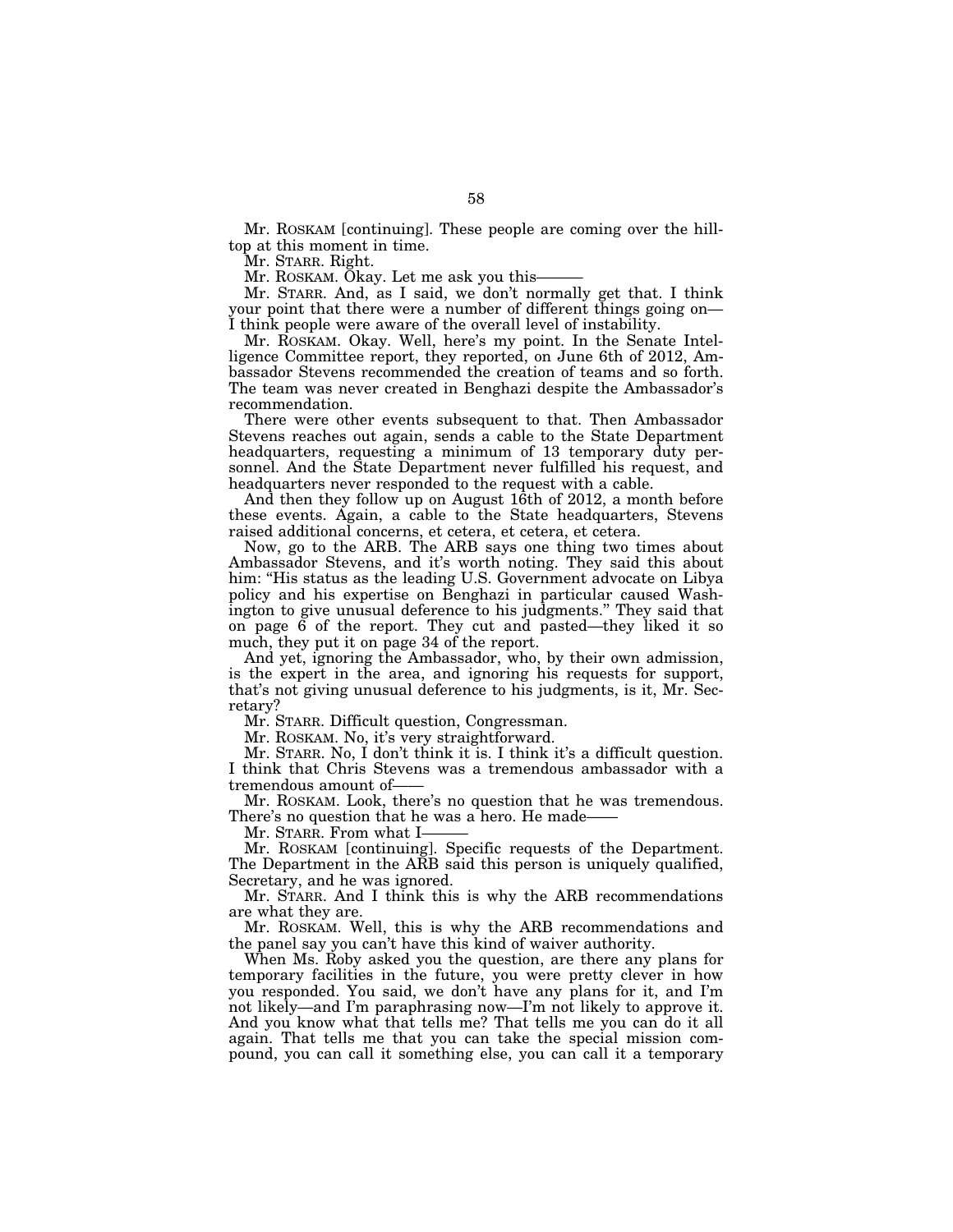consular facility, you can take two adjectives and put it in front of a noun and call it some other thing, and do it all again.

So here's the question: If Madeleine Albright signed off on certain recommendations, if the Best Practices Panel makes certain recommendations, why is it that the State Department is clinging to this legacy of power that has failed? Why are you grasping on it so much? Why not walk away from it?

And nobody here is criticizing a very tough job, but the nature of the job, Mr. Secretary, means that this, to Mr. Cummings' point, needs to be the transformational moment. And why not be the transformational moment to say, we're not just going to choose to redefine things, and we're going to revisit how we do these waivers, and we're going to do everything we can, in cooperation with Congress, to honor Chris Stevens' legacy, to honor the legacy of those who suffered, who you served with and you know.

But why cling to this old thing that just isn't working? Are you the only one that doesn't see it?

Mr. STARR. Congressman, I think I have a distinct view, having served 29 years for the State Department, 4 years for the United Nations, and I'm back again.

I think that in accepting all of the recommendations of the Accountability Review Board, I think in accepting 38 out of 40 recommendations made by the Best Practices Panel, I think the Department has made tremendous progress and efforts in the time that I have been back and Secretary Kerry-

Mr. ROSKAM. But the opportunity-

Mr. STARR. Not every-

Mr. ROSKAM. You want to knock it out of the park right now, Mr. Secretary.

Mr. STARR. Not every recommendation is gold. Every recommendation needs to be looked at from the recommendation's standpoint but then from the organization as well.

Mr. ROSKAM. Okay. So take your argument. A couple of minutes ago, you made this point as it relates to the responsibility of a Foreign Service Officer, that they have a responsibility to be mindful of their own security. That was in response to Ms. Sánchez. Every Foreign Service Officer must understand that they have a role in their own security. I agree with that wholeheartedly.

And yet, when Ambassador Stevens played a role in his own security on cable number one, cable number two, and cable number three, that responsibility was not absorbed or reflected in the State Department.

And you're not offering anything as it relates to fundamental change. Because based on what the rules are right now, Mr. Secretary, you have the authority, you have the capacity, and you've got the flexibility to do the Benghazi structure again. Am I wrong?

Mr. STARR. The rules have been changed. Who is responsible is clearly defined.

Mr. ROSKAM. Who is responsible is fourth down on the food chain. And by your own recommendations-

Mr. STARR. Well, sir, I would disagree with that. I am responsible.

Mr. ROSKAM. Yeah, but I'm telling you——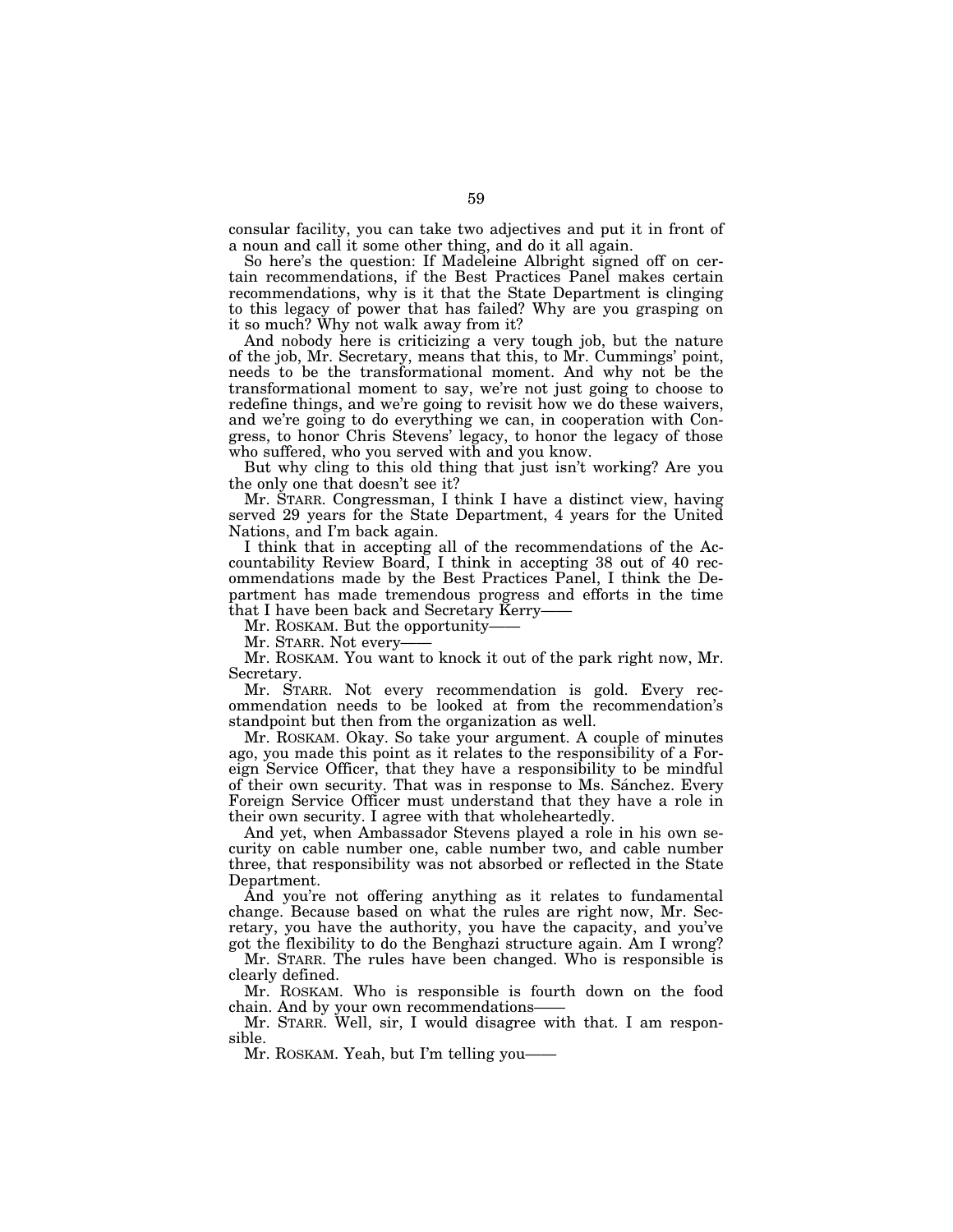Mr. STARR. I can give you the latest example, when we're trying to open a facility in southern Turkey. We had a request to put personnel in on the ground for start operations, for humanitarian operations. They're in there TDY. We need a facility.

We are in the process of leasing a facility. We know where it's going to be. A request came to me from the people on the ground saying, can we use it in advance of the security upgrades being done, being accomplished? My answer: No.

Mr. ROSKAM. Okay. That's beautiful. And in light of Mr. Cummings' response and his admonition to us that we're here for a season, you're going to be there for a season, and in another season someone is going to succeed you. And in that new season, when someone with your judgment and your deference doesn't have that level of capacity and they don't have your kind of stick and your background, they're going to be under tremendous pressure, and they're going to say, "Yes."

I yield back.

Chairman GOWDY. The chair thanks the gentleman from Illinois and recognizes himself.

It strikes me that there are at least two issues at play, two major issues. Number one is the efficacy of the ARB process itself, whether or not it is in our best interest to allow any entity to essentially grade its own papers. We don't do that in any other category of life. We don't get to sentence ourselves when we're in court. We don't get to grade our own papers in the classroom.

The other aspect of the efficacy of the ARB is who they interviewed and who they didn't interview, whether or not they have to accept recommendations or don't have to accept recommendations. That's a separate issue to me, is whether or not the ARB process works, whether or not it has shortcomings.

The second issue is, let's assume, arguendo, that the ARB process works. Let's just make that assumption for the sake of argument. Is anyone following the recommendations of the ARB?

So, Mr. Secretary, I want to read something to you. ''We are disturbed at the inadequacy of resources to provide security against terrorist attacks. We are disturbed at the relative low priority accorded security concerns. And we praise the Ambassador for seeking security enhancements long before the attack.''

Do you know what that comes from, Mr. Secretary, what I just read?

Mr. STARR. I believe it's part of the Accountability Review Board report.

Chairman GOWDY. From 1999. That was the-

Mr. STARR. Dar as Salaam and Nairobi, correct?

Chairman GOWDY. That was the ARB from 1999. And you can lay it almost perfectly over what happened in Benghazi.

And one other point. The 1999 ARB made it really clear, they went out of their way to make it clear, they were disappointed that the recommendations that came after the bombings in Beirut were not being implemented, something called the Inman Commission. So the '99 ARB criticizes existing State Department employees for not following the Inman Commission from 14 years prior. That is a quarter-century's worth of recommendations, and yet here we sit.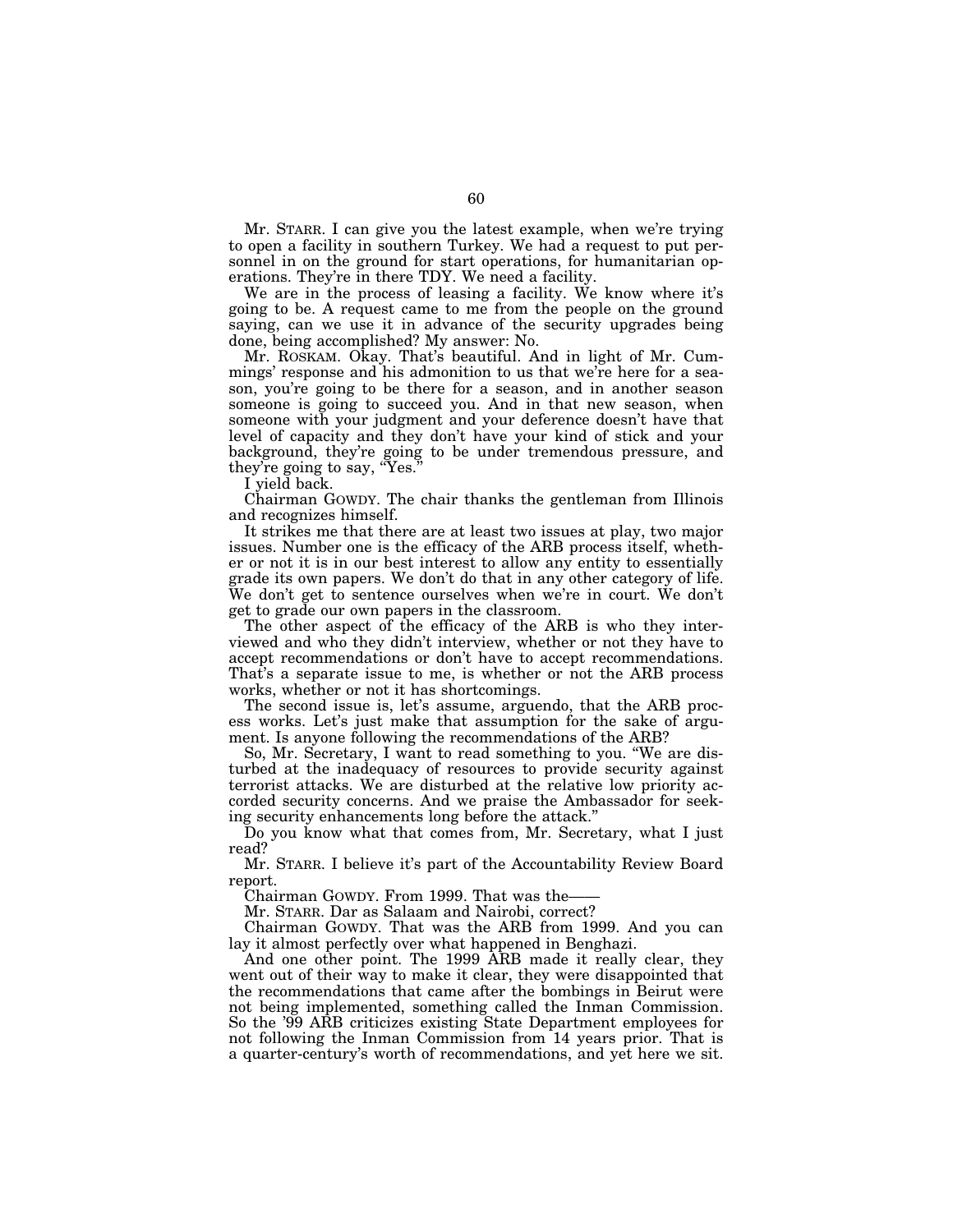So what I want to do—because, honestly, I commend Mr. Schiff. His was a wonderful idea, and I thank each of you for coming. But given the inescapable interconnectivity between recommendations made after Beirut and after eastern Africa and now after Benghazi, we're going to look at some of those past ARB recommendations.

And I'll give you one, Mr. Secretary. "For diplomatic buildings abroad not meeting Inman''—of course, Inman being, again, Beirut bombing—''not meeting Inman standards, essential physical security upgrades should be made immediately." That was the recommendation of the 1999 ARB.

Mr. Secretary, I'm going to read you another one. This goes to Mr. Cummings' point, which I thought was a wonderful point. ''Diplomatic petitions should be made to all governments with whom we have relations to remind them of their obligation to provide security for our embassy.''

Who in Libya were we to call? Who? Mr. Cummings' point is a wonderful point. It was so good, the 1999 ARB made the recommendation: Make sure the host country is aware of its obligations. Who did we call in Libya?

Mr. STARR. Is that a question, sir?

Chairman GOWDY. Yeah, when I pause, that's generally an indication I'm waiting on you to answer, but I'll make it more clear in the future.

Mr. STARR. I think this is the heart of the question. There are times when, for the national interests of the United States, we are going to have to have diplomats, humanitarian programs, rule-oflaw programs, and other things in places where the host country

Chairman GOWDY. Mr.-

Mr. STARR [continuing]. Does not have a government.

Chairman GOWDY. Mr. Secretary——

Mr. STARR. And in those cases we must take the lessons from this ARB and previous-

Chairman GOWDY [continuing]. Was there a government in Libya for us to contact?

Mr. STARR. No, not at that time.

Chairman GOWDY. All right. So that recommendation of the 1999 ARB we were not able to do.

Let's move to one that perhaps we were able to do. This was also a recommendation from the 1999 ARB. And, again, the ARB is presented to us as a panacea. I mean, that's the evolution of what happens, is there's an attack, there's a blue ribbon panel, we're going to study, we're going to make recommendations, and this is never going to happen again.

So back to the 1999. '' The Secretary of State should personally review the security situation of diplomatic facilities, closing those which are highly vulnerable and threatened.'' Why do you think the 1999 ARB went out of its way to use the word "personally"?

Mr. STARR. No comment, sir.

Chairman GOWDY. What—is the answer privileged? I mean, that's a recommendation from the 1999 ARB, the Secretary of State should personally review. And I'm asking you, with all due respect—we're not going to get to the word "review." We've got to get past the word that modifies "review," "personally."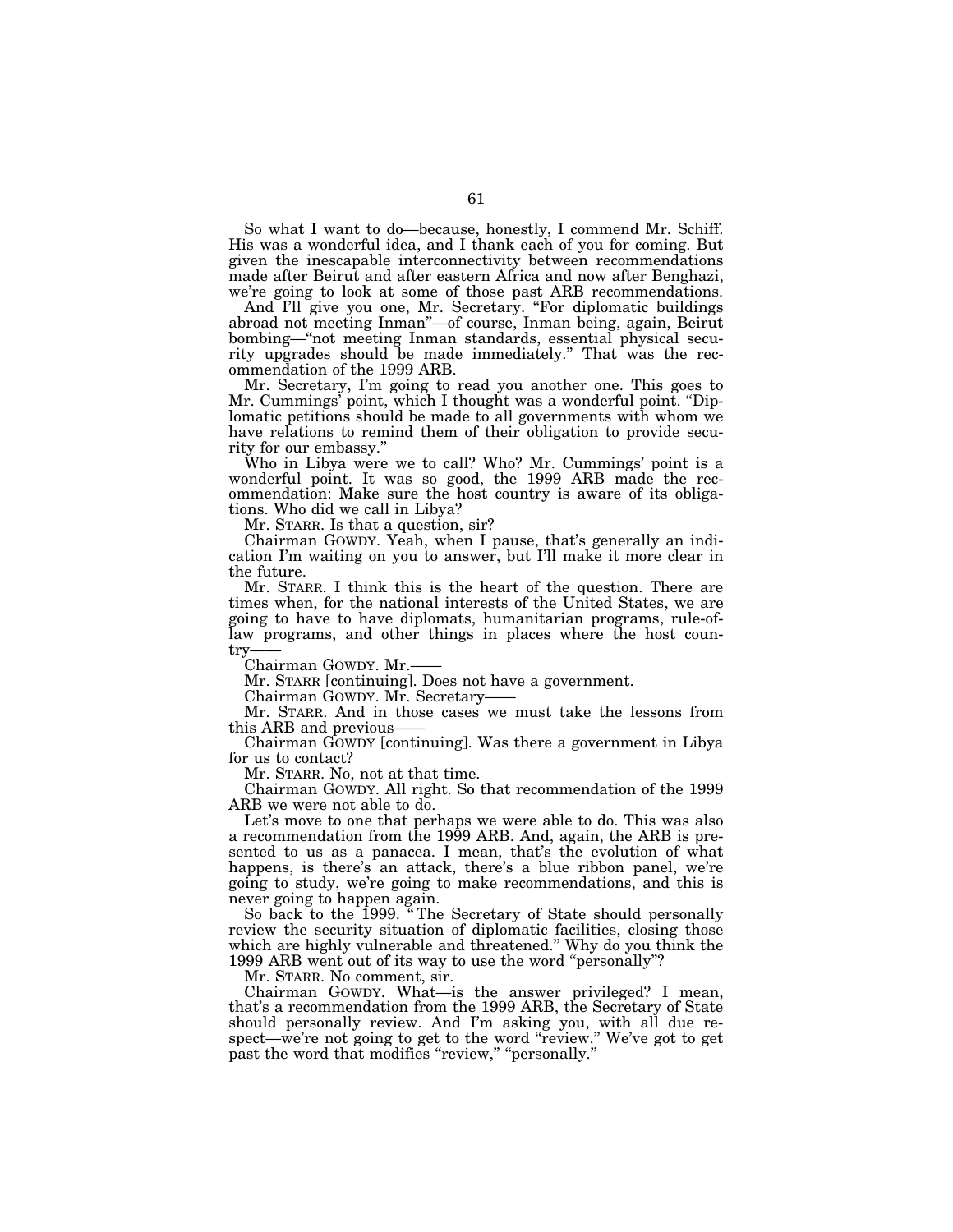Why did they think it was important that the Secretary of State, himself or herself, personally review?

Mr. STARR. I think, ultimately, the Secretary, who bears the responsibility for the security, has to be brought the information that is necessary for him to make decisions.

Chairman GOWDY. All right.

Mr. STARR. That is my job.

Chairman GOWDY. Okay.

Mr. STARR. I have gone to the Secretary of State on different occasions, and we have talked specifically about the security of different places. Tripoli was one of them in particular since I have been back, but we have also looked at Sana'a. We've talked about Kabul. We've talked about the other locations, as well.

Where I have concerns about the safety and security of our personnel and if I believe that we are not doing the things that we need to do, then it is my responsibility to bring it to the Secretary.

Chairman GOWDY. And I appreciate that, Mr. Secretary. Was it done on September the 10th of 2012? Was it done prior to Benghazi? Because this recommendation has existed for more than 10 years.

Mr. STARR. I was not here at that time. I'm sorry, I cannot tell you.

Chairman GOWDY. Well, your answer mirrors what the 1999 ARB further said, which is, first and foremost, the Secretary of State should take a personal and active role in carrying out the responsibility of ensuring the security of U.S. diplomatic personnel.

Is that being done now, and was it being done prior to your tenure?

Mr. STARR. In the time that I was here previously—and I have served under multiple Secretaries of State—I have heard every Secretary talk about the importance of security. I have heard every Secretary state to the personnel, the Department, that security is their function, their personal security has to be their function. And that goes for Madeleine Albright, that goes through Secretary Clinton, Secretary Rice, and with Secretary Kerry, who has also made those statements and has made statements that the safety and security of our personnel is absolutely one of our highest priorities.

Chairman GOWDY. And I appreciate that, Mr. Secretary. But, again, I think words have consequences, and they have meaning, and most people use words intentionally. And the 1999 ARB intentionally used the words "personally" and "active." That, to me, does not mean talking about something. A personal review is not simply talking about it.

Is the personal review ongoing? Is that ARB recommendation still accepted, I guess, is my question. Does the State Department still accept these recommendations from the 1999 ARB, and is it being done?

Mr. STARR. Yes. I think the best and clearest example that I can give you today is a new process that we put into place, the VPVP process, the Vital Presence Validation Process, where we, again, look at what are our vital national interests and why should we be in these high-threat, high-risk locations. We put this process up, and it goes all the way to the Secretary.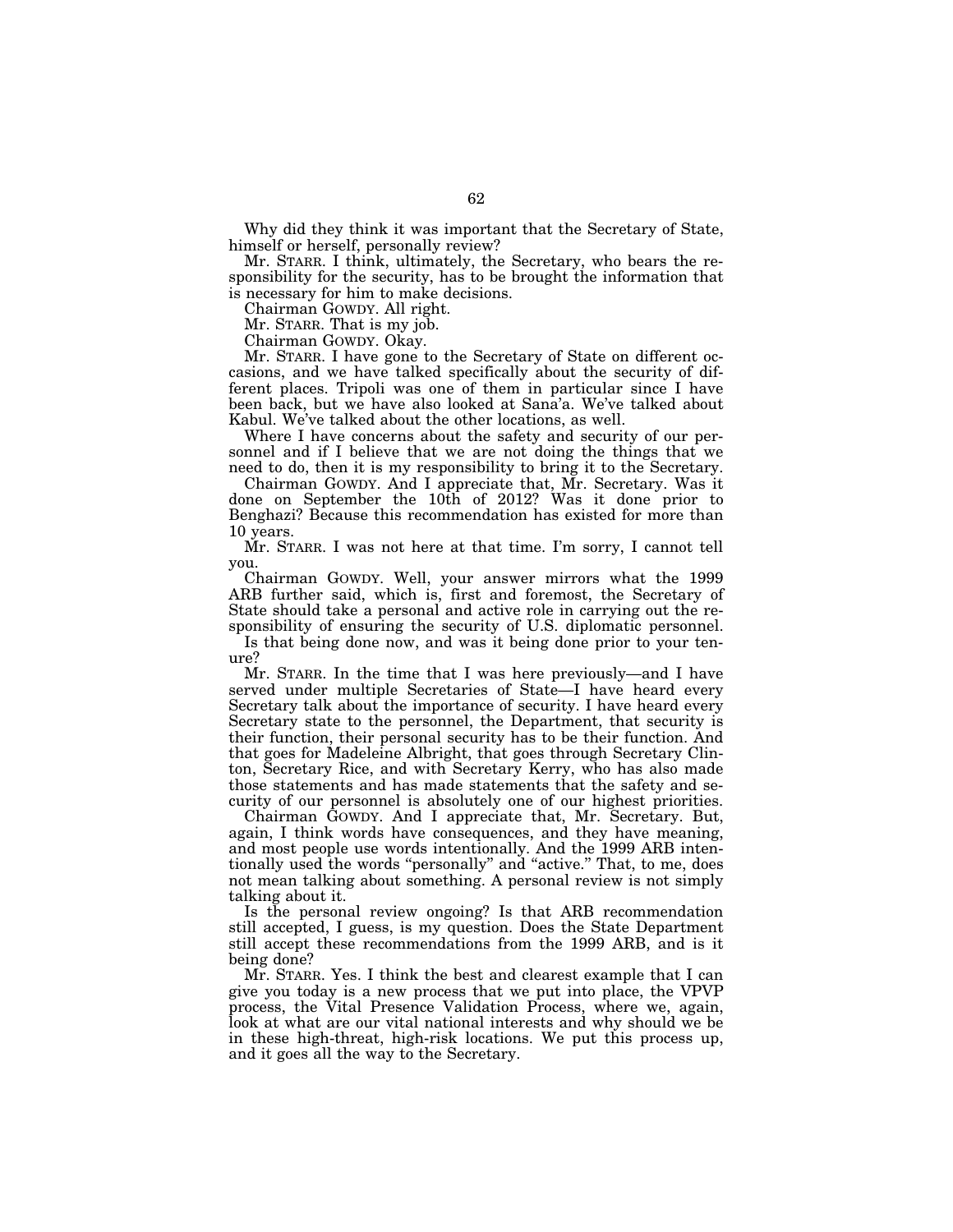Chairman GOWDY. All right. And that is a great point which leads very nicely into the next point I was going to make or ask you about. What is it about that recommendation that is so talismanic that it couldn't have been made prior to the attack in Benghazi?

Mr. STARR. I think the Department of State has practiced risk management from the day that I-

Chairman GOWDY. With ''risk management'' being: We're going to weigh the risk of being somewhere with the benefits of being somewhere.

We know the risk of being in Benghazi. Can you tell us what our policy was in Libya that overcame those risks? In other words, why were we there?

Mr. STARR. These questions, I think, have been fundamental to the Department for over 30 years. It is the reason why in many places we have evacuated or we have shut down operations or we've taken our families out or we've gone down to essential personnel only or we've asked for Marines to come in and support us while we're there. I don't think-

Chairman GOWDY. Right. And my point being, Mr. Secretary, none of that was done in Benghazi.

So what—we know the risk in Benghazi. My colleagues and you and others have done a wonderful job of highlighting some of the tripwires, I think is the diplomatic term. What policy were we pursuing in Libya that was so great that it overcame all of the tripwires and all of the risk?

Mr. STARR. Not being here at the time, sir, I cannot answer that question for you.

I do believe, personally, from my time at the United Nations, that many of us understood that if we lost the eastern half of Libya, that if we lost the confidence of the people after the revolution in Libya, that we were going to pay a terrible price.

And I don't want to put words into Chris Stevens' mouth. I think he was an immensely talented diplomat. And I was not here at that time. But I think it was clear in Chris' mind why he needed to go to Benghazi and what he was trying to accomplish.

I think today we have more formalized processes to make sure that those decisions are documented. The VPVP process makes us go through a process that I don't think was there prior to Benghazi. I think the results of the Accountability Review Board and the Best Practices Panel and the recommendations that we've accepted ensure that, as we go forward, we've got a clearer, more precise, more mandated process for risk management.

But I would tell you, sir, that every single day for the years that I was with the Department of State, we were weighing the safety and security of our personnel versus what our national security priorities were. And I think that's a fundamental tenet that you will find that everybody in the Department agrees with.

Chairman GOWDY. Well, I appreciate you bringing the hearing, towards its conclusion, back to Chris Stevens and back to the other four who lost their lives. But Mr. Stevens was equally clear that he needed help. He was equally clear that the situation was getting worse in Benghazi. He was equally clear in asking the people who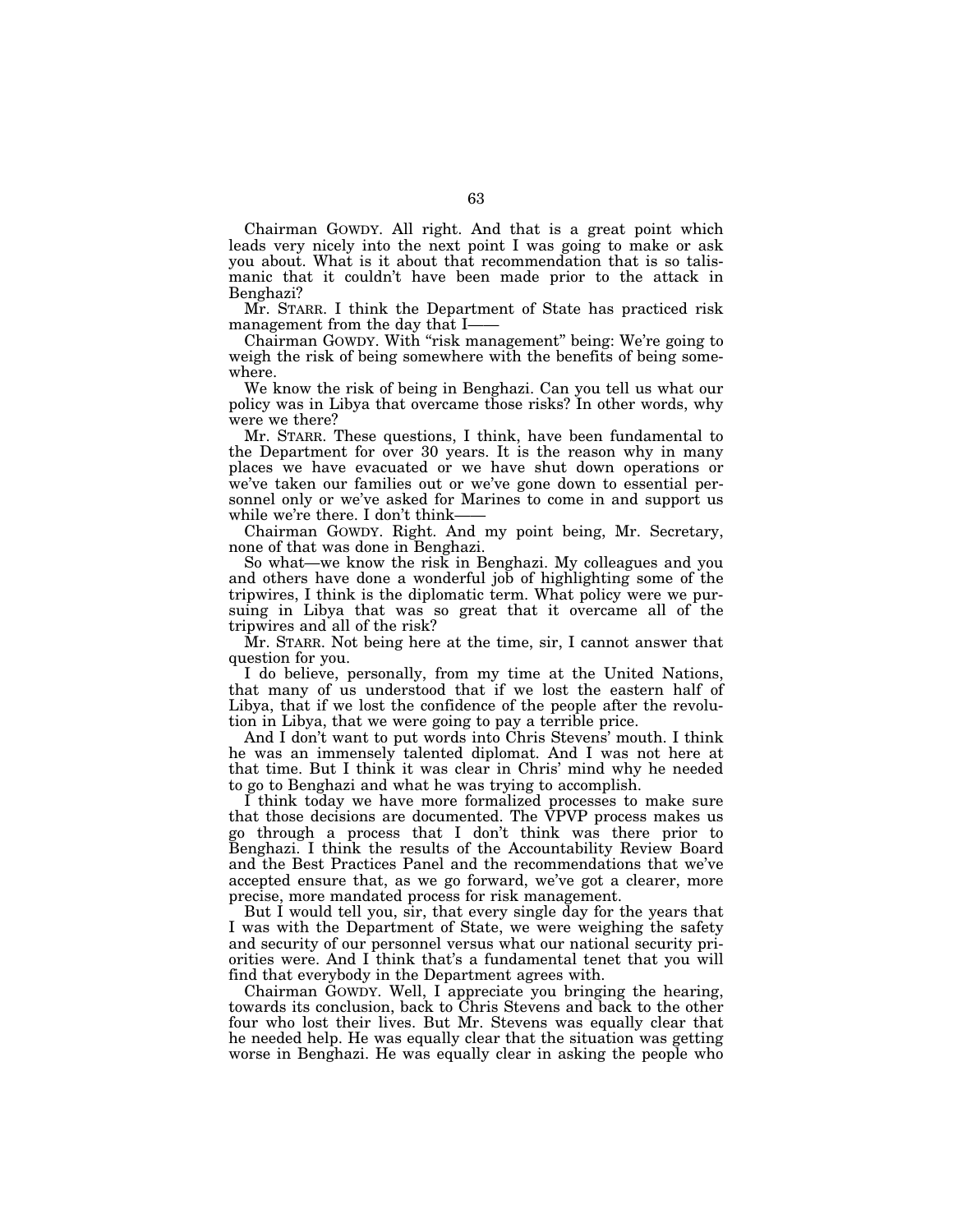sent him there to represent us to provide adequate security. And none was forthcoming.

With that, I would recognize the ranking member for his closing remarks.

Mr. CUMMINGS. First of all, I want to thank you all for being here today. I thank all of you.

One thing I want to remind all of us is that we are Americans, everybody trying to do the best they can to protect our people.

When we look at what happened in Benghazi, there are a lot of lessons to be learned. The question is not only have we learned them, but then how do we address them.

And, you know, quarterbacking—what do they call it, Mondaymorning quarterback?—I think when you look back on things, a lot of times, you realize the things you could have done differently that probably would have made things better. But, you know, we cannot bring back the past, but I think we can make a difference right now.

It's clear that our diplomats are in some very dangerous situations. I think we all agree on that. And so now we've got to figure out how we go about protecting them even better than we have in the past.

And so that's why, Secretary Starr, I asked you about coming back to us and letting us know exactly what you're working on, those things that you still have to do, and reporting back. It is so important because, when all the dust settles, the question is, what did we accomplish?

I've been here 17 years, and I've seen a lot of arguments back and forth, but I think we must concentrate on being effective and efficient and getting something done. The arguments that have been made and the frustration that you hear from both sides, trying to figure out what happened—and I believe that everybody is acting in an honorable way with great intentions—but I want you all to understand we're just trying to figure out what happened so that we make sure, if there were things that went wrong or could have been better, that it does not happen again. That's what it's all about.

So, Mr. Chairman, again, I want to thank you for this hearing, and I want to ask you to do something for me. I want to bring Mr. Starr back in either December or January. He's already told us that in 45 days or less he can tell us about what he's working on and give us some kind of timetable. But I want him to come back and tell us what has been achieved. And that's very, very important for me and, I feel, for the whole committee.

And, Mr. Chairman, if you will, I mean, that's your call, but I think it would be unfortunate if, when this committee ends, that we have not addressed these recommendations and addressed them in a way that would please the families of the deceased.

And that brings me back to them—four great Americans who lost their lives. And I think we all made a commitment in one way or another to them that we would do everything in our power to find out what happened and at the same time to make sure we did the best we could to protect our folks overseas, to tighten up security if that's appropriate. And it is, and we've got to do that.

And so, with that, Mr. Chairman, I want to thank you.